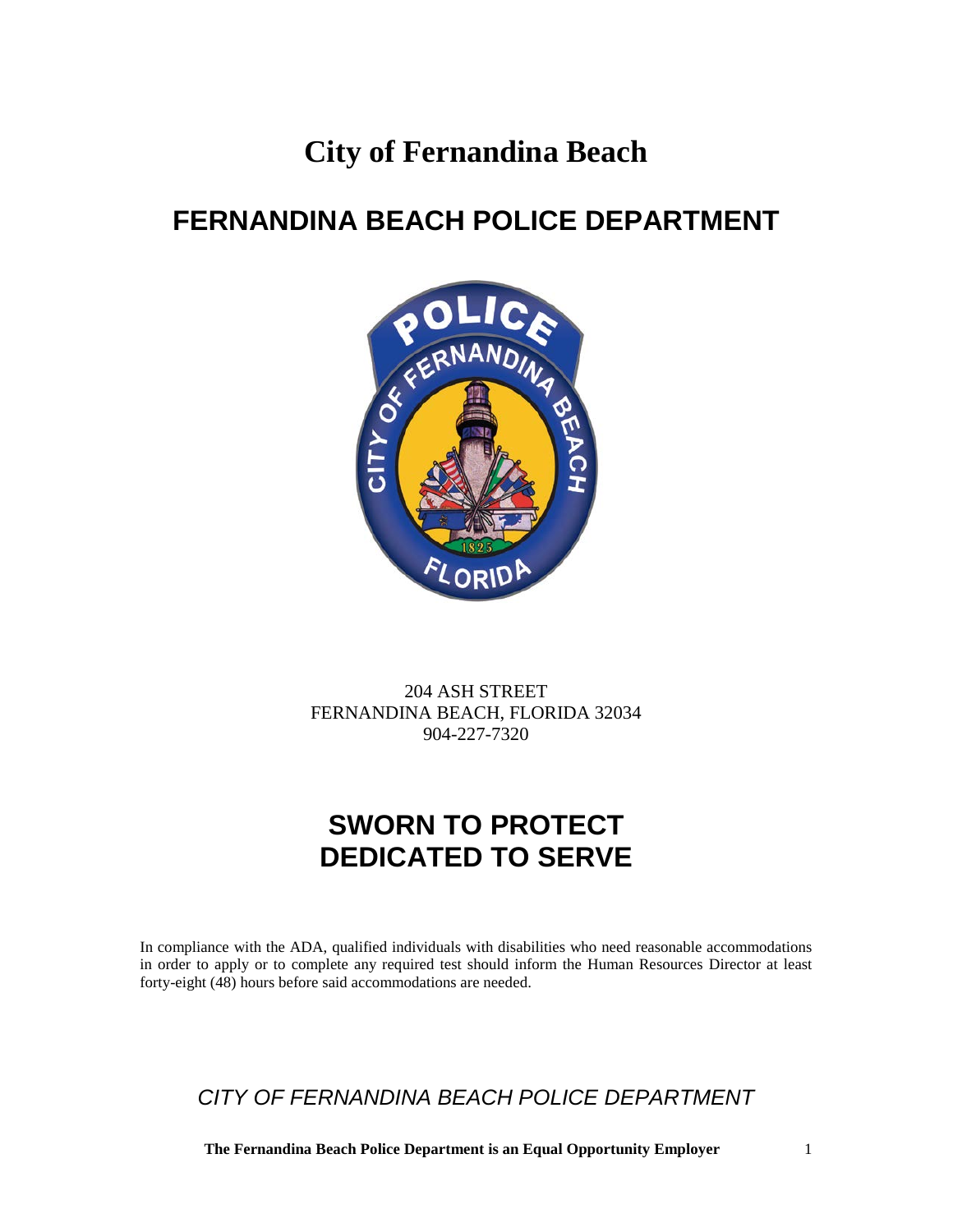# *INTRODUCTION FROM THE CHIEF OF POLICE*

Dear Applicant:

Welcome to the Fernandina Beach Police Department's hiring process. We are very proud of our Police Department and of our beautiful island community.

You should know that as a Fernandina Beach Police Officer you will be protecting life and property through the enforcement of laws and ordinances, which may involve an element of personal danger. A Police Officer must be able to act without direct supervision and must be able to exercise independent judgment when confronting complex situations and various emergencies. You may be expected to work long hours, which involves rotating shifts and weekend assignments, and endure numerous hardships related to extreme conditions. If you believe that you possess the right combination of courage, dedication, and preparation, you may be just the candidate we're looking for.

Of course, you need to know up front that it will take high ethical standards, personal integrity, and a team oriented approach to become a successful City of Fernandina Beach Police Officer. A police career in Fernandina Beach requires that individuals be mature and well-reasoned, and internalize personal responsibility that is in line with our Police Department values and mission. These attributes, along with our minimum requirements, merely serve to qualify you for an opportunity to serve. To truly embark on a rewarding career, you should be progressive in your activities and interests, embrace diversity in the workplace, value lifelong learning, actively participate in the community, and remain selfless in your commitment to duty.

I wish you the best of luck as you prepare to serve.

Sincerely,

James T. Hurley

Chief of Police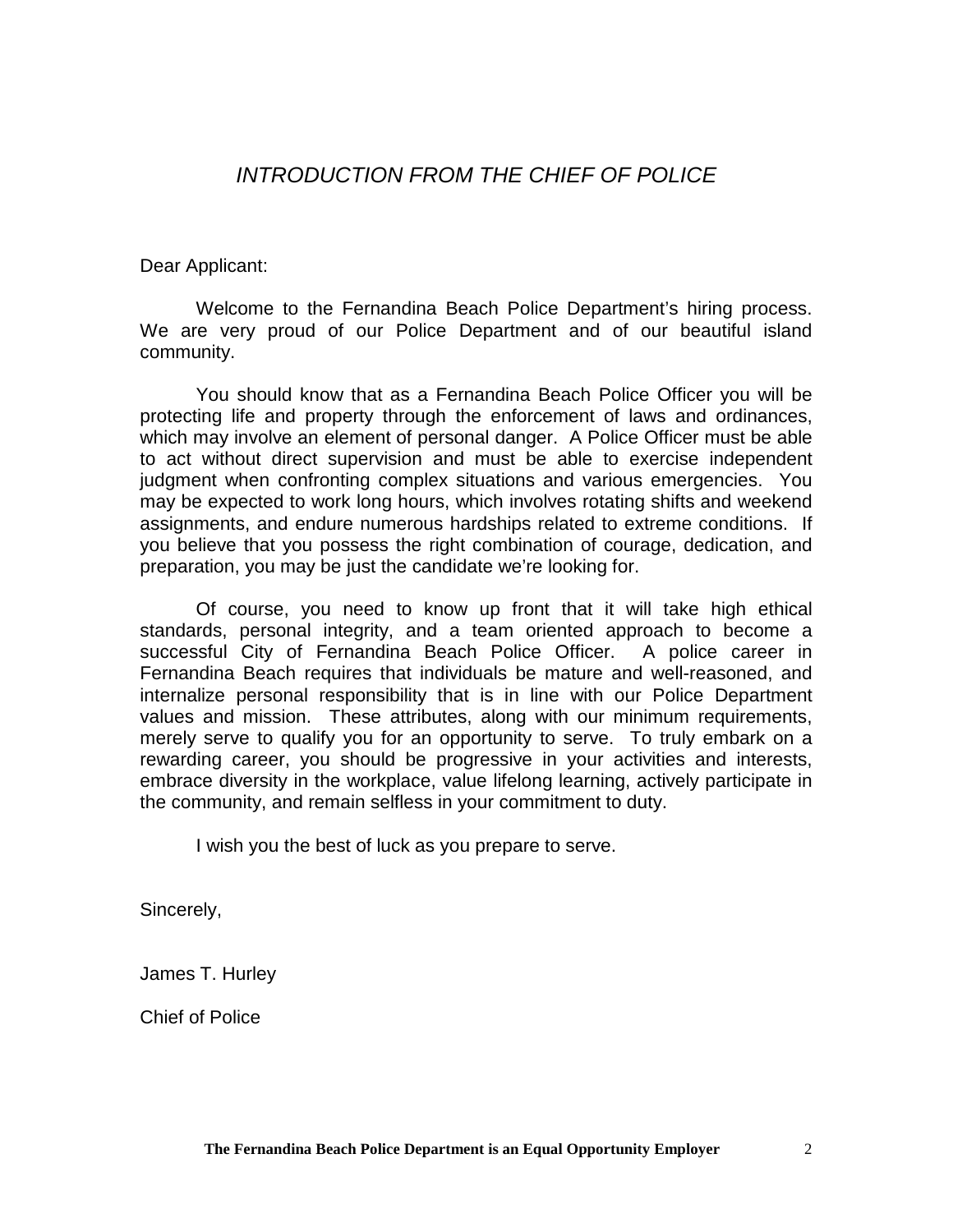



Equal Opportunity / Affirmative Action Employer

Candidate Name: *Fernandina Beach Police Department Chief James T. Hurley* 

\_\_\_\_\_\_\_\_\_\_\_\_\_\_\_\_\_\_\_\_\_\_\_\_\_\_\_\_\_\_\_\_\_\_\_\_\_\_\_\_\_\_\_\_\_\_\_\_\_ Last: Cast: Eirst: Cast: Middle: Eirst: Middle:

# PERSONAL HISTORY STATEMENT

# **Police Officer Candidate:**

The Fernandina Beach Police Department's Personal History Statement is commonly referred to as the application for employment. Information collected in this document will be used for investigative purposes. It is very important that you read and follow all directions in this document. Information in this document must be complete and accurate. Failure to provide complete and accurate information may result in your elimination from the employment screening process.

Before completing this document, closely read the instructions, which are written throughout. There are a number of copies of official documents that you are required to obtain, and some of these documents will be necessary before you can adequately complete the application.

When mentioning persons, be sure to fully identify the individual by his/her full correct name. Further, give complete addresses and phone numbers. Investigators will not attempt to determine street numbers, correct spellings, apartment numbers, telephone numbers or zip codes. If your application is not complete and notarized, the application will be returned to you.

When completing the residence portion of this application, be sure that you provide every address where you have lived since birth, in order from your present address back to your address at birth. If necessary, call an appropriate person to find out the exact address and the time period during which you resided at that address.

When completing the employment portion of this application, be sure that you provide each employer from the present until your very first job. If there was a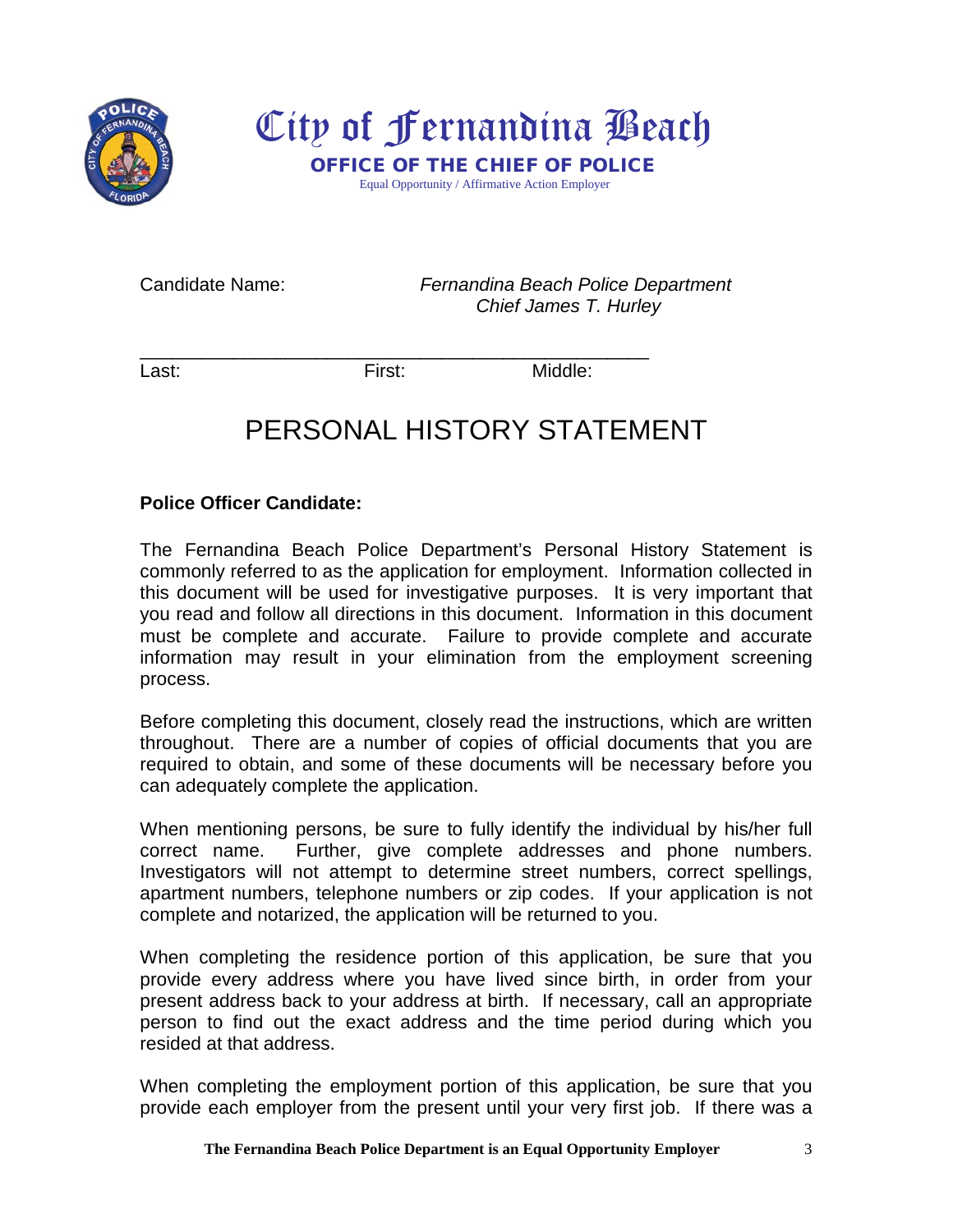period of unemployment, enter it in the application in the same sequence and manner as if this were another employer by indicating "from" and "to" and printing "unemployed" in the block headed "Name of Employer."

If a question or section does not apply to you, indicate with "N/A."

Again, answer each question as completely and honestly as possible. Any omission or concealment will be considered deception. While indiscretions or other situations in your life history may or may not be condoned, deception will absolutely not be tolerated.

# **All Police Officer Employment Candidates:**

- 1. Shall possess a valid Florida driver's license (or obtain one within ten days of establishing employment).
- 2. Shall be a citizen of the United States of America.
- 3. Shall be at least nineteen years of age.
- 4. Shall possess a high school diploma or G.E.D.
- 5. Shall be drug-free. (SEE ATTACHED DRUG USE INFORMATION SHEET.)
- 6. Shall have no felony convictions.
- 7. Shall not have been convicted of a misdemeanor crime of domestic violence.
- 8. For those with prior military experience only separation by honorable discharge will be considered for employment.

# **FIELD TRAINING PROCESS**

Recruit officers are required to successfully complete 540 hours of field training upon hire. Field training is an intensive process that combines Law Enforcement academy basic training, departmental policy, practices, and procedures, with continuous evaluation to insure that the high standards of the FBPD are met. Field training is one of the most critical components of the employment screening process.

# **PROBATIONARY PERIOD**

Sworn officers are on probation for the first eighteen months of their employment. During this period of time, officers may be terminated without recourse of a formal hearing. After successful completion of the probationary year, sworn officers receive a permanent appointment to the department. After this appointment, officers can be terminated only upon presentation of formal written charges, and after having recourse of a pre-determination hearing.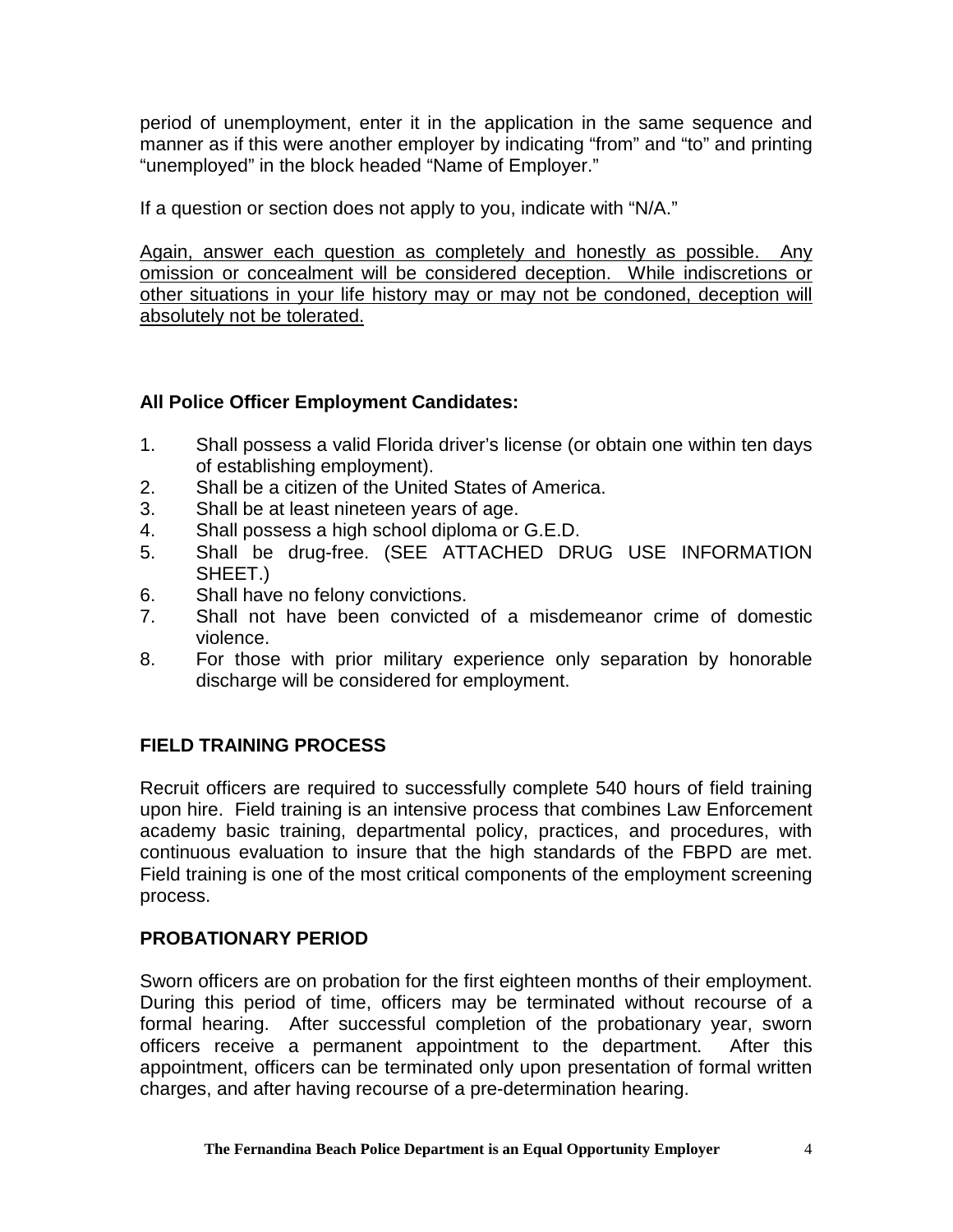# **NOTICE**

Candidates should immediately initiate steps to obtain copies of the documents listed below and attach them to the completed application.

1. Birth Certificate

2. High School Diploma or Transcript showing date of graduation. (GED's, be sure transcript notes diploma issued.) A transcript that does not specify the actual date of graduation is not accepted.

- 3. College/University Transcript showing courses of study and grades obtained.
- 4. Marriage License (if applicable)
- 5. Divorce Decree (if applicable)
- 6. Social Security Card
- 7. Driver's License (front and back)

8. If you have prior military service, proof of discharge. (DD214 member copy) 9. Law Enforcement Academy Graduation Certificate.

10.Copy of State of Florida Exam Certification showing passing grade

11. Any Court Order requesting Name Change

12. Any Court Order Granting Expungement of Arrest or Conviction Records.

THE CITY OF FERNANDINA BEACH COLLECTS YOUR SOCIAL SECURITY NUMBER FOR THE FOLLOWING PURPOSES: CLASSIFICATION OF ACCOUNTS; IDENTIFICATION AND VERIFICATION; CREDIT WORTHINESS; BILLING AND PAYMENTS; DATA COLLECTION, RECONCILIATION, TRACKING, BENEFIT PROCESSING, TAX REPORTING, AND BACKGROUND CHECKS FOR EMPLOYMENT PURPOSES. SOCIAL SECURITY NUMBERS ARE ALSO USED AS A UNIQUE NUMERIC IDENTIFIER AND MAY BE USED FOR SEARCH PURPOSES.

**Any false information provided on the application or information omissions will eliminate the applicant from the hiring process. Any false or omitted application information that comes to light after employment will be cause for immediate termination.** 

**I have read, understand, and agree to the terms and guidelines outlined above.**

Applicant's Signature and Date: \_\_\_\_\_\_\_\_\_\_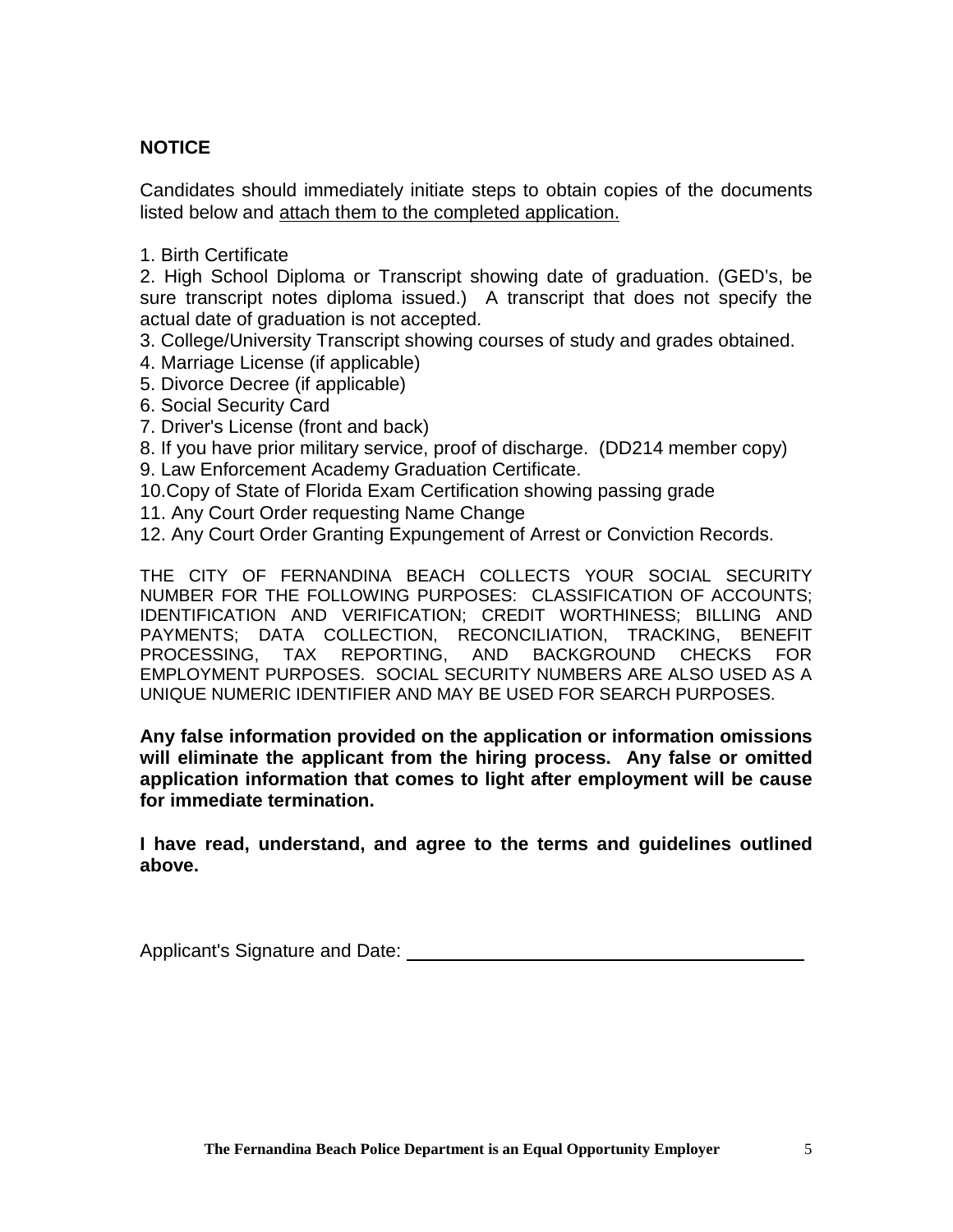*Pursuant to Florida Statutes 199 and 286.001 – the Public Records and Sunshine Laws, ALL documents made or received by the City of Fernandina Beach in the course of applying for employment are PUBLIC RECORD and shall at all times be open for inspection by the public.*

NOTE\* APPLICATIONS WILL BE CONSIDERED "ACTIVE" FOR A PERIOD OF SIX (6) MONTHS AFTER THEY ARE RECEIVED BY THE FERNANDINA BEACH POLICE DEPARTMENT. IF THE APPLICATION IS ON FILE IN EXCESS OF THIS SIX (6) MONTH TIME PERIOD, IT WILL BE PLACED IN AN "INACTIVE" FILE. APPLICATIONS RECEIVED AND LOGGED BECOME THE PROPERTY OF THE FERNANDINA BEACH POLICE DEPARTMENT AND ARE NOT SUBJECT TO RETURN. CANDIDATES WHO HAVE HAD APPLCATIONS PLACED IN THE "INACTIVE" FILE MUST REAPPLY.

PRIOR TO SUBMITTING YOUR APPLICATION, MAKE A COPY OF IT FOR YOUR RECORDS!!!

\*\*\* All FBPD employment candidates must take a POST (National Police Officer Selection Test) test. This test will be administered by the Fernandina Beach Police Department when Police Officer/Reserves positions are available. This test is required regardless of level of education. \*\*\*\*\*\*\*\*\*

FBPD USE ONLY – DATE RECEIVED: \_\_\_\_\_\_\_\_\_\_\_\_\_\_\_\_\_\_\_\_\_\_\_\_\_\_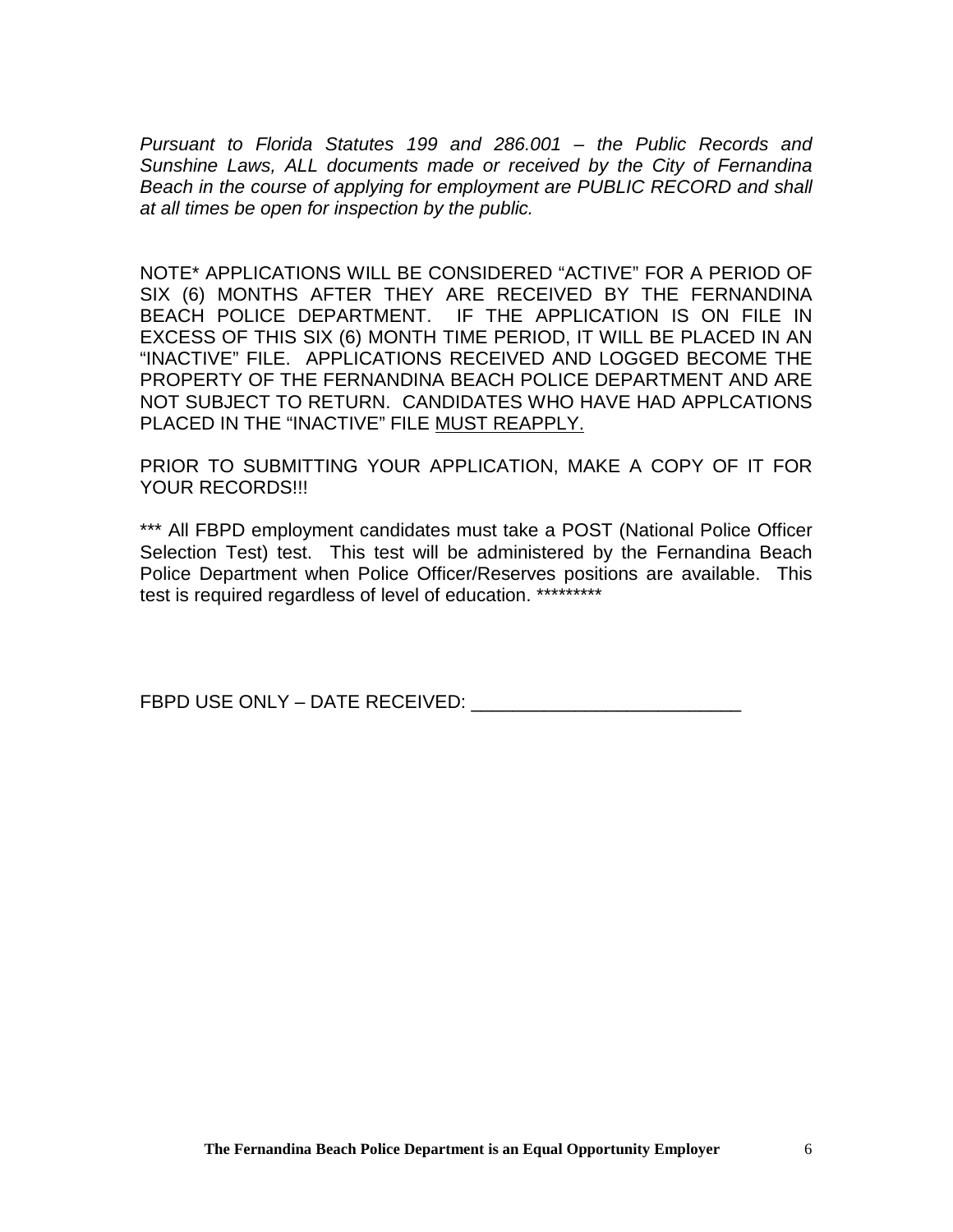# **POSITION APPLIED FOR:**

| [] Full-Time Law Enforcement Officer [] Reserve Officer                              |        |
|--------------------------------------------------------------------------------------|--------|
| Have you completed a basic law enforcement academy in the State of Florida?          | yes/no |
| If you are an out of state police officer, have you completed an Equivalency Course? |        |
| Have you passed the State Law Enforcement Officer Certification Exam?                |        |

# **APPLICANT PERSONAL INFORMATION**

| LAST                        |                                                                                | <b>FIRST</b> |                                           |
|-----------------------------|--------------------------------------------------------------------------------|--------------|-------------------------------------------|
|                             |                                                                                |              |                                           |
|                             | DATE OF BIRTH MONTH - DAY - YEAR PLACE OF BIRTH CITY AND STATE                 |              |                                           |
|                             |                                                                                |              |                                           |
|                             |                                                                                |              |                                           |
|                             |                                                                                |              |                                           |
|                             | HEIGHT _____________WEIGHT______________EYE COLOR__________HAIR COLOR_________ |              |                                           |
|                             | PRESENT ADDRESS<br><b>STREET</b>                                               |              | $\overline{APT}$                          |
| <b>CITY</b>                 | <b>STATE ZIP CODE COUNTY</b>                                                   |              |                                           |
|                             | <b>TELEPHONE NUMBERS (Including Area Code)</b>                                 |              |                                           |
|                             |                                                                                |              |                                           |
|                             |                                                                                |              | BUSINESS NAME - BEST CONTACT HOURS        |
|                             |                                                                                |              | <b>BUSINESS NAME - BEST CONTACT HOURS</b> |
|                             |                                                                                |              |                                           |
|                             |                                                                                |              |                                           |
| <b>PERSONAL INFORMATION</b> |                                                                                |              |                                           |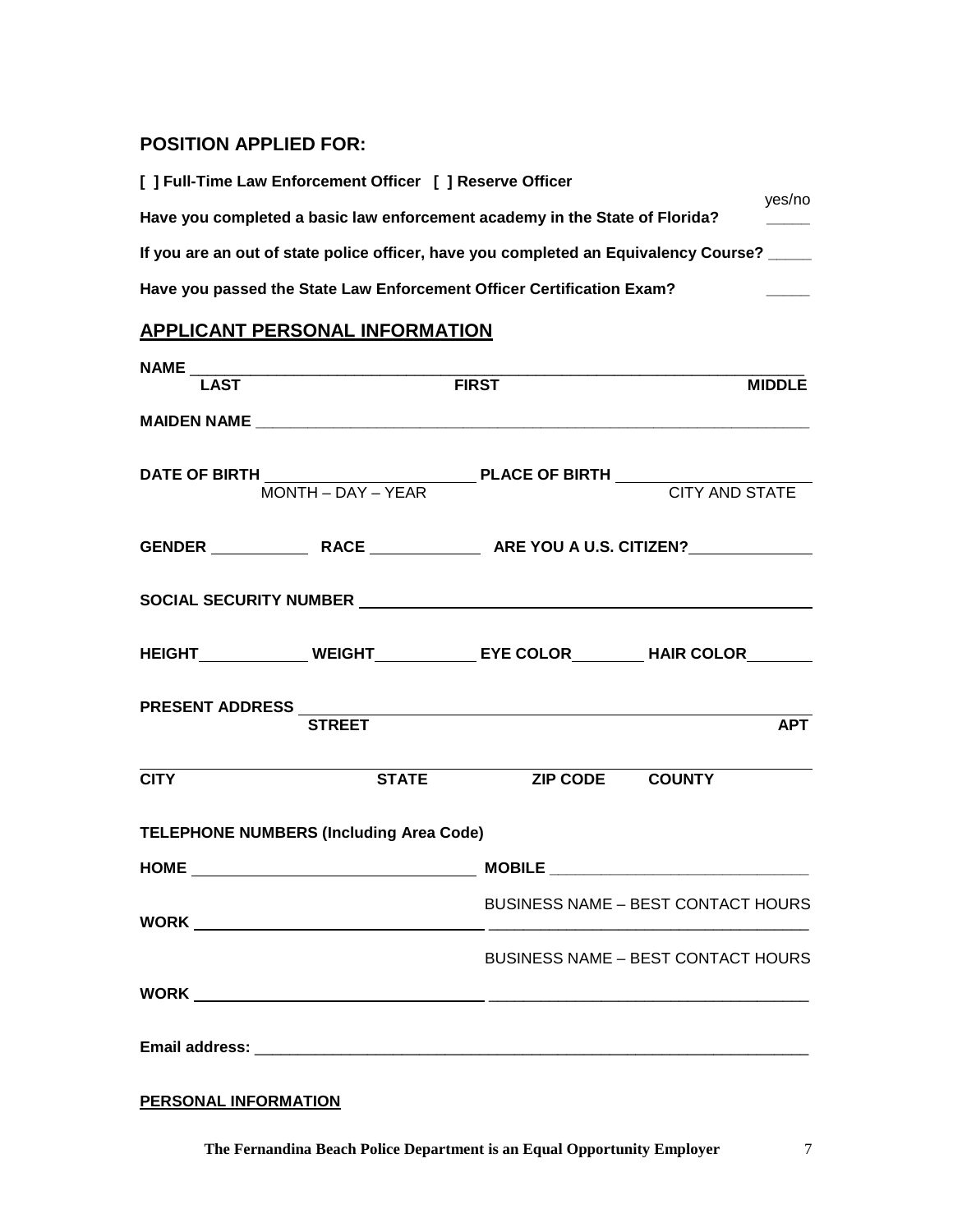| <b>NAME OF SPOUSE</b>                                                                                                                                                                                                          |               |                                                              |                           |
|--------------------------------------------------------------------------------------------------------------------------------------------------------------------------------------------------------------------------------|---------------|--------------------------------------------------------------|---------------------------|
| LAST                                                                                                                                                                                                                           | <b>FIRST</b>  |                                                              | <b>MIDDLE</b>             |
| <b>MAIDEN</b>                                                                                                                                                                                                                  |               |                                                              |                           |
|                                                                                                                                                                                                                                | <b>STREET</b> |                                                              | APT                       |
|                                                                                                                                                                                                                                |               |                                                              |                           |
| <b>CITY</b>                                                                                                                                                                                                                    |               | STATE ZIP CODE                                               | <b>COUNTY</b>             |
| <b>TELEPHONE NUMBERS (Including Area Code)</b>                                                                                                                                                                                 |               |                                                              |                           |
|                                                                                                                                                                                                                                |               |                                                              |                           |
|                                                                                                                                                                                                                                |               |                                                              |                           |
|                                                                                                                                                                                                                                |               |                                                              | <b>BEST CONTACT HOURS</b> |
| <b>MARRIAGE HISTORY (Include ALL former marriages)</b>                                                                                                                                                                         |               |                                                              |                           |
| 1 - NAME<br>LAST                                                                                                                                                                                                               |               | <b>FIRST</b>                                                 | <b>MIDDLE</b>             |
| PRESENT ADDRESS ______                                                                                                                                                                                                         |               | <u> 1989 - Johann Stein, mars an de Britannich (b. 1989)</u> |                           |
|                                                                                                                                                                                                                                | <b>STREET</b> |                                                              | <b>APT</b>                |
| <b>CITY</b>                                                                                                                                                                                                                    | <b>STATE</b>  |                                                              | <b>ZIP CODE</b>           |
|                                                                                                                                                                                                                                |               |                                                              |                           |
|                                                                                                                                                                                                                                |               |                                                              |                           |
|                                                                                                                                                                                                                                |               |                                                              |                           |
| <b>LAST</b>                                                                                                                                                                                                                    |               | <b>EIRST</b>                                                 | <b>MIDDLE</b>             |
| PRESENT ADDRESS _______                                                                                                                                                                                                        | <b>STREET</b> |                                                              | APT                       |
|                                                                                                                                                                                                                                |               |                                                              |                           |
| <b>CITY</b>                                                                                                                                                                                                                    | <b>STATE</b>  |                                                              | <b>ZIP CODE</b>           |
|                                                                                                                                                                                                                                |               |                                                              |                           |
| DATES OF MARRIAGE NAMES OF MARRIAGE                                                                                                                                                                                            |               |                                                              |                           |
|                                                                                                                                                                                                                                |               |                                                              |                           |
| <b>3 - NAME</b>                                                                                                                                                                                                                |               |                                                              |                           |
| <b>LAST</b><br>PRESENT ADDRESS                                                                                                                                                                                                 |               | <b>FIRST</b>                                                 | <b>MIDDLE</b>             |
|                                                                                                                                                                                                                                | <b>STREET</b> |                                                              | <b>APT</b>                |
| <b>CITY</b>                                                                                                                                                                                                                    | <b>STATE</b>  |                                                              | <b>ZIP CODE</b>           |
| HOME TELEPHONE NUMBER (Including Area Code) Manuscription of the Code of the Code of the Code of the Code of the Code of the Code of the Code of the Code of the Code of the Code of the Code of the Code of the Code of the C |               |                                                              |                           |
|                                                                                                                                                                                                                                |               |                                                              |                           |
|                                                                                                                                                                                                                                |               |                                                              |                           |
| DATES OF MARRIAGE NAMES OF MARRIAGE                                                                                                                                                                                            |               |                                                              |                           |

**FAMILY DATA**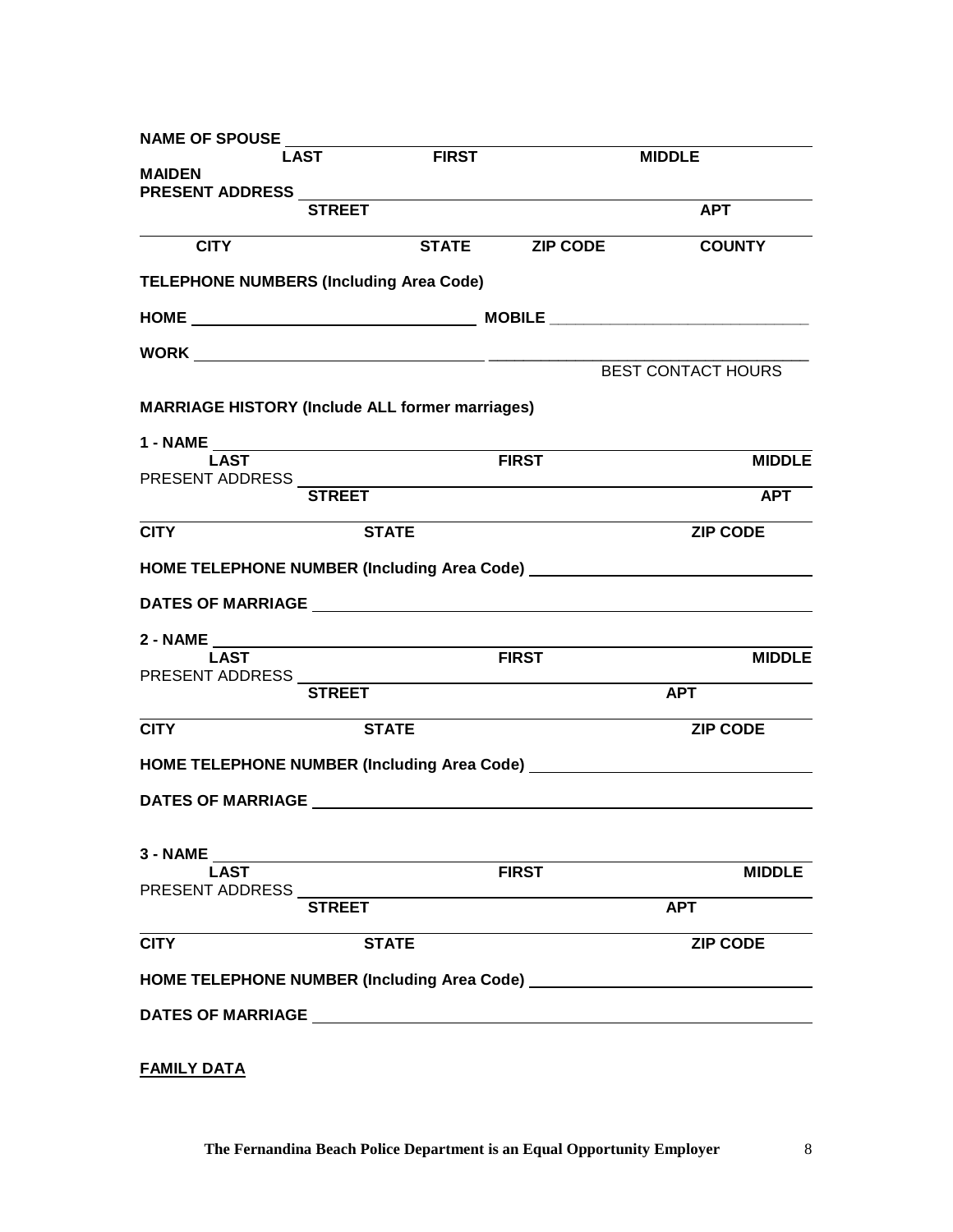LIST THE FULL NAME(S), DATES OF BIRTH, AND ADDRESSES OF EACH OF YOUR CHILDREN – INCLUDE STEP CHILDREN. USE ADDITIONAL SHEET OF PAPER IF NECESSARY.

| DATE OF BIRTH |
|---------------|
|               |
| DATE OF BIRTH |
|               |
| DATE OF BIRTH |
|               |
| DATE OF BIRTH |
|               |
| DATE OF BIRTH |
|               |
|               |

LIST FAMILY AND OTHER SIGNIFICANT PERSONS IN THE FOLLOWING ORDER: PARENTS, STEP-PARENTS, BROTHERS, SISTERS, PARENTS-IN-LAW, FIANCEE', BOYFRIEND/GIRLFRIEND, SIGNIFICANT OTHER. (Use reverse side of page if needed) COMPLETE INFORMATION AS INDICATED – ADDRESSES MUST BE COMPLETE, INCLUDING ZIP CODE

**1 -** FULL NAME

COMPLETE ADDRESS

**RELATIONSHIP HOME PHONE NUMBER** 

**2 -**

FULL NAME

COMPLETE ADDRESS

**RELATIONSHIP HOME PHONE NUMBER** 

#### **FAMILY DATA CONT'D**

**3 -**

FULL NAME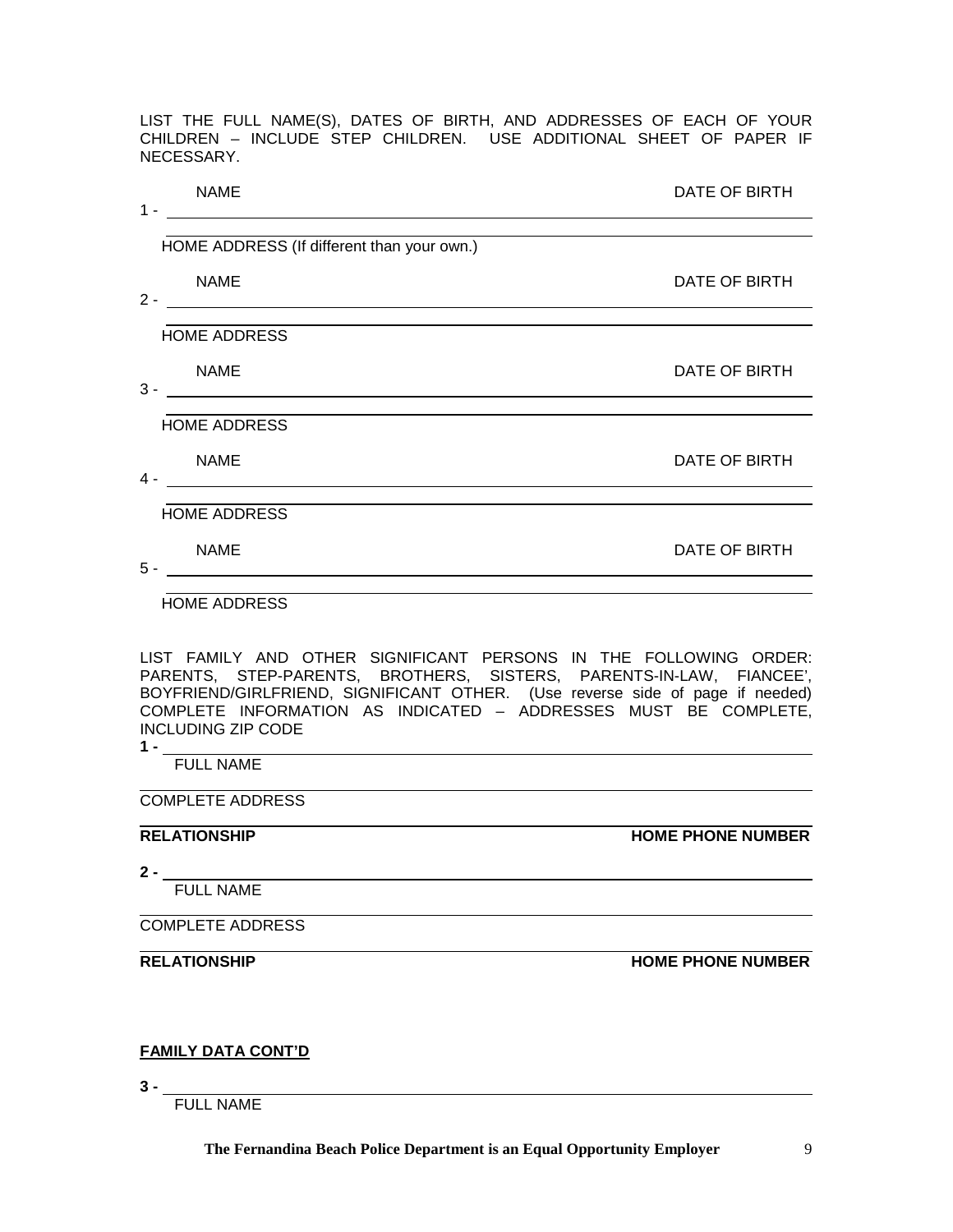| <b>HOME PHONE NUMBER</b> |
|--------------------------|
|                          |
|                          |
|                          |
| <b>HOME PHONE NUMBER</b> |
|                          |
|                          |
|                          |
| <b>HOME PHONE NUMBER</b> |
|                          |
|                          |
|                          |
| <b>HOME PHONE NUMBER</b> |
|                          |
|                          |
|                          |
| <b>HOME PHONE NUMBER</b> |
|                          |
|                          |
|                          |
| <b>HOME PHONE NUMBER</b> |
|                          |
|                          |
|                          |
| <b>HOME PHONE NUMBER</b> |
|                          |

# **FAMILY DATA CONT'D**

**10 -**

FULL NAME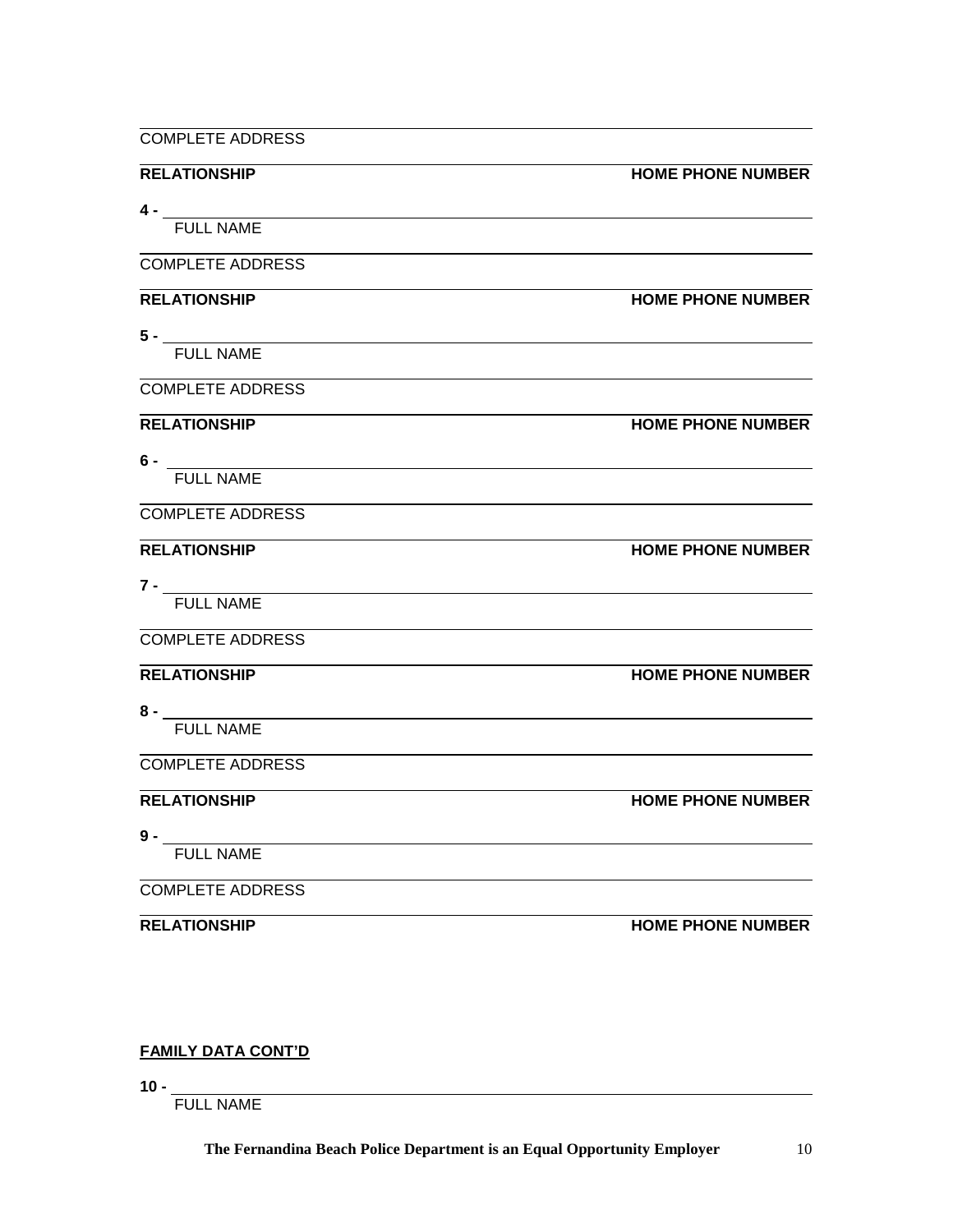COMPLETE ADDRESS

**RELATIONSHIP HOME PHONE NUMBER** 

**11 -**

FULL NAME

COMPLETE ADDRESS

**RELATIONSHIP HOME PHONE NUMBER** 

**12 -**

FULL NAME

COMPLETE ADDRESS

**RELATIONSHIP IN EXAMPLE 2008 THE RELATIONSHIP IN EXAMPLE 2009 THE PHONE PHONE NUMBER** 

#### **RESIDENCE INFORMATION**

WHEN COMPLETING THE RESIDENCE PORTION OF THIS APPLICATION, BE SURE THAT YOU PROVIDE EVERY ADDRESS WHERE YOU HAVE LIVED SINCE BIRTH, IN ORDER FROM YOUR PRESENT ADDRESS BACK TO YOUR ADDRESS AT BIRTH. IF NECESSARY, CONTACT AN APPROPRIATE PERSON TO FIND OUT THE EXACT ADDRESSES AND THE TIME PERIOD DURING WHICH YOU RESIDED AT THAT ADDRESS. YOU MUST INCLUDE THE DATES, ADDRESS, CITY, STATE ZIP CODE AND COUNTY. (USE REVERSE SIDE IF NEEDED.)

*Example: 07-95 / 05-01 12345 Main Street, Hometown, IN 46038 Hamilton County*

| 2. |                                                                                                                 |  |  |
|----|-----------------------------------------------------------------------------------------------------------------|--|--|
| 3. | the contract of the contract of the contract of the contract of the contract of the contract of the contract of |  |  |
| 4. |                                                                                                                 |  |  |
| 5. |                                                                                                                 |  |  |
| 6. |                                                                                                                 |  |  |
| 7. |                                                                                                                 |  |  |
| 8. |                                                                                                                 |  |  |
| 9. |                                                                                                                 |  |  |

HAVE YOU EVER HAD ROOMMATES OR BOARDERS LIVE WITH YOU? EXCLUDING ALL FAMILY MEMBERS, PLEASE LIST THEIR NAMES, CURRENT, COMPLETE ADDRESS AND PHONE NUMBERS. ALSO INCLUDE THE DATES THAT YOU LIVED TOGETHER. (USE REVERSE SIDE IF NEEDED.)

| c       |  |  |  |
|---------|--|--|--|
|         |  |  |  |
| ີ<br>л. |  |  |  |
|         |  |  |  |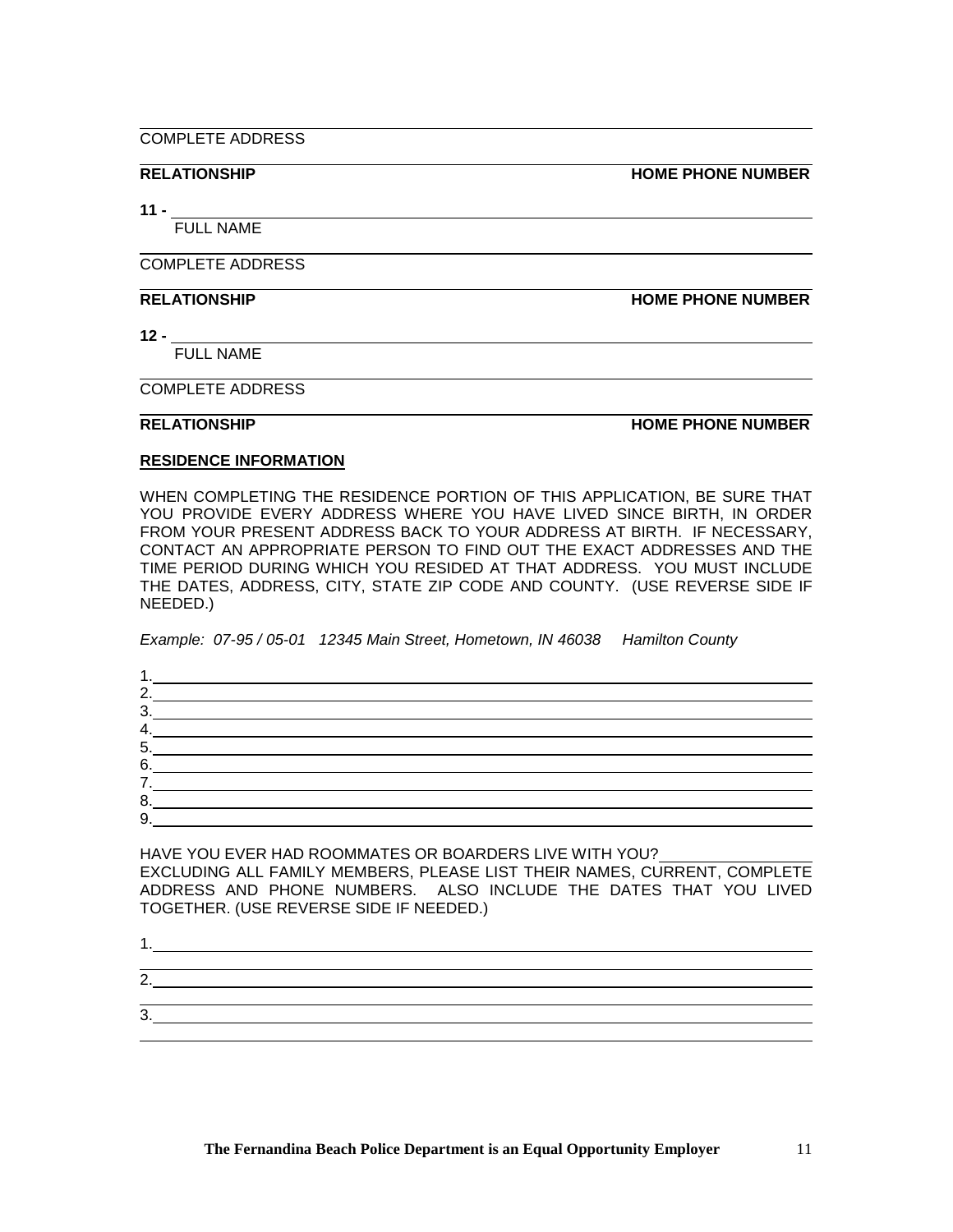#### **RESIDENTIAL INFO CONT'D**

4.

 $\frac{1}{5}$ .

6.

#### **NEIGHBORHOOD CHECK INFORMATION**

PROVIDE THE FOLLOWING INFORMATION FOR 3 OF YOUR NEIGHBORS THAT LIVE CLOSEST TO YOU. IF YOU ARE PLANNING TO USE AN IMMEDIATE NEIGHBOR AS A PERSONAL REFERNCE, DO NOT LIST THEM HERE – USE THE REFERNCE SECTION AND PROVIDE INFORMATION FOR ANOTHER CLOSE NEIGHBOR. IF YOU LIVE IN A RURAL AREA AND DO NOT HAVE NEIGHBORS CLOSE BY, PROVIDE 3 ADDITIONAL PERSONAL REFERENCES. THESE INDIVIDUALS SHOULD NOT BE RELATED BY BLOOD OR MARRIAGE AND NOT FORMER EMPLOYERS, WHO ARE RESPONSIBLE ADULTS OF REPUTABLE STANDING IN THEIR COMMUNITY - WHO HAVE KNOWN YOU WELL FOR AT LEAST FIVE (5) YEARS.

|                                                                                                                                                                                                                               | Relationship: Nelationship:                                                                                                                                                                                                    |              |            |
|-------------------------------------------------------------------------------------------------------------------------------------------------------------------------------------------------------------------------------|--------------------------------------------------------------------------------------------------------------------------------------------------------------------------------------------------------------------------------|--------------|------------|
| Address:_________                                                                                                                                                                                                             |                                                                                                                                                                                                                                |              |            |
| <b>STREET</b>                                                                                                                                                                                                                 | <b>CITY</b>                                                                                                                                                                                                                    | <b>STATE</b> | <b>ZIP</b> |
| Home Phone: ________________                                                                                                                                                                                                  |                                                                                                                                                                                                                                |              |            |
| Name: 2008 2010 2020 2021 2022 2023 2024 2022 2022 2023 2024 2022 2023 2024 2022 2023 2024 2022 2023 2024 2025                                                                                                                | Relationship: Network of Allen Control Control Control Control Control Control Control Control Control Control Control Control Control Control Control Control Control Control Control Control Control Control Control Control |              |            |
| Address:_______________________                                                                                                                                                                                               |                                                                                                                                                                                                                                |              |            |
| <b>STREET</b>                                                                                                                                                                                                                 | <b>CITY</b>                                                                                                                                                                                                                    | <b>STATE</b> | <b>ZIP</b> |
| Home Phone: _________________                                                                                                                                                                                                 |                                                                                                                                                                                                                                |              |            |
| Name: Name and the second contract of the second contract of the second contract of the second contract of the second contract of the second contract of the second contract of the second contract of the second contract of | Relationship:_______________                                                                                                                                                                                                   |              |            |
|                                                                                                                                                                                                                               |                                                                                                                                                                                                                                |              |            |
| <b>STREET</b>                                                                                                                                                                                                                 | <b>CITY</b>                                                                                                                                                                                                                    | <b>STATE</b> | <b>ZIP</b> |
| Home Phone: _________________                                                                                                                                                                                                 |                                                                                                                                                                                                                                |              |            |
| <b>EDUCATION</b>                                                                                                                                                                                                              |                                                                                                                                                                                                                                |              |            |
|                                                                                                                                                                                                                               |                                                                                                                                                                                                                                |              |            |
|                                                                                                                                                                                                                               |                                                                                                                                                                                                                                |              |            |
| <b>STREET</b>                                                                                                                                                                                                                 | <b>CITY</b>                                                                                                                                                                                                                    | <b>STATE</b> | <b>ZIP</b> |
| Date(s) Attended: (Month/Year to Month/Year) ___________________________________                                                                                                                                              |                                                                                                                                                                                                                                |              |            |
|                                                                                                                                                                                                                               |                                                                                                                                                                                                                                |              |            |
| <b>STREET</b>                                                                                                                                                                                                                 | <b>CITY</b>                                                                                                                                                                                                                    | <b>STATE</b> | <b>ZIP</b> |
| Date Graduated: (Month/Year) _________________                                                                                                                                                                                |                                                                                                                                                                                                                                |              |            |
|                                                                                                                                                                                                                               |                                                                                                                                                                                                                                |              |            |
|                                                                                                                                                                                                                               |                                                                                                                                                                                                                                |              |            |
| <b>STREET</b>                                                                                                                                                                                                                 | <b>CITY CITY</b>                                                                                                                                                                                                               | <b>STATE</b> | <b>ZIP</b> |
| Date(s) Attended: (Month/Year to Month/Year) ___________________________________                                                                                                                                              |                                                                                                                                                                                                                                |              |            |
|                                                                                                                                                                                                                               |                                                                                                                                                                                                                                |              |            |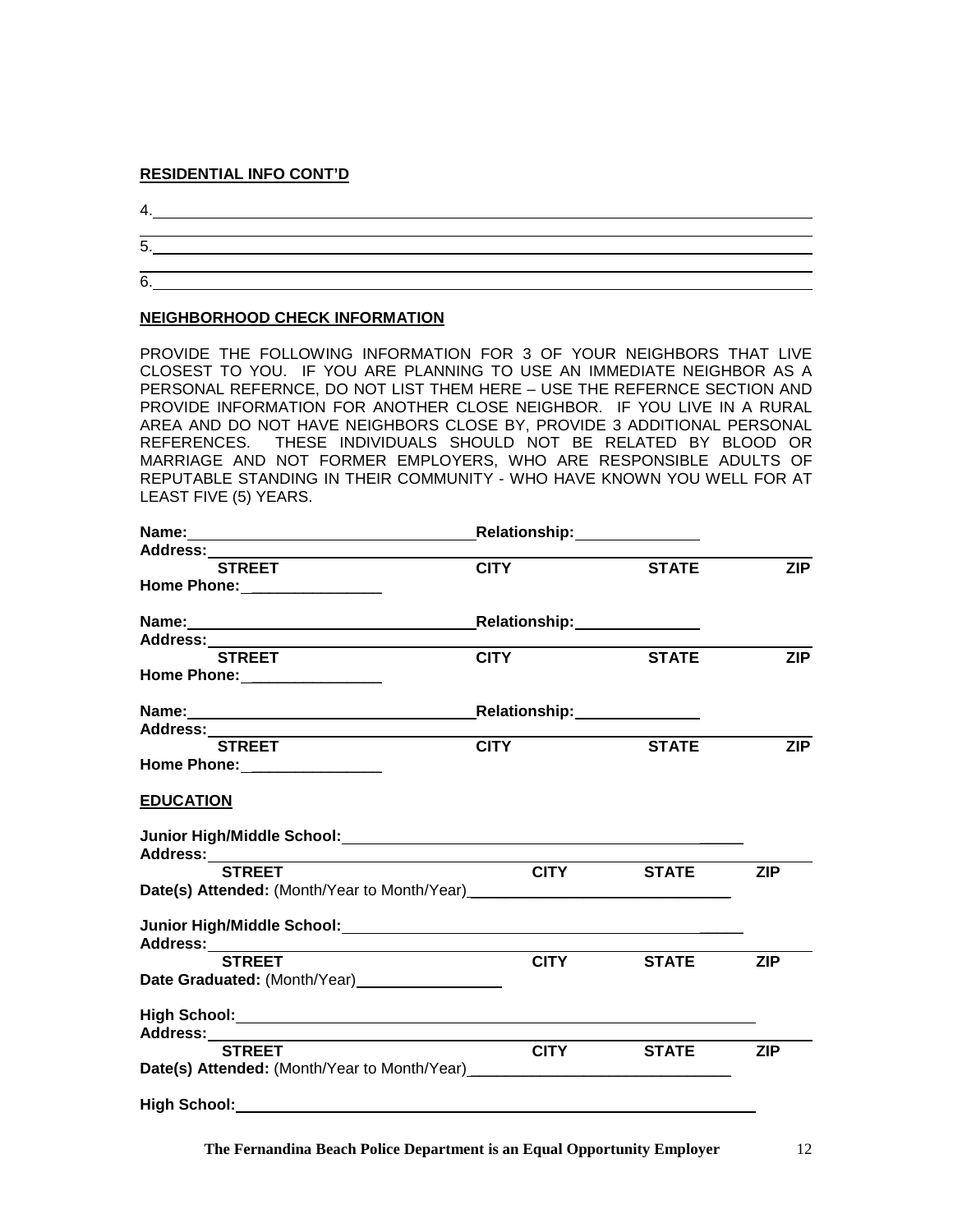| <b>Address:</b>                     |                                                                                                                                                                                                           |                  |                                   |            |
|-------------------------------------|-----------------------------------------------------------------------------------------------------------------------------------------------------------------------------------------------------------|------------------|-----------------------------------|------------|
| <b>STREET</b>                       |                                                                                                                                                                                                           | <b>CITY CITY</b> | <b>STATE</b>                      | <b>ZIP</b> |
|                                     | Date Graduated: (Month/Year) _________________                                                                                                                                                            |                  |                                   |            |
| <b>EDUCATION CONT'D</b>             |                                                                                                                                                                                                           |                  |                                   |            |
|                                     |                                                                                                                                                                                                           |                  |                                   |            |
|                                     |                                                                                                                                                                                                           |                  |                                   |            |
|                                     |                                                                                                                                                                                                           |                  |                                   |            |
| <b>STREET</b>                       |                                                                                                                                                                                                           |                  | <b>CITY</b> STATE                 | <b>ZIP</b> |
|                                     | Date Enrolled: Date Graduated: Date Enrolled:                                                                                                                                                             |                  |                                   |            |
|                                     |                                                                                                                                                                                                           |                  |                                   |            |
|                                     |                                                                                                                                                                                                           |                  |                                   |            |
|                                     |                                                                                                                                                                                                           |                  |                                   |            |
|                                     |                                                                                                                                                                                                           |                  |                                   |            |
|                                     |                                                                                                                                                                                                           |                  |                                   |            |
| <b>STREET</b>                       |                                                                                                                                                                                                           | <b>CITY</b>      | <b>STATE</b>                      | <b>ZIP</b> |
|                                     |                                                                                                                                                                                                           |                  |                                   |            |
|                                     |                                                                                                                                                                                                           |                  |                                   |            |
|                                     |                                                                                                                                                                                                           |                  |                                   |            |
|                                     |                                                                                                                                                                                                           |                  |                                   |            |
|                                     |                                                                                                                                                                                                           |                  |                                   |            |
| Address: _________<br><b>STREET</b> | <b>EXECUTE STATE</b>                                                                                                                                                                                      |                  |                                   | <b>ZIP</b> |
|                                     |                                                                                                                                                                                                           |                  |                                   |            |
|                                     | Date Enrolled: Date Graduated: Date Graduated:                                                                                                                                                            |                  |                                   |            |
|                                     |                                                                                                                                                                                                           |                  |                                   |            |
|                                     |                                                                                                                                                                                                           |                  |                                   |            |
|                                     | APPLICANTS WHO HAVE PRIOR LAW ENFORCEMENT EXPERIENCE:<br>PLEASE PROVIDE A SEPARATE, TYPED LIST OF ALL LAW ENFORCEMENT RELATED<br>SCHOOLS, CLASSES, SEMINARS, ACADEMIES, AND SPECIALIZED TRAINING THAT YOU |                  |                                   |            |
|                                     | HAVE PREVIOUSLY COMPLETED. USE THE FOLLOWING FORMAT:<br>COURSE NAME NUMBER OF HOURS YEAR COMPLETED                                                                                                        |                  |                                   |            |
|                                     |                                                                                                                                                                                                           |                  |                                   |            |
|                                     | ATTACH COPIES OF YOUR CERTIFICATES AND SUBMIT WITH YOUR APPLICATION. DO<br>NOT USE THE SECTION BELOW FOR THIS TYPE OF INFORMATION.                                                                        |                  |                                   |            |
| <b>Other Schools:</b>               |                                                                                                                                                                                                           |                  |                                   |            |
| Address:                            |                                                                                                                                                                                                           |                  |                                   |            |
| <b>STREET</b>                       |                                                                                                                                                                                                           | <b>CITY</b>      | <b>STATE</b>                      | <b>ZIP</b> |
|                                     |                                                                                                                                                                                                           |                  | Date Completed: ___________       |            |
|                                     |                                                                                                                                                                                                           |                  |                                   |            |
|                                     |                                                                                                                                                                                                           |                  |                                   |            |
| <b>Address:</b>                     |                                                                                                                                                                                                           |                  |                                   |            |
| <b>STREET</b>                       |                                                                                                                                                                                                           | <b>CITY</b>      | <b>STATE</b>                      | <b>ZIP</b> |
|                                     | Type of Education: Manual Assemblue Control of Education:                                                                                                                                                 |                  | Date Completed:<br><u> Letter</u> |            |
|                                     |                                                                                                                                                                                                           |                  |                                   |            |
| <b>Address:</b>                     |                                                                                                                                                                                                           |                  |                                   |            |
| <b>STREET</b>                       |                                                                                                                                                                                                           | <b>CITY</b>      | <b>STATE</b>                      | <b>ZIP</b> |
|                                     |                                                                                                                                                                                                           |                  | Date Completed: Date Completed:   |            |
|                                     |                                                                                                                                                                                                           |                  |                                   |            |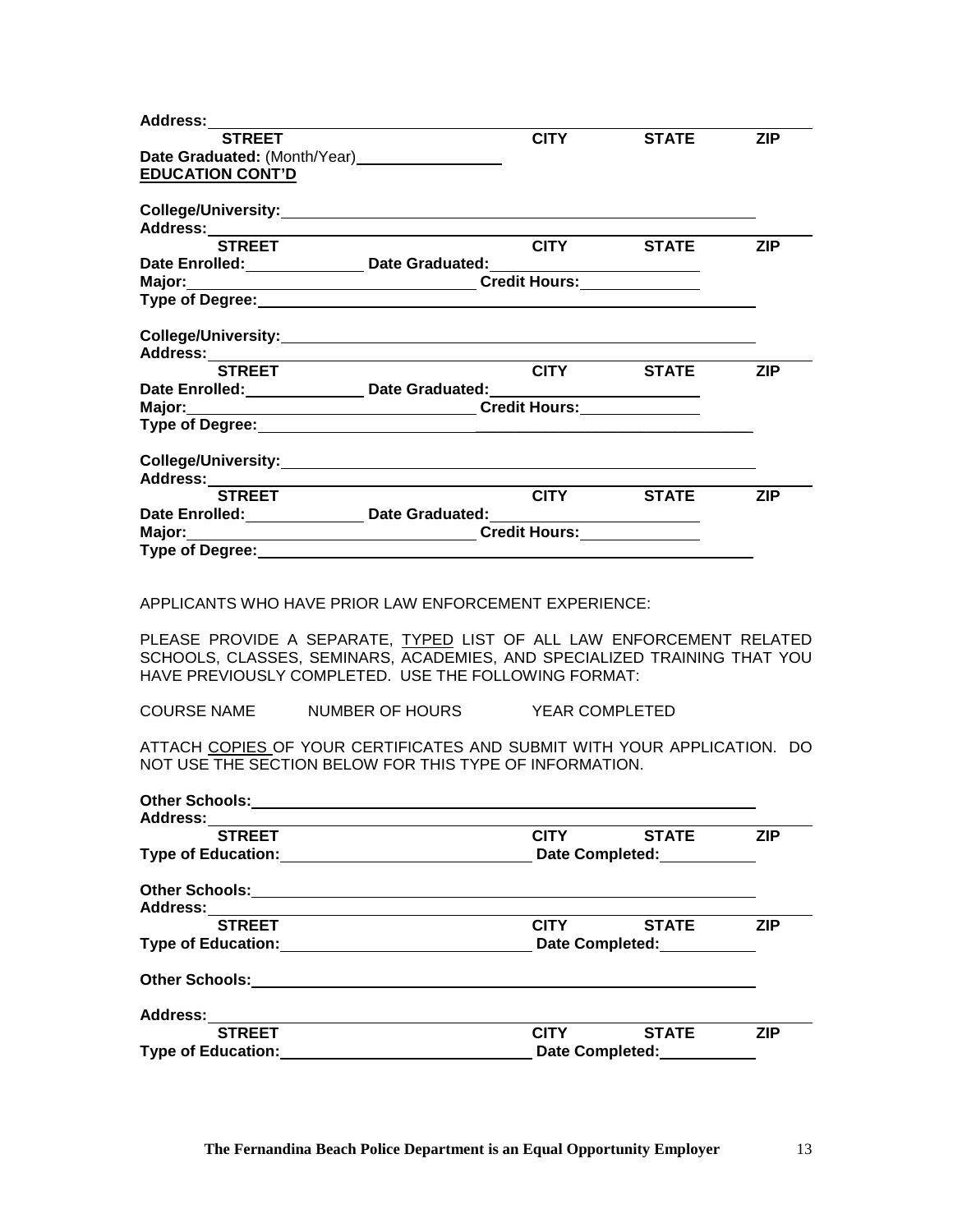#### **EMPLOYMENT**

When completing the employment portion of this application, be sure that you provide each employer from the present until your very first job. If there was a period of unemployment, enter it in the application in the same sequence and manner as if this were another employer by indicating "Employment Dates" and printing "unemployed" in the block headed "Employer." (Make additional copies of this page if needed.) **COMPLETE addresses must be provided include street address, city, state, and zip code.**

|                                    | Employer: TO PRESENT Employment Dates: TO PRESENT                                                                                                                                                                               |                       |
|------------------------------------|---------------------------------------------------------------------------------------------------------------------------------------------------------------------------------------------------------------------------------|-----------------------|
|                                    |                                                                                                                                                                                                                                 |                       |
|                                    |                                                                                                                                                                                                                                 |                       |
|                                    | Position Held: Salary: Salary: Salary: Salary: Salary: Salary: Salary: Salary: Salary: Salary: Salary: Salary: Salary: Salary: Salary: Salary: Salary: Salary: Salary: Salary: Salary: Salary: Salary: Salary: Salary: Salary:  |                       |
|                                    |                                                                                                                                                                                                                                 |                       |
|                                    |                                                                                                                                                                                                                                 |                       |
|                                    |                                                                                                                                                                                                                                 |                       |
|                                    |                                                                                                                                                                                                                                 |                       |
|                                    |                                                                                                                                                                                                                                 |                       |
|                                    |                                                                                                                                                                                                                                 |                       |
|                                    |                                                                                                                                                                                                                                 |                       |
| Address: _________________________ |                                                                                                                                                                                                                                 |                       |
|                                    |                                                                                                                                                                                                                                 |                       |
|                                    | Position Held: Salary: Salary: Salary: Salary: Salary: Salary: Salary: Salary: Salary: Salary: Salary: Salary: Salary: Salary: Salary: Salary: Salary: Salary: Salary: Salary: Salary: Salary: Salary: Salary: Salary: Salary:  |                       |
|                                    |                                                                                                                                                                                                                                 |                       |
|                                    |                                                                                                                                                                                                                                 |                       |
|                                    |                                                                                                                                                                                                                                 |                       |
|                                    | Supervisor: Maria Contra Contra Contra Contra Contra Contra Contra Contra Contra Contra Contra Contra Contra Contra<br>Position Held: Maria Contra Contra Contra Contra Contra Contra Contra Contra Contra Contra Contra Contra |                       |
|                                    |                                                                                                                                                                                                                                 |                       |
|                                    |                                                                                                                                                                                                                                 |                       |
|                                    | Employer: Contract Contract Contract Contract Contract Contract Contract Contract Contract Contract Contract Contract Contract Contract Contract Contract Contract Contract Contract Contract Contract Contract Contract Contr  |                       |
|                                    |                                                                                                                                                                                                                                 |                       |
|                                    | Supervisor: Phone #                                                                                                                                                                                                             |                       |
|                                    |                                                                                                                                                                                                                                 |                       |
|                                    |                                                                                                                                                                                                                                 |                       |
|                                    |                                                                                                                                                                                                                                 |                       |
|                                    |                                                                                                                                                                                                                                 |                       |
|                                    |                                                                                                                                                                                                                                 |                       |
|                                    | Position Held: Salary: Salary: Salary: Salary: Salary: Salary: Salary: Salary: Salary: Salary: Salary: Salary: Salary: Salary: Salary: Salary: Salary: Salary: Salary: Salary: Salary: Salary: Salary: Salary: Salary: Salary:  |                       |
|                                    |                                                                                                                                                                                                                                 |                       |
|                                    | Employer: Employee: Employee: Employee: Employee: Employee: Employee: Employee: Employee: Employee: Employee: Employee: Employee: Employee: Employee: Employee: Employee: Employee: Employee: Employee: Employee: Employee: Em  |                       |
| Address:                           |                                                                                                                                                                                                                                 |                       |
| Supervisor:                        | Phone#                                                                                                                                                                                                                          |                       |
| Position Held:                     |                                                                                                                                                                                                                                 | Salary: $\frac{1}{2}$ |
|                                    |                                                                                                                                                                                                                                 |                       |
|                                    | Employer: Complete Complete Complete Complete Complete Complete Complete Complete Complete Complete Complete Complete Complete Complete Complete Complete Complete Complete Complete Complete Complete Complete Complete Compl  |                       |
| Address:                           |                                                                                                                                                                                                                                 |                       |
| <b>Supervisor:</b>                 | Phone #                                                                                                                                                                                                                         |                       |
| Position Held: Note                |                                                                                                                                                                                                                                 | Salary:               |

**The Fernandina Beach Police Department is an Equal Opportunity Employer** 14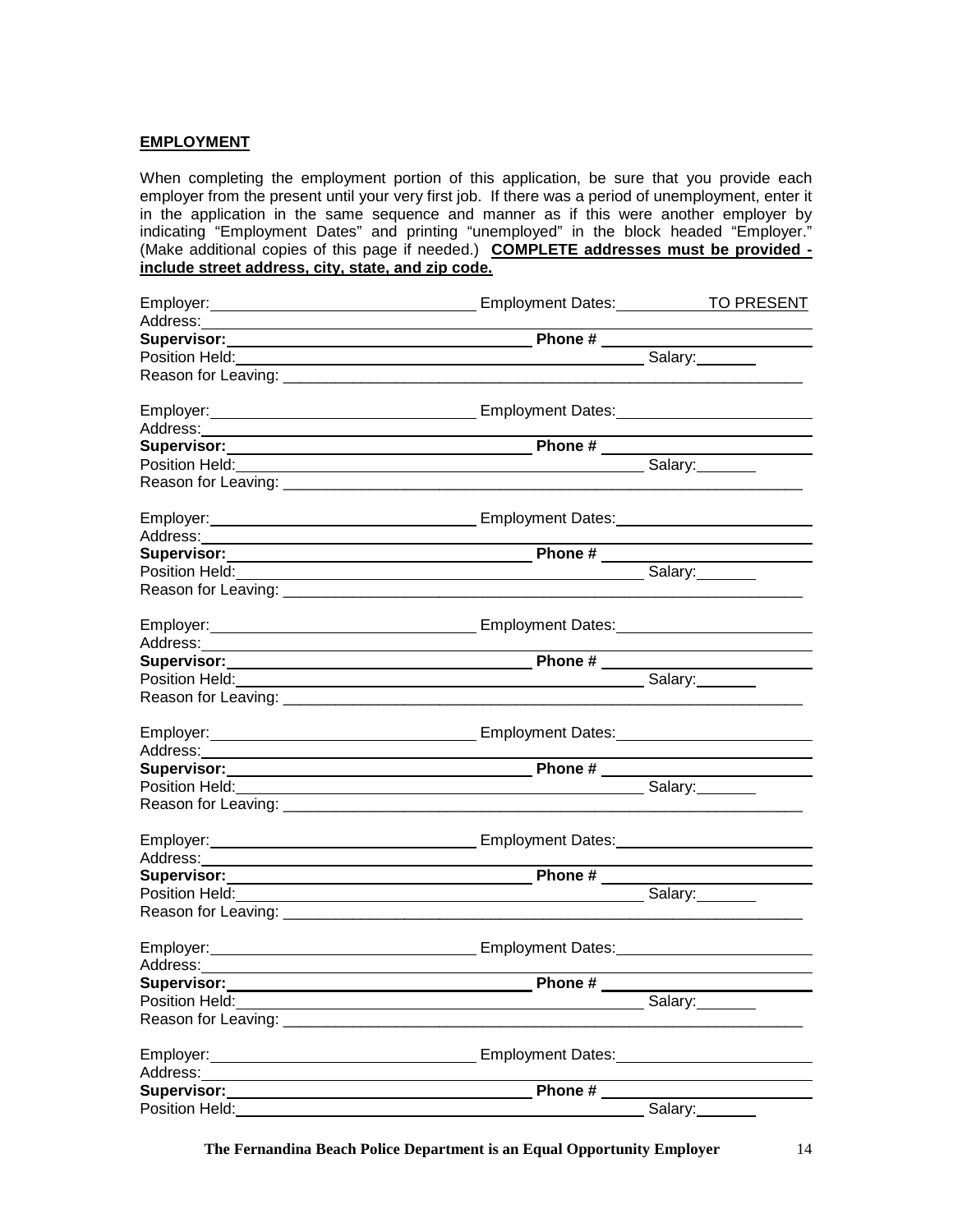#### Reason for Leaving: \_\_\_\_\_\_\_\_\_\_\_\_\_\_\_\_\_\_\_\_\_\_\_\_\_\_\_\_\_\_\_\_\_\_\_\_\_\_\_\_\_\_\_\_\_\_\_\_\_\_\_\_\_\_\_\_\_\_\_\_ **EMPLOYMENT CON'D**

|                                                                                                                                                                                                                                     | Position Held: Salary: Contract of the Salary: Contract of the Salary:                                                                                                                                                                                                                        |
|-------------------------------------------------------------------------------------------------------------------------------------------------------------------------------------------------------------------------------------|-----------------------------------------------------------------------------------------------------------------------------------------------------------------------------------------------------------------------------------------------------------------------------------------------|
|                                                                                                                                                                                                                                     |                                                                                                                                                                                                                                                                                               |
|                                                                                                                                                                                                                                     |                                                                                                                                                                                                                                                                                               |
| Address: Address:                                                                                                                                                                                                                   |                                                                                                                                                                                                                                                                                               |
|                                                                                                                                                                                                                                     |                                                                                                                                                                                                                                                                                               |
|                                                                                                                                                                                                                                     | Supervisor:<br>Position Held:<br>Position Held:<br>Constant of the Marine Salary:                                                                                                                                                                                                             |
|                                                                                                                                                                                                                                     |                                                                                                                                                                                                                                                                                               |
|                                                                                                                                                                                                                                     |                                                                                                                                                                                                                                                                                               |
| Address: <u>Address:</u> Address: Address: Address: Address: Address: Address: Address: Address: Address: Address: Address: Address: Address: Address: Address: Address: Address: Address: Address: Address: Address: Address: Addr |                                                                                                                                                                                                                                                                                               |
|                                                                                                                                                                                                                                     | Supervisor:<br>Position Held:<br>Position Held:<br>Contact Device Phone #                                                                                                                                                                                                                     |
|                                                                                                                                                                                                                                     |                                                                                                                                                                                                                                                                                               |
|                                                                                                                                                                                                                                     |                                                                                                                                                                                                                                                                                               |
|                                                                                                                                                                                                                                     |                                                                                                                                                                                                                                                                                               |
|                                                                                                                                                                                                                                     |                                                                                                                                                                                                                                                                                               |
|                                                                                                                                                                                                                                     |                                                                                                                                                                                                                                                                                               |
|                                                                                                                                                                                                                                     |                                                                                                                                                                                                                                                                                               |
|                                                                                                                                                                                                                                     |                                                                                                                                                                                                                                                                                               |
| necessary.                                                                                                                                                                                                                          | Have you ever been disciplined, reprimanded, terminated, or allowed to resign in lieu of<br>termination, from any position of employment? _______ If yes, explain every instance completely.<br>You must list the employer and the supervisor. Use back of page or separate sheet of paper if |
|                                                                                                                                                                                                                                     |                                                                                                                                                                                                                                                                                               |
|                                                                                                                                                                                                                                     |                                                                                                                                                                                                                                                                                               |

<u> 1980 - Johann Barn, mars eta bainar eta baina eta baina eta baina eta baina eta baina eta baina eta baina e</u>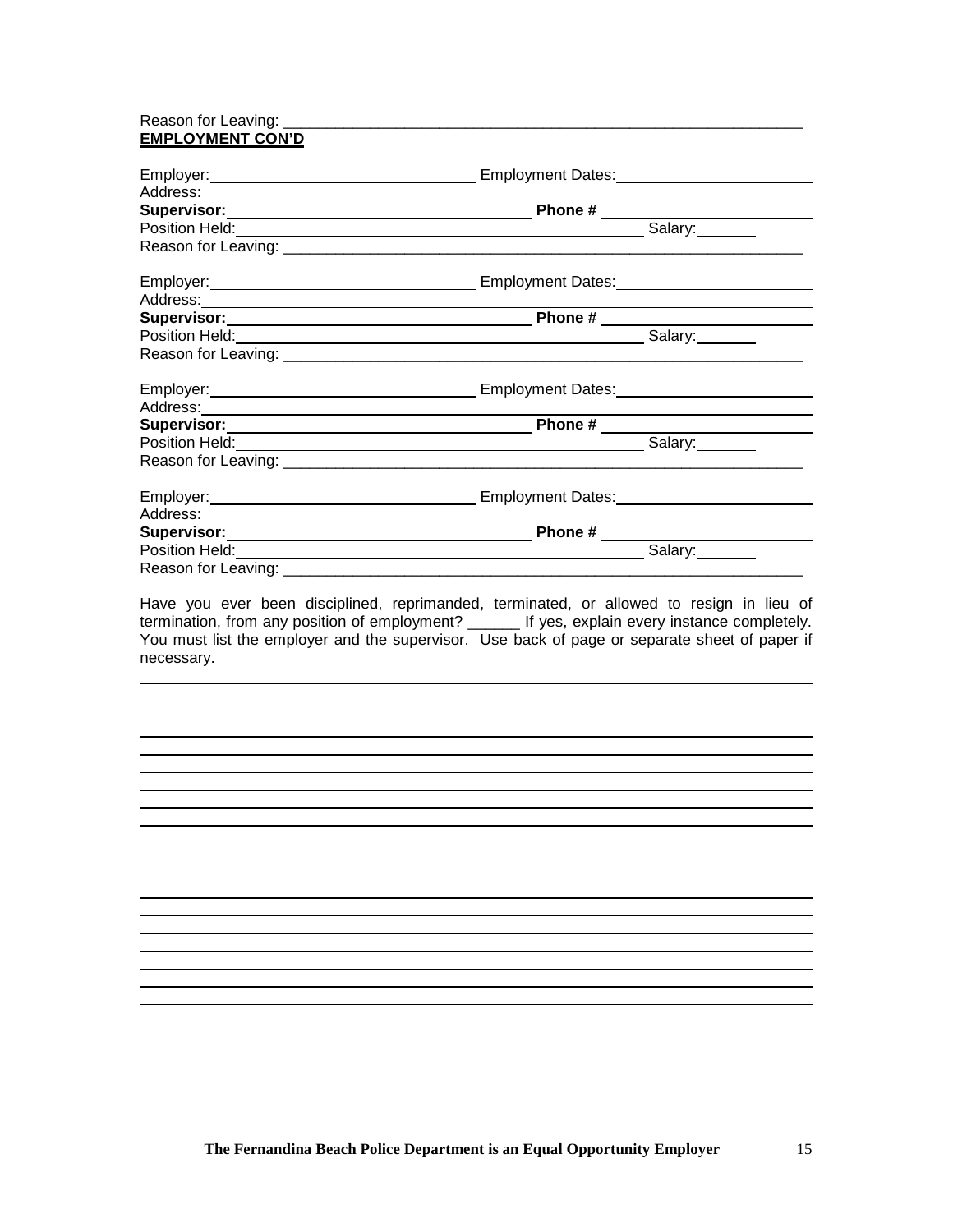#### **EMPLOYMENT CONT'D**

\_\_\_\_\_\_\_\_\_\_\_\_\_\_\_\_\_\_\_\_\_\_\_\_\_\_\_\_\_\_\_\_\_\_\_\_\_\_\_\_\_\_\_\_

Do you currently have applications pending with other law enforcement agencies? If yes, list the following: Department Name, Phone Number and a Contact Person if available. Also provide the status of your application if known.

| <b>DEPAR</b><br>ΓMFNT | …г PHONF NUMBFR | CONTACT<br>NAME | ਵ⊤∧⊤ |
|-----------------------|-----------------|-----------------|------|
|                       |                 |                 |      |

\_\_\_\_\_\_\_\_\_\_\_\_\_\_\_\_\_\_\_\_\_\_\_\_\_\_\_\_\_\_\_\_\_\_\_\_\_\_\_\_\_\_\_\_\_\_\_\_\_\_\_\_\_\_\_\_\_\_\_\_\_\_\_\_\_\_\_\_\_\_\_\_\_\_\_\_\_\_\_\_\_\_\_\_\_\_\_\_ \_\_\_\_\_\_\_\_\_\_\_\_\_\_\_\_\_\_\_\_\_\_\_\_\_\_\_\_\_\_\_\_\_\_\_\_\_\_\_\_\_\_\_\_\_\_\_\_\_\_\_\_\_\_\_\_\_\_\_\_\_\_\_\_\_\_\_\_\_\_\_\_\_\_\_\_\_\_\_\_\_\_\_\_\_\_\_\_

Have you ever been turned down for a position of employment with a law enforcement agency? If yes, list the following: Department Name, Phone Number and a Contact Person if available. Also explain why you were eliminated and at what step of the employment process you were eliminated from.

#### **MILITARY DATA If you have served in the military you must also complete the military records request found at the end of this application.**

| Branch of Service:<br><u> </u>                                                                                                                                                                                                      |                                                      |         |
|-------------------------------------------------------------------------------------------------------------------------------------------------------------------------------------------------------------------------------------|------------------------------------------------------|---------|
|                                                                                                                                                                                                                                     |                                                      |         |
|                                                                                                                                                                                                                                     |                                                      | Highest |
|                                                                                                                                                                                                                                     |                                                      |         |
|                                                                                                                                                                                                                                     |                                                      |         |
|                                                                                                                                                                                                                                     |                                                      |         |
|                                                                                                                                                                                                                                     | Rank at Discharge: _______________________           | Highest |
|                                                                                                                                                                                                                                     |                                                      |         |
| Branch of Service: <u>contained</u> and the service of the service of the service of the service of the service of the service of the service of the service of the service of the service of the service of the service of the ser |                                                      |         |
| Dates of Active Duty:                                                                                                                                                                                                               | $\overline{\phantom{a}}$ to $\overline{\phantom{a}}$ |         |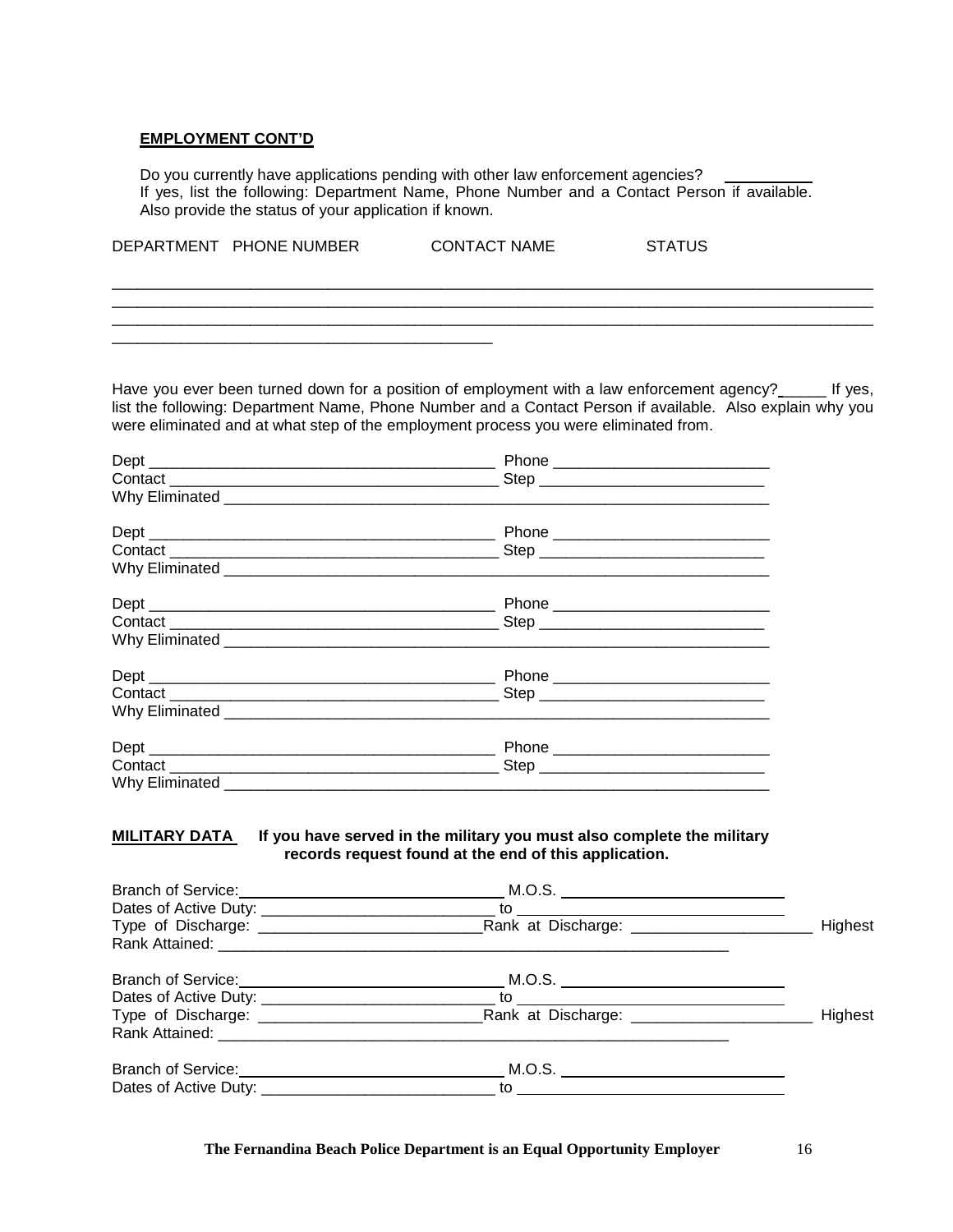#### *If yes to any the following questions, please explain on the reverse side of this page.*

Have you ever received a discharge from the Armed Forces which was other than honorable? \_\_\_\_ Were you ever subjected to ANY disciplinary actions (Judicial or Non-Judicial) while in the Armed Forces? Were you ever the subject of any criminal investigation which was being conducted by Military Authorities concerning any alleged misconduct on your part? \_\_\_\_ Has your type of discharge or separation ever been corrected or changed? \_\_\_\_

List all duty station assignments in chronological order: (For U.S. bases, list the city, county, and state where located.)

|                                                                                                                                                                                                                                       | ,我们也不会有什么。""我们的人,我们也不会有什么?""我们的人,我们也不会有什么?""我们的人,我们也不会有什么?""我们的人,我们也不会有什么?""我们的人 |  |
|---------------------------------------------------------------------------------------------------------------------------------------------------------------------------------------------------------------------------------------|----------------------------------------------------------------------------------|--|
|                                                                                                                                                                                                                                       |                                                                                  |  |
|                                                                                                                                                                                                                                       |                                                                                  |  |
| ,我们也不会有什么。""我们的人,我们也不会有什么?""我们的人,我们也不会有什么?""我们的人,我们也不会有什么?""我们的人,我们也不会有什么?""我们的人                                                                                                                                                      |                                                                                  |  |
|                                                                                                                                                                                                                                       |                                                                                  |  |
| <b>DRIVING RECORD</b>                                                                                                                                                                                                                 |                                                                                  |  |
| Driver's License Number:<br><u> Communications</u> Chate: Communications Chate: Communications Chate: Communications Chate: Communications Chate: Communications Chate: Communications Chate: Communications Chate: Communications Ch |                                                                                  |  |
|                                                                                                                                                                                                                                       |                                                                                  |  |
| Has your license ever been suspended or revoked? ____________ If yes, explain: _____________________                                                                                                                                  |                                                                                  |  |
|                                                                                                                                                                                                                                       |                                                                                  |  |
|                                                                                                                                                                                                                                       |                                                                                  |  |
| Have you ever been issued a driver's license in any other state? If yes, please provide the state(s)<br>and the dates held.                                                                                                           |                                                                                  |  |
| Have you ever received a citation (ticket) for a traffic violation? If yes, complete the following for EACH                                                                                                                           |                                                                                  |  |
| citation. Do not include parking tickets or warning tickets.                                                                                                                                                                          |                                                                                  |  |
|                                                                                                                                                                                                                                       |                                                                                  |  |
|                                                                                                                                                                                                                                       |                                                                                  |  |
|                                                                                                                                                                                                                                       |                                                                                  |  |
|                                                                                                                                                                                                                                       |                                                                                  |  |
|                                                                                                                                                                                                                                       |                                                                                  |  |
|                                                                                                                                                                                                                                       |                                                                                  |  |
|                                                                                                                                                                                                                                       |                                                                                  |  |
| <b>CITATION TYPE</b><br><b>ISSUING AGENCY</b>                                                                                                                                                                                         |                                                                                  |  |
|                                                                                                                                                                                                                                       |                                                                                  |  |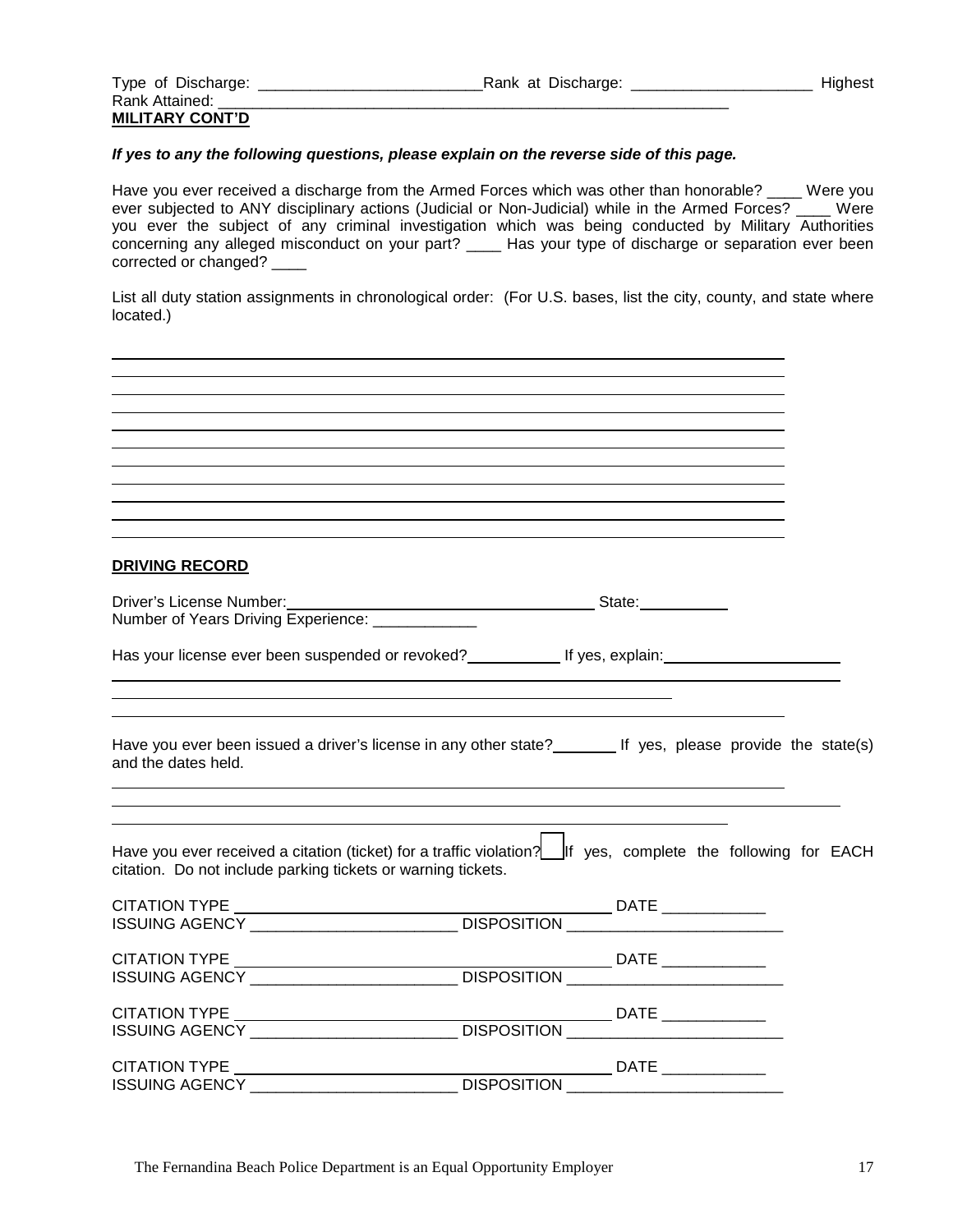# **DRIVING RECORD CONT'D**

| charge.                                            |                                             | Have you ever been arrested for a traffic offense as a misdemeanor? If yes, complete the following for EACH    |  |
|----------------------------------------------------|---------------------------------------------|----------------------------------------------------------------------------------------------------------------|--|
| TYPE OF CHARGE _______                             |                                             |                                                                                                                |  |
|                                                    |                                             |                                                                                                                |  |
|                                                    |                                             |                                                                                                                |  |
| TYPE OF CHARGE _______                             |                                             |                                                                                                                |  |
|                                                    | <u> 1989 - Johann Barn, mars eta bainar</u> |                                                                                                                |  |
|                                                    |                                             |                                                                                                                |  |
|                                                    |                                             |                                                                                                                |  |
|                                                    |                                             |                                                                                                                |  |
|                                                    |                                             |                                                                                                                |  |
| the police. Complete the following for EACH crash. |                                             | List all vehicle crashes in which you have been involved as a driver. Include those that were not reported to  |  |
|                                                    |                                             |                                                                                                                |  |
|                                                    |                                             |                                                                                                                |  |
|                                                    |                                             | CIRCUMSTANCES INVOLVING THE CRASH THE CRASH AND RELEASED AND RELEASED AND RELEASED AT A STREET AND RELEASED AT |  |
|                                                    |                                             |                                                                                                                |  |

\_\_\_\_\_\_\_\_\_\_\_\_\_\_\_\_\_\_\_\_\_\_\_\_\_\_\_\_\_\_\_\_\_\_\_\_\_\_\_\_\_\_\_\_\_\_\_\_\_\_\_\_\_\_\_\_\_\_\_\_\_\_\_\_\_\_ WERE YOU FOUND TO BE AT FAULT? \_\_\_\_\_\_\_\_\_\_\_ WERE YOU CITED? \_\_\_\_\_\_\_\_\_\_\_\_\_\_\_\_\_\_\_\_\_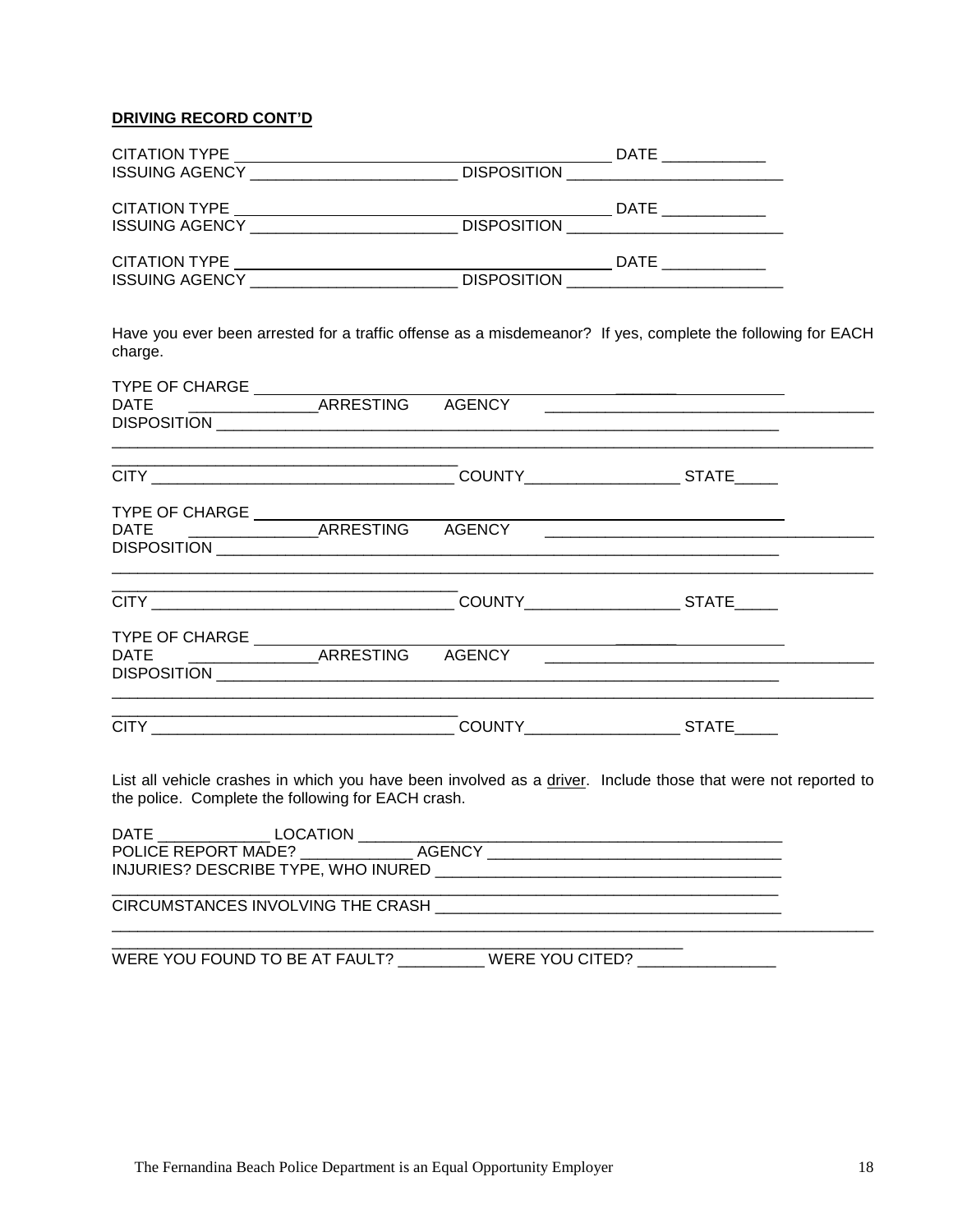# **DRIVING RECORD CONT'D**

|                                                                                  | <u> 1980 - Jan James James Barnett, fransk politik (d. 1980)</u> |
|----------------------------------------------------------------------------------|------------------------------------------------------------------|
|                                                                                  |                                                                  |
| WERE YOU FOUND TO BE AT FAULT? ___________ WERE YOU CITED? _______________       |                                                                  |
|                                                                                  |                                                                  |
|                                                                                  |                                                                  |
|                                                                                  |                                                                  |
| INJURIES? DESCRIBE TYPE, WHO INURED                                              |                                                                  |
|                                                                                  |                                                                  |
|                                                                                  |                                                                  |
| WERE YOU FOUND TO BE AT FAULT? __________ WERE YOU CITED? _______________        |                                                                  |
|                                                                                  |                                                                  |
|                                                                                  |                                                                  |
|                                                                                  |                                                                  |
|                                                                                  |                                                                  |
|                                                                                  |                                                                  |
|                                                                                  |                                                                  |
| WERE YOU FOUND TO BE AT FAULT? ___________WERE YOU CITED? ______________________ |                                                                  |
|                                                                                  |                                                                  |
|                                                                                  |                                                                  |
|                                                                                  |                                                                  |
|                                                                                  |                                                                  |
|                                                                                  |                                                                  |
|                                                                                  |                                                                  |
| WERE YOU FOUND TO BE AT FAULT? WERE YOU CITED?                                   |                                                                  |
|                                                                                  |                                                                  |
|                                                                                  |                                                                  |
|                                                                                  |                                                                  |
|                                                                                  |                                                                  |
|                                                                                  |                                                                  |
|                                                                                  |                                                                  |
|                                                                                  |                                                                  |
| WERE YOU FOUND TO BE AT FAULT? __________ WERE YOU CITED? _                      |                                                                  |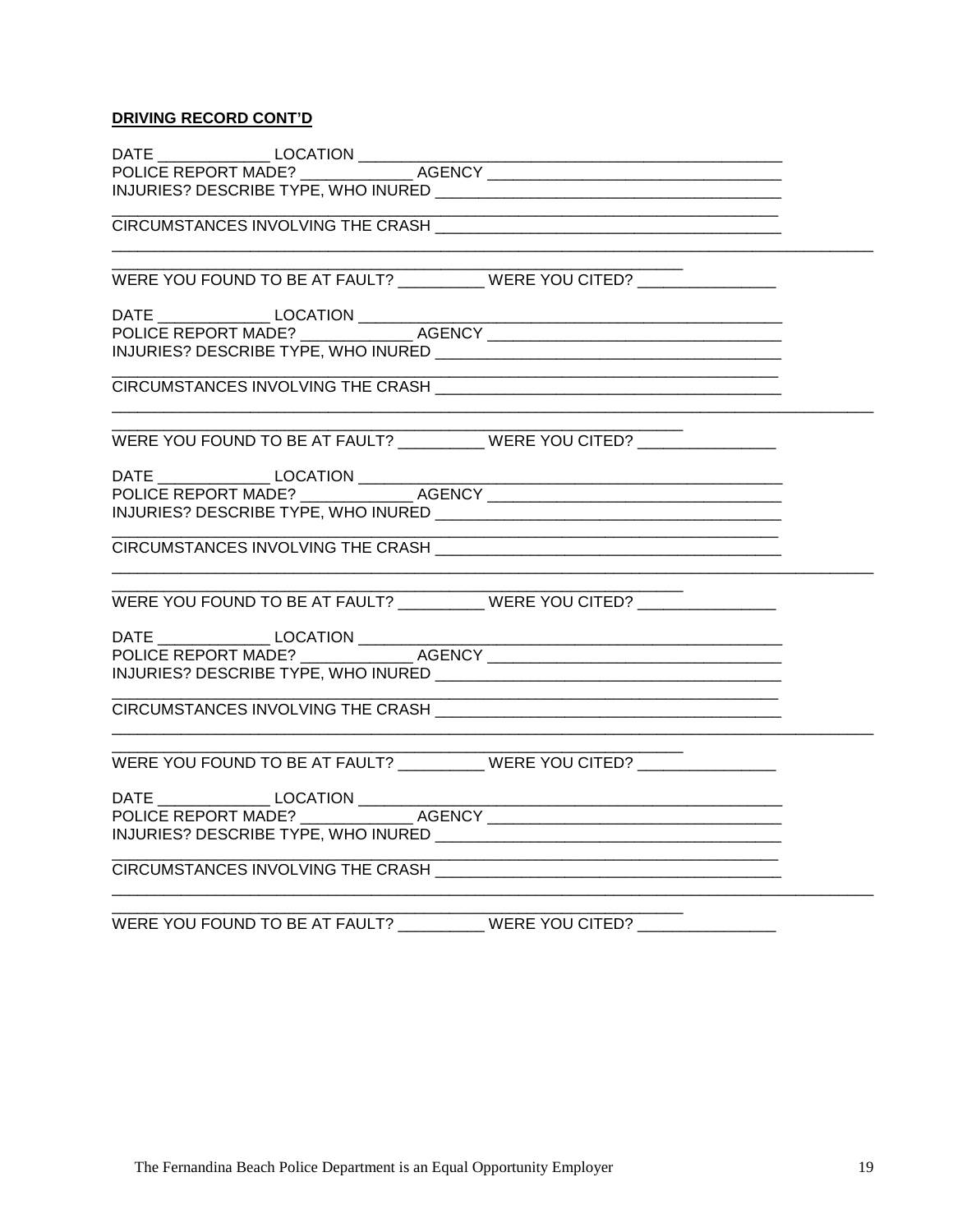#### **CRIMINAL RECORD**

Have you ever been arrested and/or convicted of a misdemeanor? \_\_\_\_\_\_\_ If yes, complete the following for EACH charge. You must include those cases that were not filed or dismissed. Note\* If you received a "Notice to Appear" or similar charging document in lieu of a physical arrest, that is STILL an arrest and must be listed.

| TYPE OF CHARGE ______                                                  |                  |                                                                                                                       |
|------------------------------------------------------------------------|------------------|-----------------------------------------------------------------------------------------------------------------------|
| DATE                                                                   | ARRESTING AGENCY |                                                                                                                       |
|                                                                        |                  |                                                                                                                       |
|                                                                        |                  |                                                                                                                       |
| TYPE OF CHARGE _______                                                 |                  |                                                                                                                       |
|                                                                        |                  |                                                                                                                       |
|                                                                        |                  |                                                                                                                       |
|                                                                        |                  |                                                                                                                       |
|                                                                        |                  |                                                                                                                       |
| charge. You must include those cases that were not filed or dismissed. |                  | Have you ever been arrested and/or convicted of a felony? _______ If yes, complete the following for EACH             |
|                                                                        |                  | <u> 1980 - Jan James James Barnett, amerikan bisa dalam personal dan bisa dan bisa dalam personal dan bisa dalam</u>  |
|                                                                        |                  |                                                                                                                       |
| TYPE OF CHARGE _______<br><b>DATE</b><br><b>DISPOSITION</b>            | ARRESTING AGENCY | <u> 2000 - Jan James James James James James James James James James James James James James James James James Ja</u> |
|                                                                        |                  |                                                                                                                       |
|                                                                        |                  | Have you ever had a criminal record expunged at your request?<br>If yes, please explain:                              |
|                                                                        |                  |                                                                                                                       |
|                                                                        |                  |                                                                                                                       |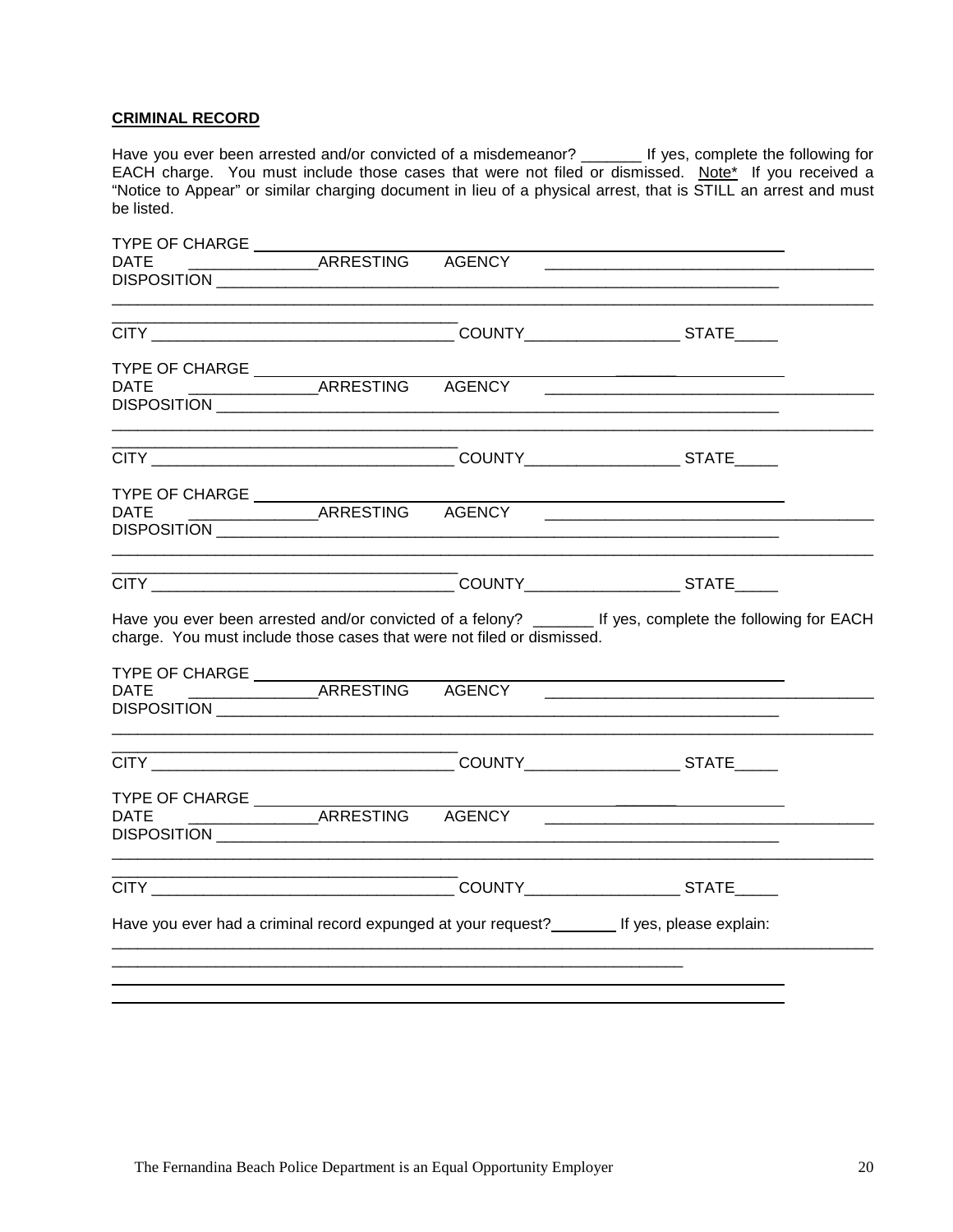#### **CRIMINAL HISTORY CONT'D**

Have you ever had a Restraining/Protective Order issued against you? \_\_\_\_\_\_ If yes, please explain: \_\_\_\_\_\_\_\_\_\_\_\_\_\_\_\_\_\_\_\_\_\_\_\_\_\_\_\_\_\_\_\_\_\_\_\_\_\_\_\_\_\_\_\_\_\_\_\_\_\_\_\_\_\_\_\_\_\_ \_\_\_\_\_\_\_\_\_\_\_\_\_\_\_\_\_\_\_\_\_\_\_\_\_\_\_\_\_\_\_\_\_\_\_\_\_\_\_\_\_\_\_\_\_\_\_\_\_\_\_\_\_\_\_\_\_\_\_\_\_\_\_\_\_\_\_\_\_\_\_\_\_\_\_\_\_\_\_\_\_\_\_\_\_\_\_\_ \_\_\_\_\_\_\_\_\_\_\_\_\_\_\_\_\_\_\_\_\_\_\_\_\_\_\_\_\_\_\_\_\_\_\_\_\_\_\_\_\_\_\_\_\_\_\_\_\_\_\_\_\_\_\_\_\_\_\_\_\_\_\_\_\_\_ Have you ever had a Restraining/Protective Order issued against someone? If yes, please explain: \_\_\_\_\_\_\_\_\_\_\_\_\_\_\_\_\_\_\_\_\_\_\_\_\_\_\_\_\_\_\_\_\_\_\_\_\_\_\_\_\_\_\_\_\_\_\_\_\_\_\_\_\_\_\_\_\_\_\_\_\_\_\_\_\_ \_\_\_\_\_\_\_\_\_\_\_\_\_\_\_\_\_\_\_\_\_\_\_\_\_\_\_\_\_\_\_\_\_\_\_\_\_\_\_\_\_\_\_\_\_\_\_\_\_\_\_\_\_\_\_\_\_\_\_\_\_\_\_\_\_\_\_\_\_\_\_\_\_\_\_\_\_\_\_\_\_\_\_\_\_\_\_\_ \_\_\_\_\_\_\_\_\_\_\_\_\_\_\_\_\_\_\_\_\_\_\_\_\_\_\_\_\_\_\_\_\_\_\_\_\_\_\_\_\_\_\_\_\_\_\_\_\_\_\_\_\_\_\_\_\_\_\_\_\_\_\_\_\_\_

#### **FINANCIAL**

Do you presently hold active or silent controlling interest in any company? If yes, please explain your interest. \_\_\_\_\_\_\_\_\_\_\_\_\_\_\_\_\_\_\_\_\_\_\_\_\_\_\_\_\_\_\_\_\_\_\_\_\_\_\_\_\_\_\_\_\_\_\_\_\_\_\_\_\_\_\_\_\_\_\_\_\_\_\_\_\_\_\_\_\_\_\_\_\_\_\_\_\_\_\_\_\_\_\_\_\_\_\_\_

Do you now have (or have you ever had) any wage garnishments on your salary? If yes, please explain.

Have you ever had a court-ordered financial judgment against you? If yes, please explain.

\_\_\_\_\_\_\_\_\_\_\_\_\_\_\_\_\_\_\_\_\_\_\_\_\_\_\_\_\_\_\_\_\_\_\_\_\_\_\_\_\_\_\_\_\_\_\_\_\_\_\_\_\_\_\_\_\_\_\_\_\_\_\_\_\_\_\_\_\_\_\_\_\_\_\_\_\_

\_\_\_\_\_\_\_\_\_\_\_\_\_\_\_\_\_\_\_\_\_\_\_\_\_\_\_\_\_\_\_\_\_\_\_\_\_\_\_\_\_\_\_\_\_\_\_\_\_\_\_\_\_\_\_\_\_\_\_\_\_\_\_\_\_\_\_\_\_\_\_\_\_\_\_\_\_

\_\_\_\_\_\_\_\_\_\_\_\_\_\_\_\_\_\_\_\_\_\_\_\_\_\_\_\_\_\_\_\_\_\_\_\_\_\_\_\_\_\_\_\_\_\_\_\_\_\_\_\_\_\_\_\_\_\_\_\_\_\_\_\_\_\_

Do you rent or own your present home? If rent, give your landlord information including name, complete mailing address and phone number. If you own, give your mortgage company name.

\_\_\_\_\_\_\_\_\_\_\_\_\_\_\_\_\_\_\_\_\_\_\_\_\_\_\_\_\_\_\_\_\_\_\_\_\_\_\_\_\_\_\_\_\_\_\_\_\_\_\_\_\_\_\_\_\_\_\_\_\_\_\_\_\_\_\_\_\_\_\_\_\_\_\_\_\_

Have you ever filed for or declared bankruptcy? If yes, please explain.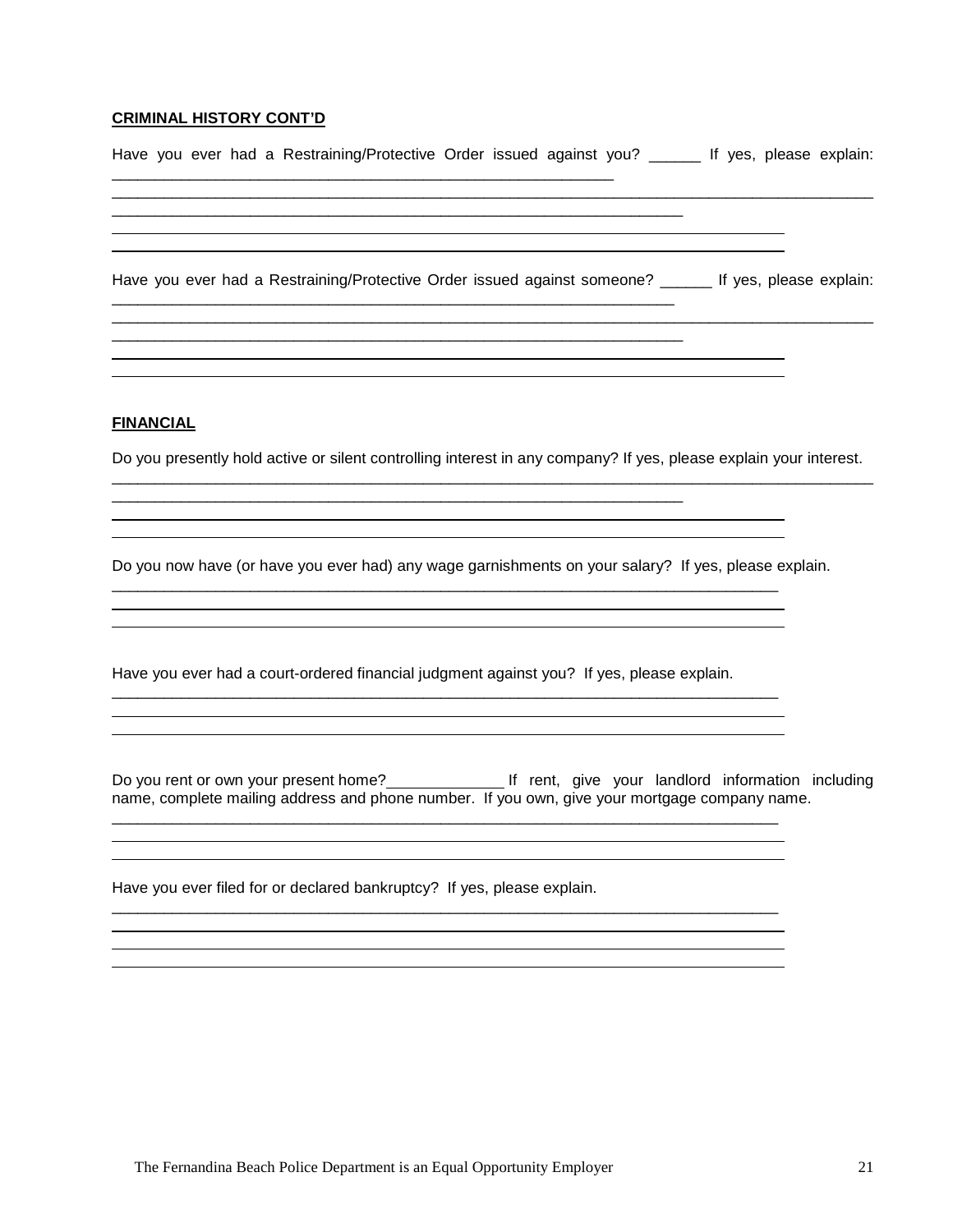#### **MISCELLANEOUS**

List any past or present memberships in clubs and/or organizations. (Do not include organizations that indicate political affiliation.) \_\_\_\_\_\_\_\_\_\_\_\_\_\_\_\_\_\_\_\_\_\_\_\_\_\_\_\_\_\_\_\_\_\_\_\_\_\_\_\_\_\_\_\_\_\_\_\_\_\_\_\_\_\_\_\_\_\_\_\_\_\_\_\_\_\_\_\_\_\_\_\_\_\_\_\_\_\_\_\_\_\_\_\_\_\_\_\_

\_\_\_\_\_\_\_\_\_\_\_\_\_\_\_\_\_\_\_\_\_\_\_\_\_\_\_\_\_\_\_\_\_\_\_\_\_\_\_\_\_\_\_\_\_\_\_\_\_\_\_\_\_\_\_\_\_\_\_\_\_\_\_\_\_\_\_\_\_\_\_\_\_\_\_\_\_\_\_\_\_\_\_\_\_\_\_\_

\_\_\_\_\_\_\_\_\_\_\_\_\_\_\_\_\_\_\_\_\_\_\_\_\_\_\_\_\_\_\_\_\_\_\_\_\_\_\_\_\_\_\_\_\_\_\_\_\_\_\_\_\_\_\_\_\_\_\_\_\_\_\_\_\_\_\_\_\_\_\_\_\_\_\_\_\_\_\_\_\_\_\_\_\_\_\_\_

Describe any special skills that you possess that would benefit you as a police officer.

\_\_\_\_\_\_\_\_\_\_\_\_\_\_\_\_\_\_\_\_\_\_\_\_\_\_\_\_\_\_\_\_\_\_\_\_\_\_\_\_\_\_\_\_\_\_\_\_\_\_\_\_\_\_\_\_\_\_\_\_\_\_\_\_\_\_

\_\_\_\_\_\_\_\_\_\_\_\_\_\_\_\_\_\_\_\_\_\_\_\_\_\_\_\_\_\_\_\_\_\_\_\_\_\_\_\_\_\_\_\_\_\_\_\_\_\_\_\_\_\_\_\_\_\_\_\_\_\_\_\_\_\_

\_\_\_\_\_\_\_\_\_\_\_\_\_\_\_\_\_\_\_\_\_\_\_\_\_\_\_\_\_\_\_\_\_\_\_\_\_\_\_\_\_\_\_\_\_\_\_\_\_\_\_\_\_\_\_\_\_\_\_\_\_\_\_\_\_\_

\_\_\_\_\_\_\_\_\_\_\_\_\_\_\_\_\_\_\_\_\_\_\_\_\_\_\_\_\_\_\_\_\_\_\_\_\_\_\_\_\_\_\_\_\_\_\_\_\_\_\_\_\_\_\_\_\_\_\_\_\_\_\_\_\_\_

Have you ever used an illegal drug? \_\_\_\_\_\_\_\_\_\_\_ If yes, name the type of drug(s), number of times you used it/them, and the date of last use for each. \_\_\_\_\_\_\_\_\_\_\_\_\_\_\_\_\_\_\_\_\_\_\_\_\_\_\_\_\_\_\_\_\_\_\_\_\_\_\_\_\_\_\_\_\_\_\_\_\_\_\_\_\_\_\_\_\_\_\_\_\_\_\_\_\_\_\_\_\_\_\_\_\_\_\_\_\_\_\_\_\_\_\_\_\_\_\_\_

\_\_\_\_\_\_\_\_\_\_\_\_\_\_\_\_\_\_\_\_\_\_\_\_\_\_\_\_\_\_\_\_\_\_\_\_\_\_\_\_\_\_\_\_\_\_\_\_\_\_\_\_\_\_\_\_\_\_\_\_\_\_\_\_\_\_\_\_\_\_\_\_\_\_\_\_\_\_\_\_\_\_\_\_\_\_\_\_

\_\_\_\_\_\_\_\_\_\_\_\_\_\_\_\_\_\_\_\_\_\_\_\_\_\_\_\_\_\_\_\_\_\_\_\_\_\_\_\_\_\_\_\_\_\_\_\_\_\_\_\_\_\_\_\_\_\_\_\_\_\_\_\_\_\_\_\_\_\_\_\_\_\_\_\_\_\_\_\_\_\_\_\_\_\_\_\_

<u> 1989 - Johann Stoff, deutscher Stoffen und der Stoffen und der Stoffen und der Stoffen und der Stoffen und der</u>

#### **PERSONAL VEHICLE INFORMATION**

\_\_\_\_\_\_\_\_\_\_\_\_\_\_\_\_\_\_\_\_\_\_\_\_\_\_\_\_\_\_\_\_\_\_\_\_\_\_\_\_

Provide the following information for each vehicle that is registered in your name.

| YEAR | MAKE | LICENSE PLATE NO. | VIN |
|------|------|-------------------|-----|
|      |      | AND STATE         |     |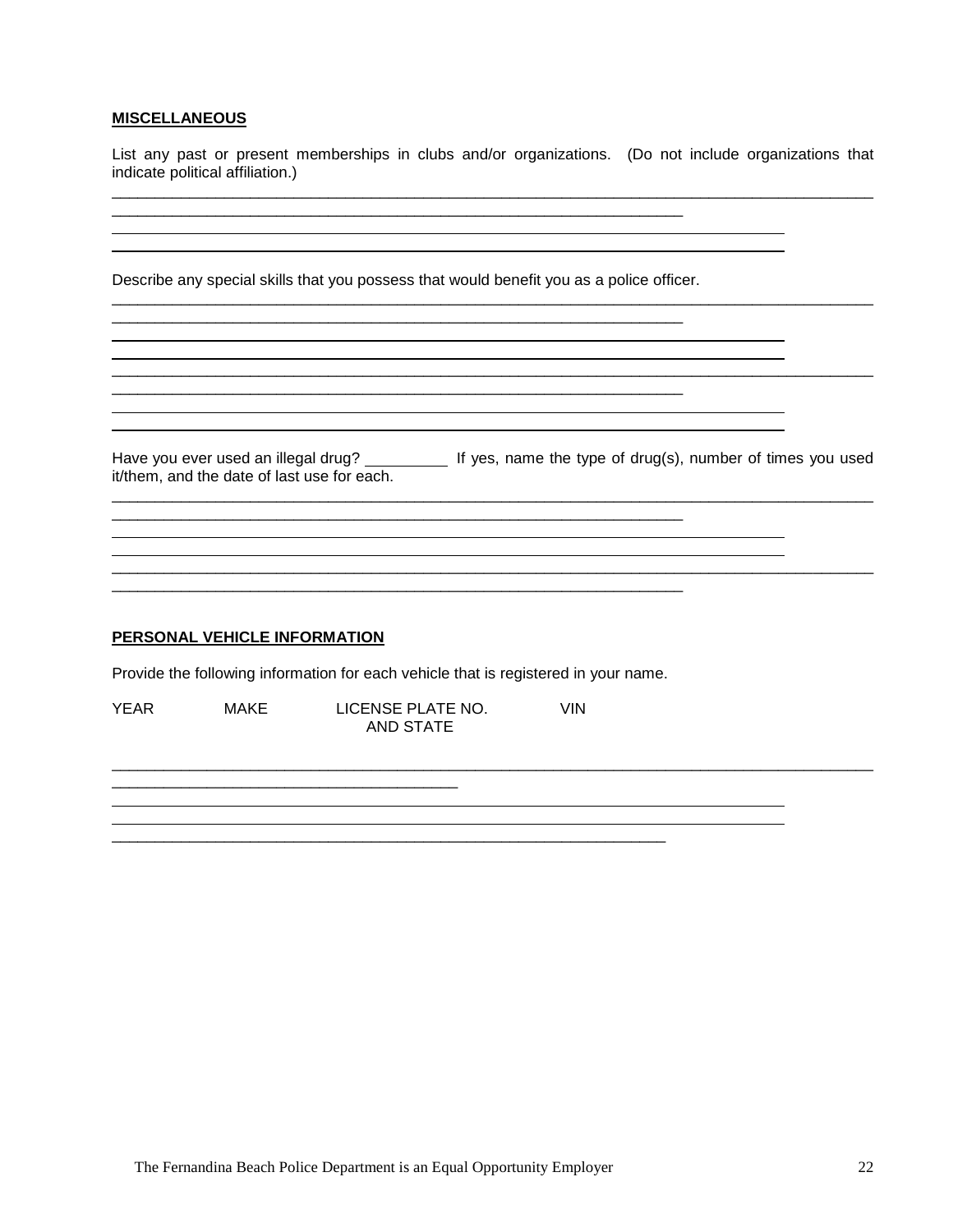#### **PERSONAL REFERENCES**

Give the information requested below on six (6) references, not related by blood or marriage and who are not former employers, who are responsible adults of reputable standing in their community, who have known you well for at least five (5) years. These references may include, but are not limited to: teachers, personal friends, family friends or neighbors.

|                                                    | Relationship: Relationship:                                                                                                                                                                                                    |              |            |
|----------------------------------------------------|--------------------------------------------------------------------------------------------------------------------------------------------------------------------------------------------------------------------------------|--------------|------------|
| Address:_______                                    |                                                                                                                                                                                                                                |              |            |
| <b>STREET</b>                                      | <b>CITY</b>                                                                                                                                                                                                                    | <b>STATE</b> | <b>ZIP</b> |
|                                                    |                                                                                                                                                                                                                                |              |            |
| PERSONAL REFERENCES CONT'D                         |                                                                                                                                                                                                                                |              |            |
|                                                    |                                                                                                                                                                                                                                |              |            |
|                                                    |                                                                                                                                                                                                                                |              |            |
|                                                    |                                                                                                                                                                                                                                | <b>STATE</b> | <b>ZIP</b> |
|                                                    |                                                                                                                                                                                                                                |              |            |
|                                                    |                                                                                                                                                                                                                                |              |            |
| Address:_______                                    |                                                                                                                                                                                                                                |              |            |
| <b>STREET</b>                                      | <b>CITY</b>                                                                                                                                                                                                                    | <b>STATE</b> | <b>ZIP</b> |
|                                                    | Home Phone: __________________________Secondary Phone: _________________________                                                                                                                                               |              |            |
|                                                    |                                                                                                                                                                                                                                |              |            |
| Address:_____                                      |                                                                                                                                                                                                                                |              |            |
| <b>STREET</b>                                      | <b>CITY</b>                                                                                                                                                                                                                    | <b>STATE</b> | <b>ZIP</b> |
|                                                    |                                                                                                                                                                                                                                |              |            |
|                                                    |                                                                                                                                                                                                                                |              |            |
| Address:                                           | the control of the control of the control of the control of the control of the control of                                                                                                                                      |              |            |
| <b>STREET</b>                                      | <b>CITY</b>                                                                                                                                                                                                                    | <b>STATE</b> | <b>ZIP</b> |
|                                                    | Home Phone: Secondary Phone: _________________                                                                                                                                                                                 |              |            |
|                                                    |                                                                                                                                                                                                                                |              |            |
| <b>Address:</b>                                    |                                                                                                                                                                                                                                |              |            |
| <b>STREET</b>                                      | <b>CITY</b>                                                                                                                                                                                                                    | <b>STATE</b> | <b>ZIP</b> |
|                                                    |                                                                                                                                                                                                                                |              |            |
| <b>CO-WORKERS</b>                                  | Give the information requested below on three (3) co-workers, not related by blood or marriage. List two<br>current co-workers and one co-worker from past employment. Please include the place of employment.                 |              |            |
|                                                    | Name: <u>______________________________</u> _____                                                                                                                                                                              |              |            |
| Address:______                                     |                                                                                                                                                                                                                                |              |            |
| <b>STREET</b>                                      | <b>CITY</b>                                                                                                                                                                                                                    | <b>STATE</b> | <b>ZIP</b> |
|                                                    |                                                                                                                                                                                                                                |              |            |
| Place of Employment: National Place of Employment: |                                                                                                                                                                                                                                |              |            |
|                                                    |                                                                                                                                                                                                                                |              |            |
| Address:______                                     |                                                                                                                                                                                                                                |              |            |
| <b>STREET</b>                                      | <b>CITY</b>                                                                                                                                                                                                                    | <b>STATE</b> | <b>ZIP</b> |
|                                                    |                                                                                                                                                                                                                                |              |            |
| <b>Place of Employment:</b>                        |                                                                                                                                                                                                                                |              |            |
|                                                    |                                                                                                                                                                                                                                |              |            |
|                                                    | Address: Analysis and the contract of the contract of the contract of the contract of the contract of the contract of the contract of the contract of the contract of the contract of the contract of the contract of the cont |              |            |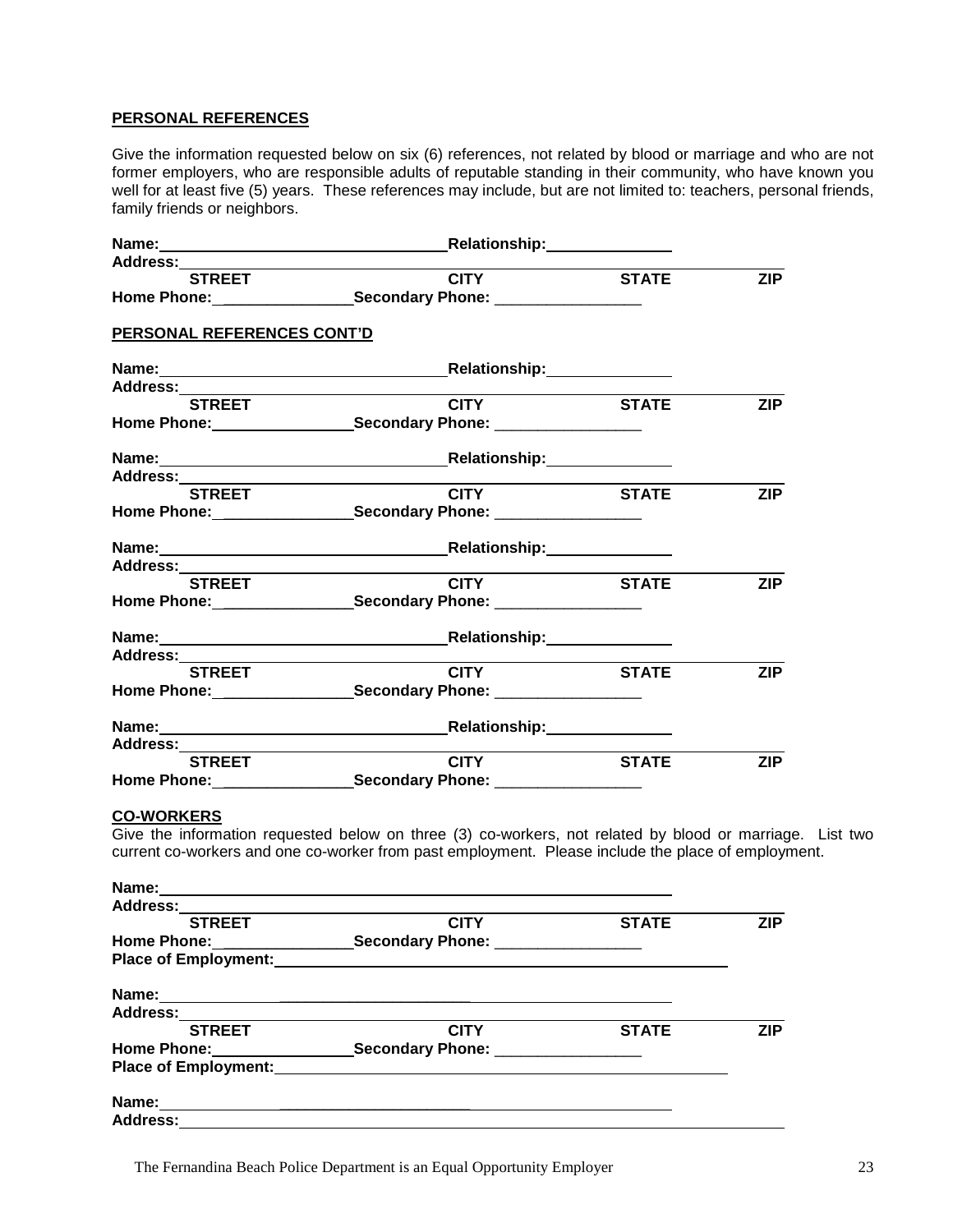| <b>STREET</b>               | <b>CITY</b>       | <b>STATE</b> | ZIP |
|-----------------------------|-------------------|--------------|-----|
| <b>Home Phone:</b>          | _Secondary Phone: |              |     |
| <b>Place of Employment:</b> |                   |              |     |

**Please attach a photograph on this page. The photograph must be front view, head and shoulders. The photograph must have been taken within the last two months. This photograph will be used to assist in the background investigation.**

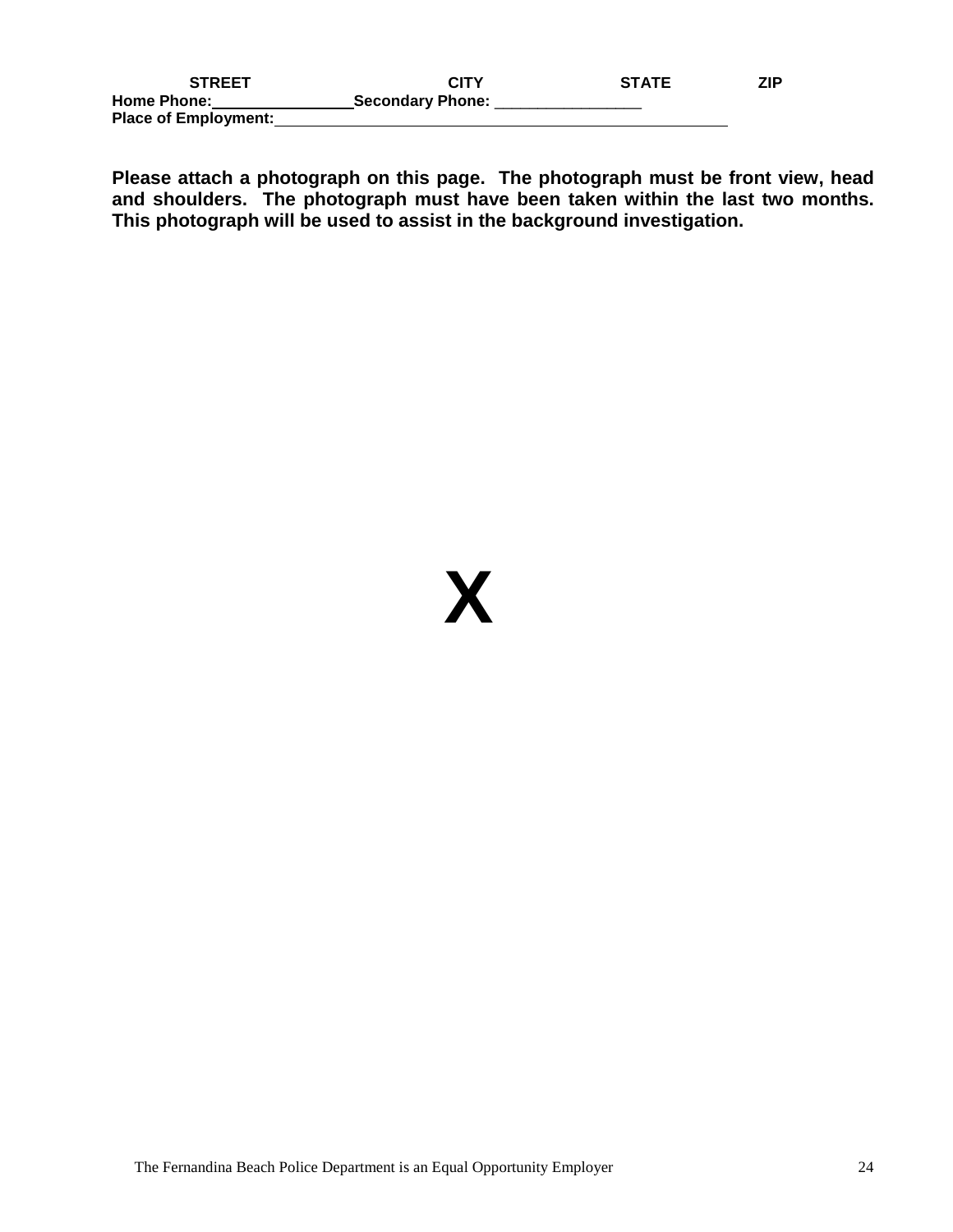**Please read the following statement carefully. If you have questions, contact the Fernandina Beach Police Department before signing this form.**

**I certify that the information in this application is correct and complete to the best of my knowledge and belief. I realize that any misrepresentation or omission of facts is cause for the rejection of this application or termination after employment. I understand that final employment is contingent upon successful completion of all of the steps of the hiring process and probationary year.**

**Signature Date** 

# **CHECK APPLICATION CAREFULLY BE CERTAIN ALL ITEMS ARE COMPLETE BEFORE RETURNING**

**RETURN TO:**

**CITY OF FERNANDINA BEACH HUMAN RESOURCES 204 Ash STREET FERNANDINA BEACH, FL 32034**

**Subscribed and sworn to before me, a Notary Public in the County of**

| , State of |  |
|------------|--|
|            |  |

**this day of ,** 

| <b>Notary Public</b> |
|----------------------|

**My Commission Expires**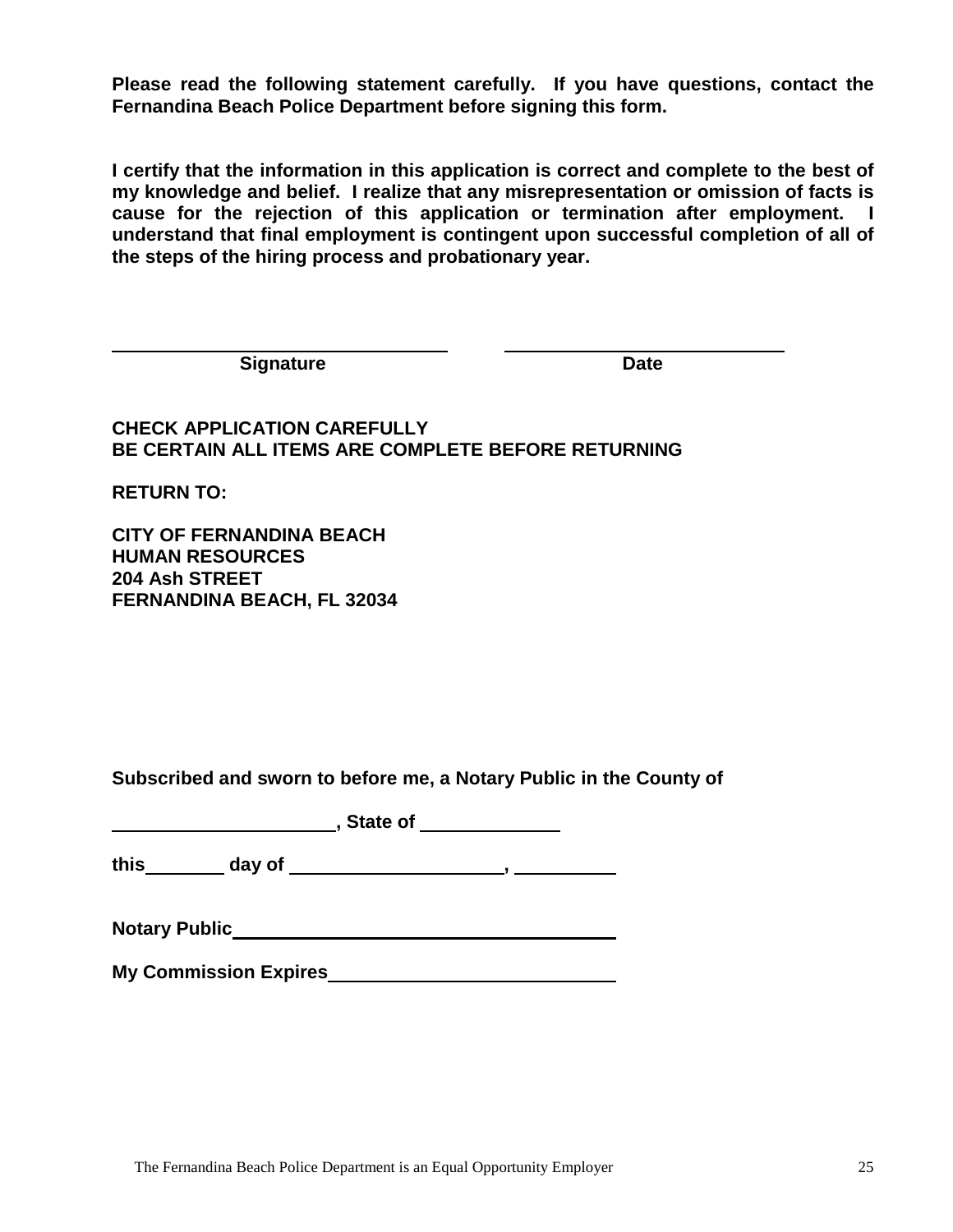| <b>REQUEST PERTAINING TO MILITARY RECORDS</b>                                                                                                                                                                                                                                                                                                                                                                                                                                                                                                                                                                                                                                                                                                                                                                                                                                                                                                                                                                                                                                                                                                                                                                                                        |                                                                                         | Please read CAREFULLY. If more spaces are needed, use plain paper.                 |                                |                      |                                           |
|------------------------------------------------------------------------------------------------------------------------------------------------------------------------------------------------------------------------------------------------------------------------------------------------------------------------------------------------------------------------------------------------------------------------------------------------------------------------------------------------------------------------------------------------------------------------------------------------------------------------------------------------------------------------------------------------------------------------------------------------------------------------------------------------------------------------------------------------------------------------------------------------------------------------------------------------------------------------------------------------------------------------------------------------------------------------------------------------------------------------------------------------------------------------------------------------------------------------------------------------------|-----------------------------------------------------------------------------------------|------------------------------------------------------------------------------------|--------------------------------|----------------------|-------------------------------------------|
| PRIVACY ACT OF 1974 COMPLIANCE INFORMATION. The following information<br>Include the transfer of relevant information to appropriate Federal, State, local, or foreign agencies<br>for use in civil, criminal, or regulatory investigations or prosecution. In addition, this form<br>is provided in accordance with 5 U.S.C. 552a (e) (3) and applies to this form. Authority for<br>will be filed with the appropriate military records and may be transferred along with the record to<br>collection of the information is 44 U. S. C. 2907, 3101 and 3103 and E.O. 9397 of November<br>another agency in accordance with the routine uses established by the agency which<br>22, 1943. Disclosure of the information is voluntary. The principal purpose of the information<br>maintains this record. If the requested information is not provided, it may not be possible to<br>is to assist the facility servicing the records in locating and verifying the correctness<br>service your inquiry.<br>of the requested records or information to answer your inquiry. Routine uses of the<br>information as established and published in accordance with $5 \text{ U}$ . S. C. a(e)(4)(D)                                                       |                                                                                         |                                                                                    |                                |                      |                                           |
| SECTION I-INFORMATION NEEDED TO LOCATE RECORDS (Furnish as much as possible)<br>1. NAME USED DURING SERVICE (Last, first, and middle)                                                                                                                                                                                                                                                                                                                                                                                                                                                                                                                                                                                                                                                                                                                                                                                                                                                                                                                                                                                                                                                                                                                |                                                                                         | 2. SOCIAL SECURITY NO.                                                             | 3. DATE OF BIRTH               |                      | 4. PLACE OF BIRTH                         |
| 5. ACTIVE SERVICE, PAST AND PRESENT                                                                                                                                                                                                                                                                                                                                                                                                                                                                                                                                                                                                                                                                                                                                                                                                                                                                                                                                                                                                                                                                                                                                                                                                                  |                                                                                         | (For an effective records search, it is important that ALL service be shown below) |                                |                      |                                           |
| <b>BRANCH OF SERVICE</b>                                                                                                                                                                                                                                                                                                                                                                                                                                                                                                                                                                                                                                                                                                                                                                                                                                                                                                                                                                                                                                                                                                                                                                                                                             | DATES OF ACTIVE SERVICE                                                                 |                                                                                    | Check one                      |                      | <b>SERVICE NUMBER</b>                     |
| (Also show last organization, if known)                                                                                                                                                                                                                                                                                                                                                                                                                                                                                                                                                                                                                                                                                                                                                                                                                                                                                                                                                                                                                                                                                                                                                                                                              | DATE ENTERED                                                                            | DATE RELEASED                                                                      | OFFI-<br><b>CER</b>            | EN-<br><b>LISTED</b> | DURING THIS PERIOD                        |
|                                                                                                                                                                                                                                                                                                                                                                                                                                                                                                                                                                                                                                                                                                                                                                                                                                                                                                                                                                                                                                                                                                                                                                                                                                                      |                                                                                         |                                                                                    |                                |                      |                                           |
| 6. RESERVE SERVICE, PAST OR PRESENT                                                                                                                                                                                                                                                                                                                                                                                                                                                                                                                                                                                                                                                                                                                                                                                                                                                                                                                                                                                                                                                                                                                                                                                                                  | п<br>If "none," check here ▶                                                            |                                                                                    |                                |                      |                                           |
| a. BRANCH OF SERVICE                                                                                                                                                                                                                                                                                                                                                                                                                                                                                                                                                                                                                                                                                                                                                                                                                                                                                                                                                                                                                                                                                                                                                                                                                                 | b. DATES OF MEMBERSHIP                                                                  |                                                                                    | c. Check one                   |                      | d. SERVICE NUMBER DURING                  |
|                                                                                                                                                                                                                                                                                                                                                                                                                                                                                                                                                                                                                                                                                                                                                                                                                                                                                                                                                                                                                                                                                                                                                                                                                                                      | <b>FROM</b>                                                                             | TO                                                                                 | OFFI-<br><b>CER</b>            | EN-<br>LISTED<br>÷,  | THIS PERIOD                               |
| 7. NATIONAL GUARD MEMBERSHIP<br>(check one):                                                                                                                                                                                                                                                                                                                                                                                                                                                                                                                                                                                                                                                                                                                                                                                                                                                                                                                                                                                                                                                                                                                                                                                                         | a. ARMY                                                                                 | b. AIR FORCE                                                                       | $\Box$ C. NONE                 |                      |                                           |
| d. STATE<br>e. ORGANIZATION                                                                                                                                                                                                                                                                                                                                                                                                                                                                                                                                                                                                                                                                                                                                                                                                                                                                                                                                                                                                                                                                                                                                                                                                                          | f. DATES OF MEMBERSHIP                                                                  |                                                                                    | g. Check one<br>OFFI-          | EN-                  | h. SERVICE NUMBER DURING<br>THIS PERIOD   |
|                                                                                                                                                                                                                                                                                                                                                                                                                                                                                                                                                                                                                                                                                                                                                                                                                                                                                                                                                                                                                                                                                                                                                                                                                                                      | <b>FROM</b>                                                                             | <b>TO</b>                                                                          | CER<br>$\mathbf{H}$            | <b>LISTED</b><br>毌   |                                           |
| <b>8. IS SERVICE PERSON DECEASED</b>                                                                                                                                                                                                                                                                                                                                                                                                                                                                                                                                                                                                                                                                                                                                                                                                                                                                                                                                                                                                                                                                                                                                                                                                                 |                                                                                         |                                                                                    |                                |                      | 9. IS (WAS) INDIVIDUAL A MILITARY RETIREE |
| <b>YES</b><br><b>NO</b><br><b>SECTION II - REQUEST</b>                                                                                                                                                                                                                                                                                                                                                                                                                                                                                                                                                                                                                                                                                                                                                                                                                                                                                                                                                                                                                                                                                                                                                                                               | If 'yes,' enters date of death.                                                         |                                                                                    |                                | OR FLEET RESERVIST   | <b>YES</b><br><b>NO</b>                   |
| <b>LENGTHS</b><br>OF<br><b>SPECIALIZED</b><br><b>NEED A</b><br><b>INFORMATION</b><br><b>SERVICE;</b><br><b>TRAINING;</b><br><b>STATEMENT</b><br>OR DOCUMENTS<br>COMMENDATIONS; DISCIPLINARY ACTIONS AT ANY LEVEL;<br>OF SERVICE<br>YOU NEED; OR,<br>REASONS FOR SEPARATIONS AND TYPES OF DISCHARGE (IF<br>check<br>CHECK ITEM 2;<br><b>MORE THAN ONE)</b><br>OR, COMPLETE<br>here<br>ITEM 3.<br><b>YEAR</b><br>3. LOST<br>a. REPORT OF SEPARATION<br><b>ISSUED</b><br>SEPARA-<br>(DD FORM 214 or<br>This contains information normally needed to determine eligibility for benefits. It may be furnished only to the<br>veteran, the surviving next of kin, or to a representative with veteran's signed release. (Item 5 of this form).<br><b>TION</b><br>Equivalent).<br><b>DOCUMENT</b><br>REPLACE-<br><b>YEAR</b><br>This shows only the date and character of discharge. It is of little value in determining eligibility for benefits. It may<br><b>ISSUED</b><br><b>MENT</b><br>b. DISCHARGE<br>be issued only to veterans discharged honorably or under honorable conditions; or, if deceased,<br>surviving spouse.<br><b>REQUEST</b><br><b>CERTIFICATE</b><br>c. EXPLAIN HOW SEPARATION DOCUMENT WAS LOST<br>(Complete<br>a or b,<br>and c. |                                                                                         |                                                                                    |                                | to the               |                                           |
| 4. EXPLAIN PURPOSE FOR WHICH INFORMATION OR<br>6. REQUESTOR<br>a. IDENTIFICATION (check appropriate box)<br>DOCUMENTS ARE NEEDED<br>Same person identified in Section I<br>Surviving spouse<br><b>PRE-EMPLOYMENT</b><br>Next of kin (relationship)<br><b>BACKGROUND INVESTIGATION</b><br><b>FERNANDINA BEACH(FL) POLICE</b><br>Other (specify)<br><b>LAW ENFORCEMENT AGENCY</b><br>b. SIGNATURE see Instruction 3 on reverse side)<br>DATE OF REQUEST                                                                                                                                                                                                                                                                                                                                                                                                                                                                                                                                                                                                                                                                                                                                                                                                |                                                                                         |                                                                                    |                                |                      |                                           |
| 5. RELEASE AUTHORIZATION, IF REQUIRED<br>(read Instruction 3 on reverse side)                                                                                                                                                                                                                                                                                                                                                                                                                                                                                                                                                                                                                                                                                                                                                                                                                                                                                                                                                                                                                                                                                                                                                                        |                                                                                         | 7. Please type or print clearly -                                                  | <b>COMPLETE RETURN ADDRESS</b> |                      |                                           |
| I hereby authorize release of the requested information/documents<br>To the person indicated at right (item 7).<br>VETERAN<br><b>SIGN</b><br>HERE <b>D</b>                                                                                                                                                                                                                                                                                                                                                                                                                                                                                                                                                                                                                                                                                                                                                                                                                                                                                                                                                                                                                                                                                           | Name,<br>number<br>and<br>street,<br>city,<br><b>State</b><br>and<br><b>ZIP</b><br>code | Sgt. Chad. Lee<br>Fernandina Beach Police Department<br>Fernandina Beach, FL 32034 |                                |                      |                                           |
| (If signed by other than veteran                                                                                                                                                                                                                                                                                                                                                                                                                                                                                                                                                                                                                                                                                                                                                                                                                                                                                                                                                                                                                                                                                                                                                                                                                     |                                                                                         | 904-310-3205                                                                       |                                |                      |                                           |
| Show relationship to veteran.<br>180-108                                                                                                                                                                                                                                                                                                                                                                                                                                                                                                                                                                                                                                                                                                                                                                                                                                                                                                                                                                                                                                                                                                                                                                                                             | NON 75400-00-143-8380                                                                   | TELEPHONE NO. (include area code) ▶                                                |                                |                      | STANDARD FORM 180 (Rev. 7-86)             |
|                                                                                                                                                                                                                                                                                                                                                                                                                                                                                                                                                                                                                                                                                                                                                                                                                                                                                                                                                                                                                                                                                                                                                                                                                                                      |                                                                                         |                                                                                    |                                |                      | Prescribed by NARA (36 CFR 1228.183(a))   |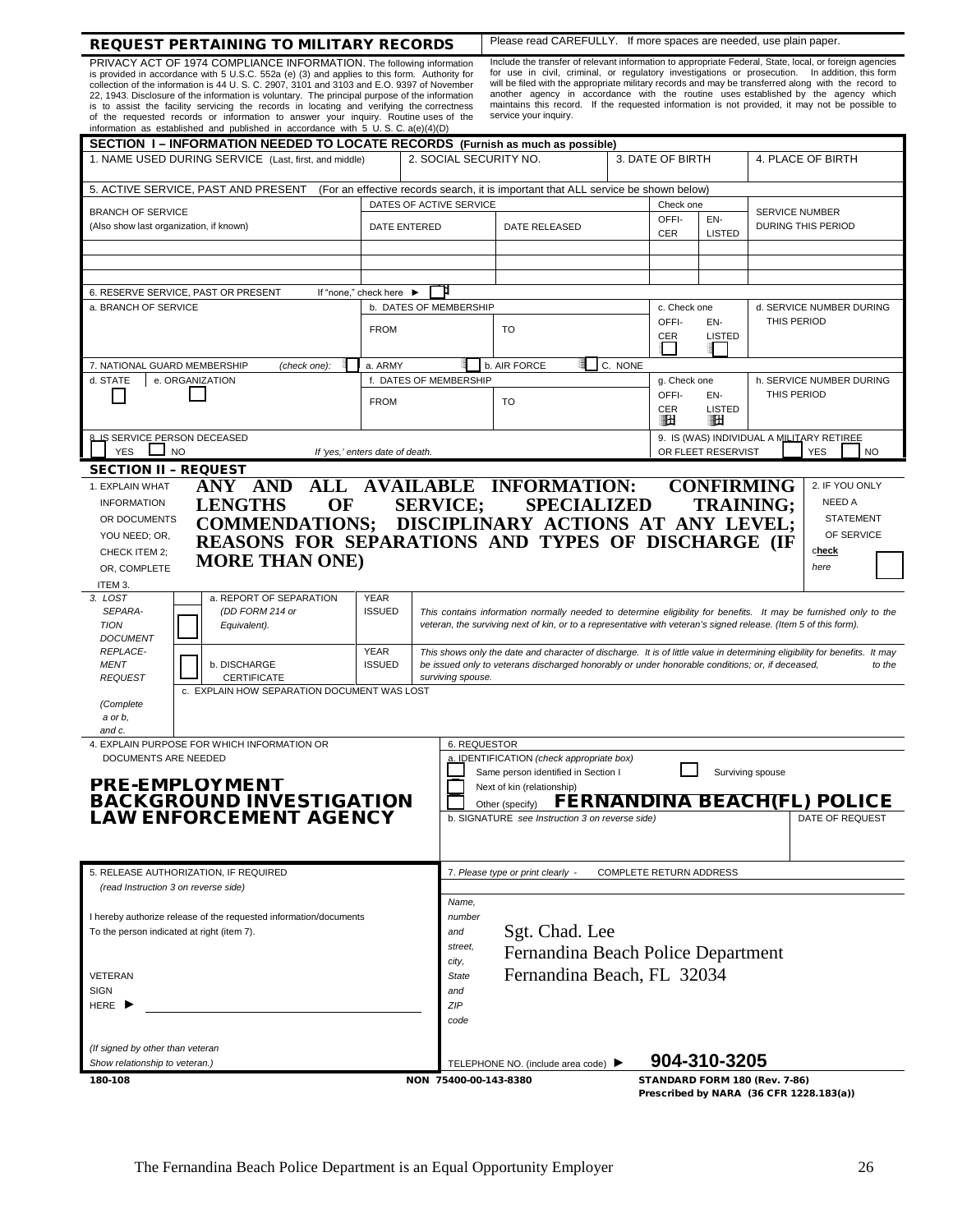# **FERNANDINA BEACH POLICE DEPARTMENT**

# PAST ILLEGAL DRUG USAGE GUIDELINES

Police Officer (and academy sponsorship) candidates who have used the following controlled substances within the minimum number of years listed, will not be considered for hire.

| <b>MINIMUM YEARS</b><br><b>SINCE LAST USE</b> |
|-----------------------------------------------|
| 2                                             |
| 3                                             |
| 5                                             |
| 5                                             |
| 5                                             |
| 5                                             |
|                                               |

Toluene or other inhalants 5 Synthetic Based Designer Drugs 5<br>Steroids 5

**Steroids** 

The FBPD will not consider for hire any person who has any history of usage of the drugs listed below.

Heroin, Crack Cocaine, Opiates, Methadone, LSD, Mushrooms (Psilocybin), and PCP

*Variances from these standards may only be authorized by the Chief of Police on an individual basis.*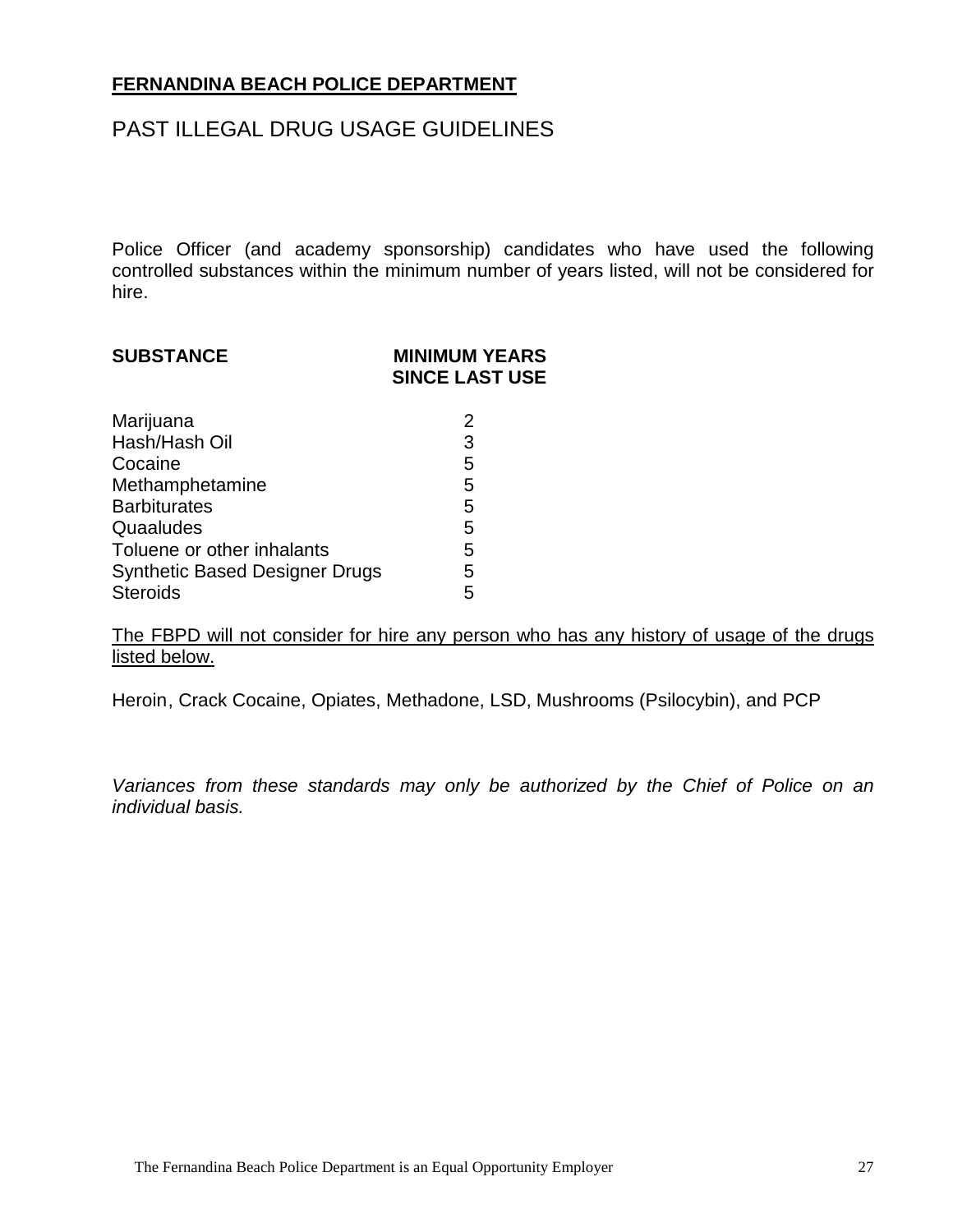# **PHYSICAL ABILITIES TESTING INFORMATION**

The Fernandina Beach Police Department requires that each candidate for a Certified Police Officer Position (and those individuals seeking academy sponsorships or Reserve Officer) successfully complete a Physical Abilities Test (PAT). The test is administered on an appointment-only basis at our facility here in Fernandina Beach, in the actual weather conditions in which you will be working if hired.

The primary goal of the PAT is to determine each candidate's ability to meet the minimum physical abilities standards adopted by the FBPD.

The PAT measures balance, muscular endurance/strength, flexibility, anaerobic power/capacity, fine motor skills and aerobic power.

The PAT consists of two 220 yard runs, dragging a 150 pound dummy 100 feet, jumping over obstacles (12-24 inches high), climbing over a wall (40 inches high), two 50 footsprints and movement around a series of pylons.

**The maximum time allowed for successful completion of the PAT is 6 minutes 4 seconds.** Completion time AT OR ABOVE 6 MINUTES 5 SECONDS WILL ELIMINATE THE CANDIDATE from the employment screening process.

Prior to the test, candidates will be given the opportunity to walk through the course and have any questions satisfactorily answered.

Candidates scheduled for the PAT **must bring a valid driver's license for identification purposes.**

The attached "Physician's Clearance to Test" form must be completed and submitted with the application. This form is **required** to participate in the PAT.

Candidates should wear exercise clothes and comfortable running shoes. It is suggested that candidates come to the testing fully rested, without having eaten two to three hours prior to the test time.

**Please be in a fully hydrated state. The test site is outdoors in the same heat and humidity our officer's work in every day. Applicants should bring their own water or other sports drink to the test site.** 

Candidates who have questions regarding the PAT should contact Sergeant Chad Lee, at 904-310-3205.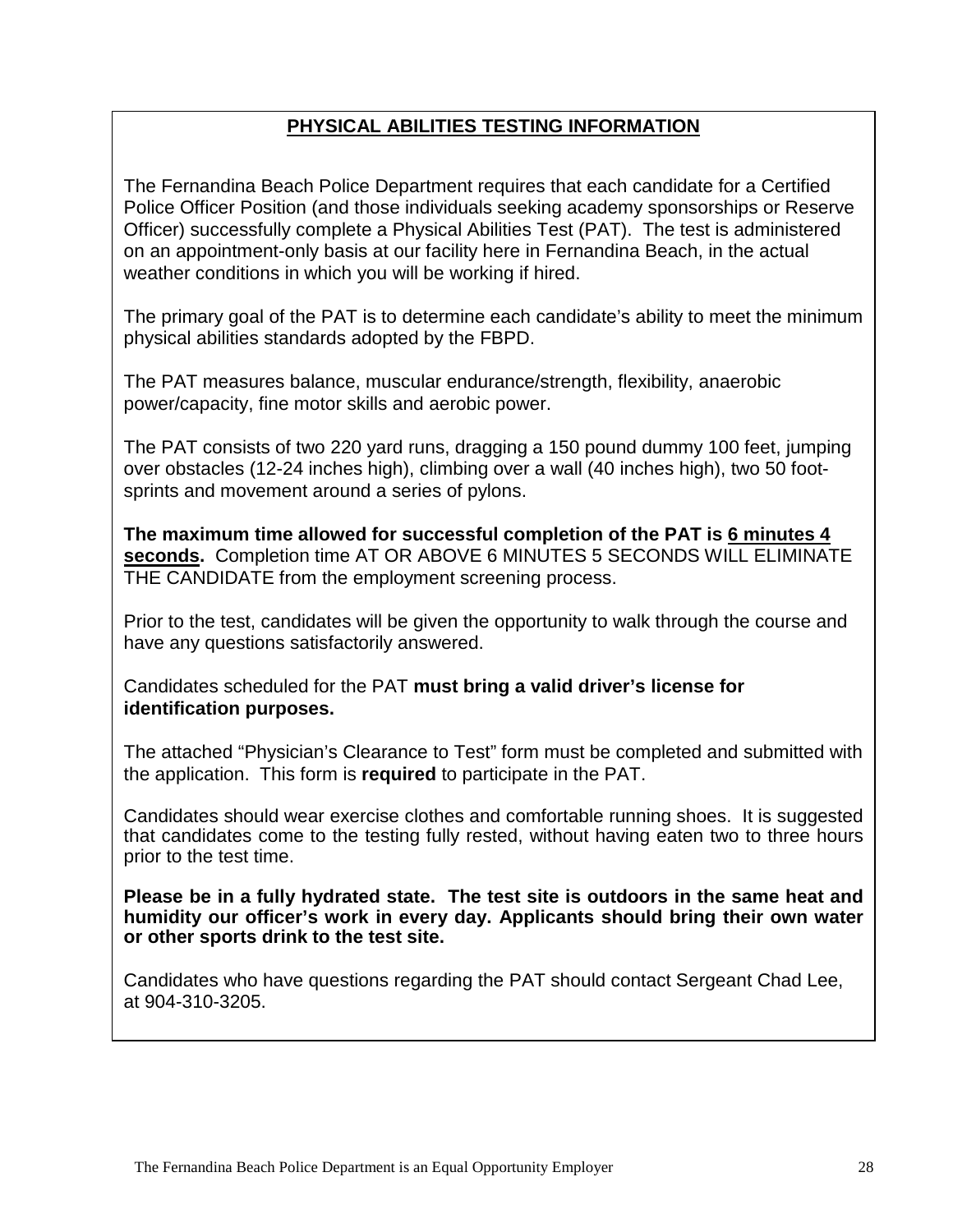#### **FERNANDINA BEACH POLICE DEPARTMENT PHYSICIAN'S CLEARANCE TO TEST FORM**

#### **NAME OF APPLICANT:**

#### **Dear Physician:**

The purpose of this communication is to inform you of the above-named individual's intentions with regards to participation in the pre-employment physical abilities test for the Fernandina Beach Police Department. We are aware of the fact that strenuous physical activity may be inadvisable for some individuals. As such, we request that you indicate whether the above-named applicant has any medical condition or disorder that would preclude participation. It must be emphasized that we are not asking you to assume responsibility for the applicant while participating in this test; rather, we merely want to have as much information as possible when making decisions concerning applicability of testing.

**The testing program will consist of a series of physical abilities tests conducted at our training site. The battery of job-related field tests intended to be completed in the fastest possible time and will require maximum effort by the applicant. Tests are designed to measure balance, muscular endurance and strength, flexibility, anaerobic power and capacity, fine motor skills and aerobic power. Tests will include two 220 yard runs, dragging a 150 pound dummy 100 feet, jumping over obstacles (12-24 inches high), climbing over a wall (40 inches high), two 50 foot-sprints and movement around a series of pylons.**

**Ultimately, the primary goal of this testing is to determine whether the applicant is capable of performing minimum standards appropriate to this agency.**

#### **PHYSICIAN'S STATEMENT**

**I have examined this applicant and his/her medical history; based upon my evaluation I recommend that:**

 **Participation is not advisable at the present time.**

**(If you advise against participation, please do not disclose the applicant's medical condition on this form).**

 **Within a reasonable degree of probability, no medical condition or disorder exists which precludes this applicant from participation in the physical abilities test as described.**

**(Physician's Printed Name) (Signature of Physician) (Date)**

If you have any questions regarding this test, please contact Sergeant Chad Lee of the Fernandina Beach Police Department at 904-310-3205. Please return this completed form to the candidate for inclusion with their application.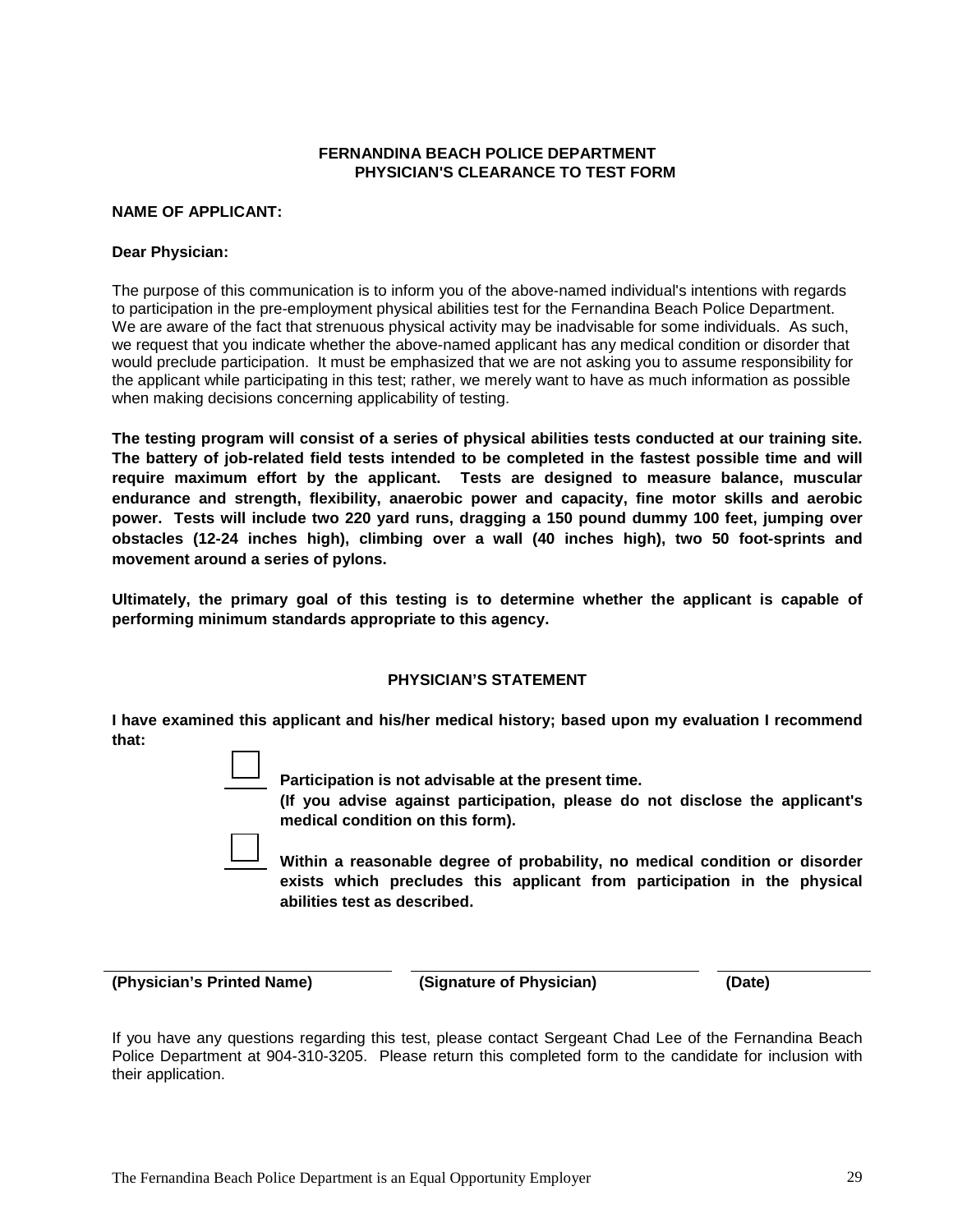# **FEDERAL DOMESTIC VIOLENCE LAW**

# *The Lautenberg Amendment to Title 18, U.S.C. section 922 (g)*

**Each Police Officer Applicant is to read and complete this form appropriately and return it with your completed application.**

# **LAUTENBERG FACT SHEET**

**FACT: Under the statute, any person who has been convicted of a misdemeanor crime of domestic violence cannot lawfully possess any firearm or ammunition**. Persons convicted of a misdemeanor crime of domestic violence within the meaning of the statute who continue to possess any firearm or ammunition, Government-issued or personally owned, are subject to felony criminal penalties of up to 10 years imprisonment and fines of up to \$250.00.

## **FACT: Under the statute, a "misdemeanor crime of domestic violence" means:**

- 1. an offense that is a misdemeanor under Federal or State law; and
- 2. has, as an element, the use of or attempted use of physical force, or threatened use of a deadly weapon, committed by:
	- $\triangleright$  a current or former spouse, parent or guardian of the victim;
	- $\triangleright$  a person with whom the victim shares a child in common;
	- $\triangleright$  a person who is cohabitation with or has cohabitation with the victim as a spouse, parent or guardian; or
	- $\triangleright$  A person similarly situated to a spouse, parent or quardian of the victim.

# **FACT: Under the statute, a person is NOT considered convicted of such an offense unless**:

- 1. the person was represented by counsel or knowingly and intelligently waived the right to counsel; and
- 2. If the person was entitled to a jury trial, the person was tried by a jury or knowingly and intelligently waived the right to a jury trial by pleading guilty or otherwise.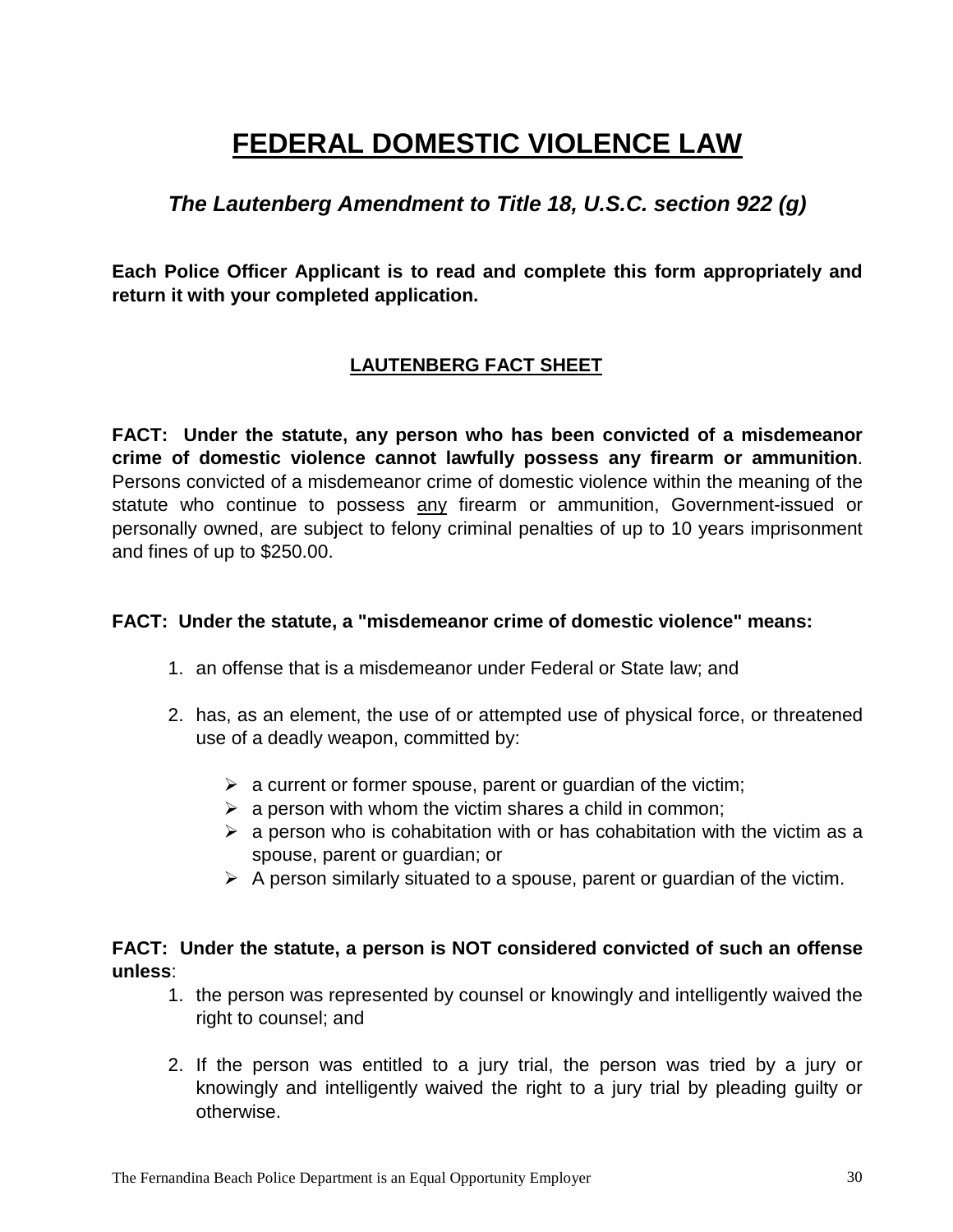# **FACT: Under the statute, a person is also NOT considered convicted if:**

- 1. the conviction has been expunged, set aside, or pardoned, or
- 2. The person's civil rights have been restored (if the law or the applicable jurisdiction provides for the loss of civil rights under such an offense) unless the pardon, expunged or restoration of civil rights expressly provides that the person may not ship, transport, possess, or receive firearms.

# **QUALIFICATION INQUIRY**

You are to complete this form and return it with your application. In completing this form, you are advised:

- (a) The purpose is to obtain information regarding your qualification to possess or receive firearms or ammunition.
- (b) You are required to complete the form. If you refuse to complete the form, or if you fail to reply fully and truthfully, or fail to return the form with your application, processing of your application will be delayed and you may be disqualified as an applicant.
- (c) Neither your answer nor any information or evidence gained by reason of your answers can be used against you in any criminal prosecution for a violation of Title 18, United States Code, Section 922(g)(9).

However, the answers you furnish and any information or resulting evidence may be

used against you in a prosecution for knowingly and willfully providing false

statements or information, and in the course of agency disciplinary proceedings.

# **THE LAW: The Lautenberg Amendment to Title 18, U.S.C., Section 922 (g) provides**:

[1](#page-30-0)(g) It shall be unlawful for any person-

 $\overline{a}$ 

(9) who has been convicted in any court of a misdemeanor crime of domestic violence, to ship or transport in interstate or foreign commerce, or possess in or affecting commerce, any firearm or ammunition; or to receive any firearm or

<span id="page-30-0"></span>The Fernandina Beach Police Department is an Equal Opportunity Employer 31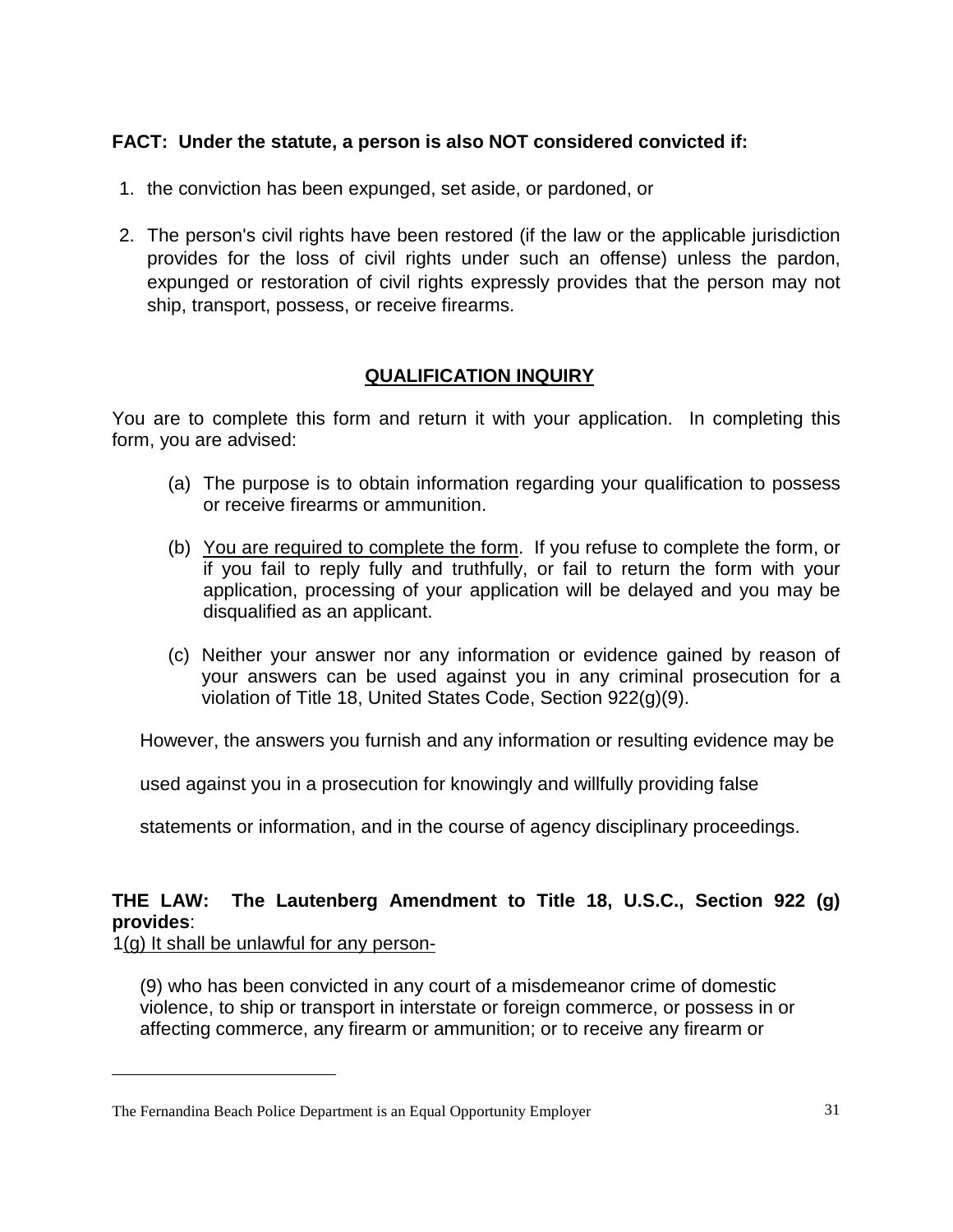ammunition which has been shipped or transported in interstate or foreign commerce.

As defined in 18 U.S.C. Section 921(a) (33), a "misdemeanor crime of domestic violence" means an offense that:

- (i) is a misdemeanor under Federal or State law; and
- (ii) has, as an element, the use or attempted use of physical force, or the threatened use of a deadly weapon, committed by a current or former spouse, parent, or guardian of the victim, by person with whom the victim shares a child in common, by a person who is cohabiting with or has cohabited with the victim as a spouse, guardian or by a person similarly situated to a spouse, parent, or guardian of the victim.

### Section 921(a) (33) further provides:

(B)(i) A person shall not be considered to have been convicted of such an offense for purpose of this chapter, unless--

- (I) the person was represented by counsel in the case, or knowingly and intelligently waived the right to counsel in the case; and
- (II) in the case of a prosecution for an offense described in this paragraph for which a person was entitled to a jury trial in the jurisdiction in which the case was tried, either

(aa) the case was tried by a jury, or

(bb) the person knowingly and intelligently waived the right to have the case tried by a jury, by guilty plea or otherwise.

(B)(ii) A person shall not be considered to have been convicted of such an offense for purposes of this chapter if the conviction has been expunged or set aside, or is an offense for which the person has been pardoned or has had civil rights restored (if the law of the applicable jurisdiction provides for the loss of civil rights under such an offense) unless the pardon, expunged of restoration or civil rights expressly provides that the person may not ship, transport, possess, or receive firearms.

**Direction: You must complete both PART I and PART II of this form**. You should review the statute and the accompanying Fact-Sheet carefully before answering the inquiry. You must submit the completed form with your application.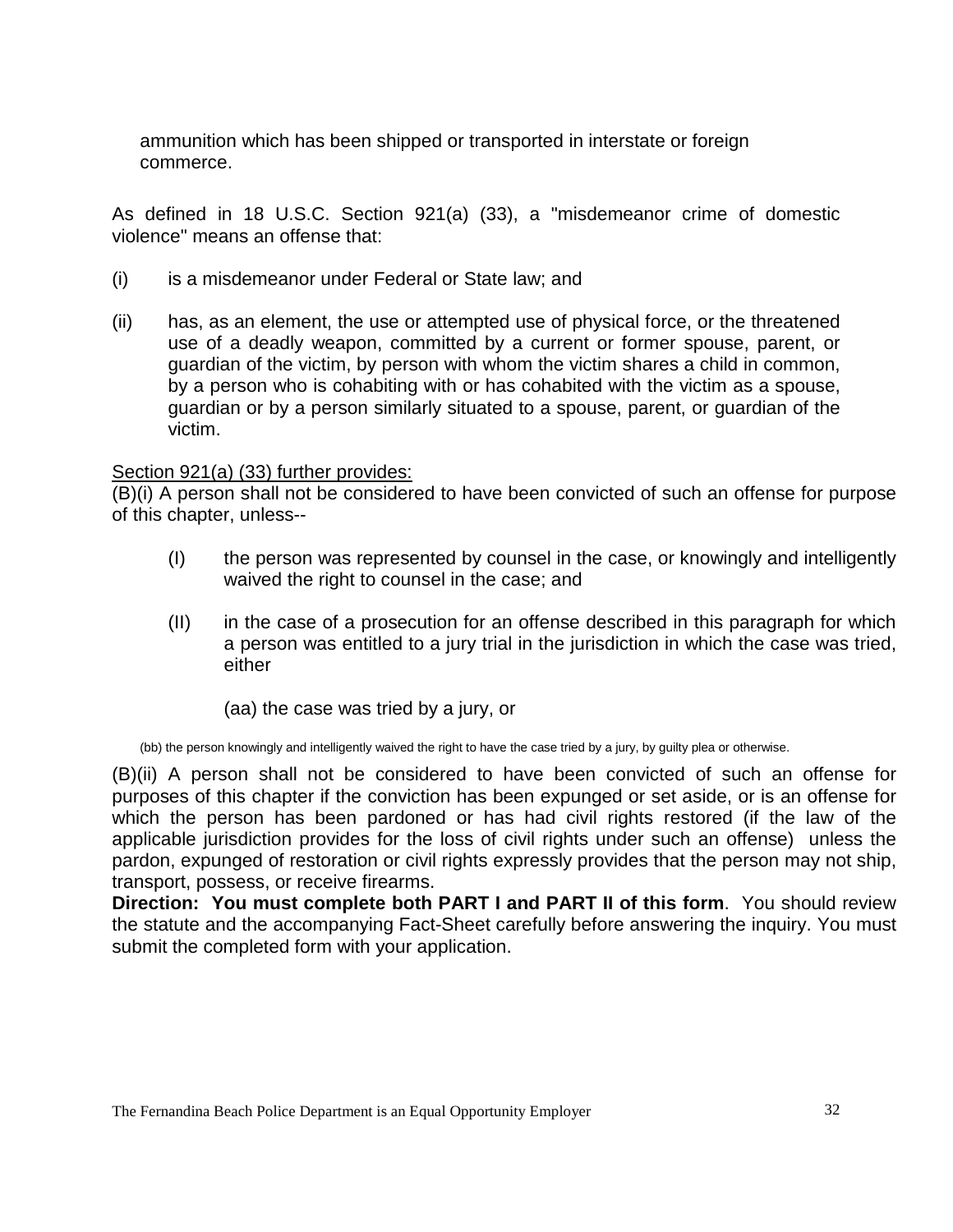## **PART I: Inquiry**

Have you ever been convicted of a misdemeanor crime of domestic violence within the meaning of the statute?

| Initial and date: |  | NC |
|-------------------|--|----|
|-------------------|--|----|

If you answered this question "NO", you should go on and complete PART II of this form. If you answered "YES", you should review the Fact-Sheet before providing the information requested below.

If your answer to the question remains "YES", and you are now a working L.E.O., you must immediately turn over any Government-issued firearms and/or ammunition and your official credentials to your supervisor. In addition, your agency authorization to carry a personallyowned firearm or ammunition is rescinded.

Provide the following information with respect to the conviction and then complete PART II of the form.

| <b>Court/Jurisdiction:</b> |  |
|----------------------------|--|
| <b>Docket/Case Number:</b> |  |
| <b>Statute/Charge:</b>     |  |
| Sentence:                  |  |
| <b>Date Sentenced:</b>     |  |

**PART II: Certification**

I hereby certify that, to the best of my information and belief, all of the information provided by me is true, correct, complete and made in good faith. I understand that false or fraudulent information provided herein may be grounds for adverse action, up to and including removal, and is also criminally punishable pursuant to Federal law, including 18 U.S.C. 1001.

Print Name -(Last) (First) (Middle)

Position APPLICANT**: SWORN POLICE OFFICER APPLICANT (INCLUDING ACADEMY APPLICANTS)**

Signature Date \_\_\_\_\_\_\_\_\_\_\_\_\_\_\_\_\_\_\_\_\_\_\_\_\_\_\_\_\_\_\_\_\_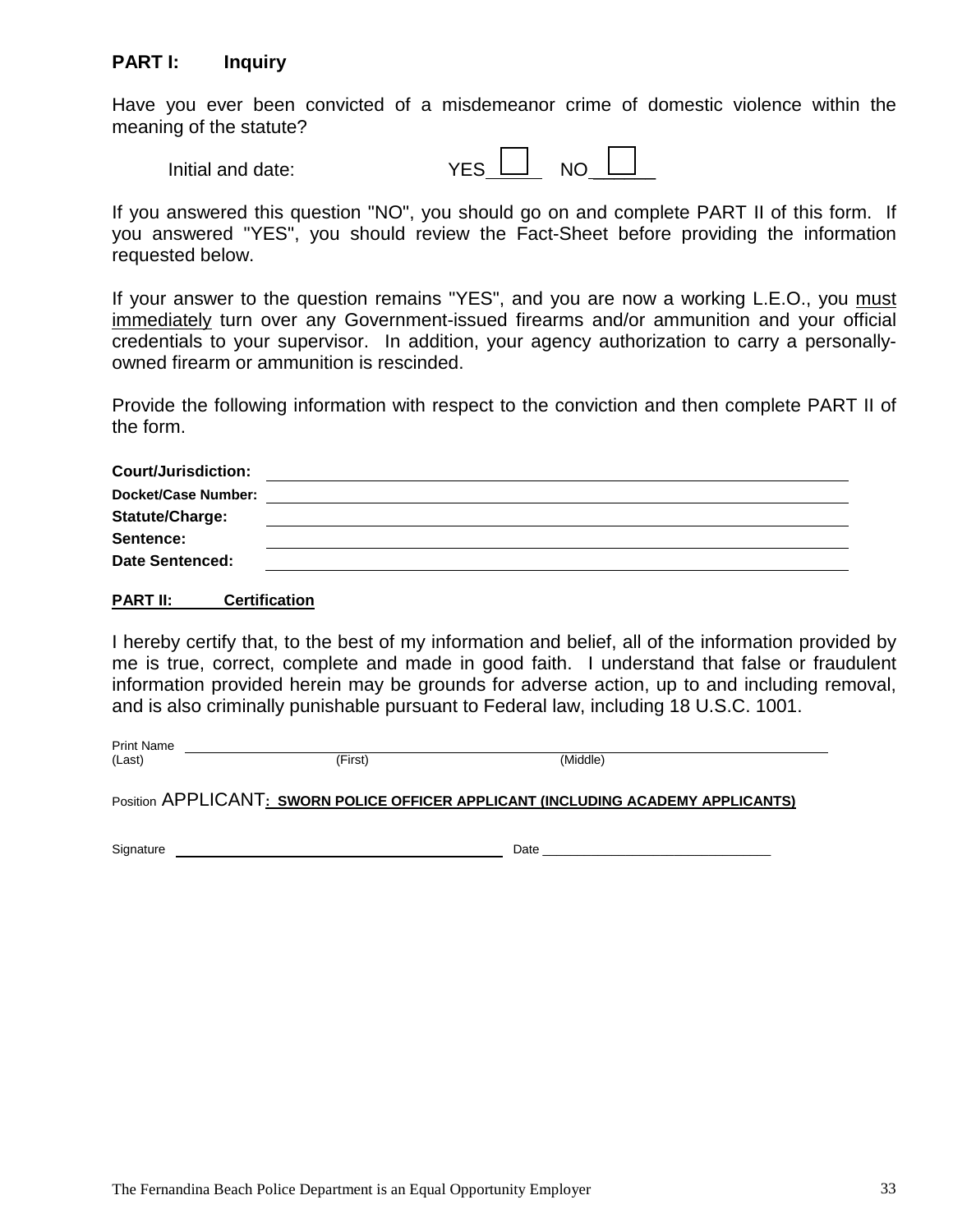#### AUTHORIZATION FOR RELEASE OF INFORMATION

Having made application with the **Fernandina Beach Police Department**, I agree to submit to the Department's selection process and understand that I must successfully complete this process before being given final consideration for employment.

So the Fernandina Beach Police Department is fully informed of my previous record and character, **I hereby authorize an investigation of my background and the obtaining of any and all information which may concern my record and character, whether the records are of a public, private, or confidential nature, including the results of any polygraph or voice stress test, medical examination, drug screen, psychological test, or detailed credit check.** Further, I hereby release all persons whomsoever, from any charge or civil suit resulting from furnishing of information.

I intend this **authorization to include, among other records** from any other sources, release to the Fernandina Beach Police Department by the National Personnel Records Center or other custodian of my **military record**, of information or photocopies from my **military personnel and related medical records, as well as from previous employers and educational institutions.**

In the event of my employment, I agree to abide by all present and subsequently issued rules of the department. I further understand that as a part of the selection process, I will be required to submit to a Voice Stress (CVSA) examination administered by a certified operative. I understand that refusal to take the Voice Stress test will result in my immediate removal from the employment process.

In the event of my employment and in consideration thereof, the department and any person or entity it may authorize shall be entitled without further consent to use in any manner required any picture or photograph of me, or any audio or video recording of me.

The department is authorized to request a transcript where necessary in order to verify my education. I further agree to submit my fingerprints for a records check by the Federal Bureau of Investigation.

**I understand and agree the Department may terminate my consideration for employment or my employment after being hired if any unacceptable response is received during my background investigation. I understand the background investigation includes an on-site investigation that may be conducted prior to my employment or anytime during the first twelve months of employment. I further understand that if I am denied employment or am terminated from employment, I may not reapply for six (6) months.**

By my signature, I certify that all statements given in this application are true and correct. I realize that falsification or misrepresentation on this or any other personnel record may result in my not being employed or, if employed, in my termination from employment. I further realize that pursuant to Florida Statutes 119.07 and 286.001, the Public Records and Sunshine Laws, any documents received while conducting my background investigation are a matter of public record.

I attest that I have read and understand the intent and use of this document, and authorize its use of my own free will. I further release the City of Fernandina Beach, the Fernandina Beach Police Department and its employees and agents, from any claim and/or liability in the use of this document or the collection of information concerning me.

#### **A PHOTOCOPY OF THIS FORM WILL BE AS VALID AS AN ORIGINAL** EVEN THOUGH THE SAID PHOTOCOPY DOES NOT CONTAIN AN ORIGINAL WRITING OF MY SIGNATURE.

#### **I HAVE READ, UNDERSTAND AND AGREE TO THE ABOVE:**

|                                                                                                                                   | $\mathbf{D}.\mathbf{O}.\mathbf{B}$ .: | $S.S.$ #:           |                                           |
|-----------------------------------------------------------------------------------------------------------------------------------|---------------------------------------|---------------------|-------------------------------------------|
| (TYPE/PRINT FULL NAME OF APPLICANT)                                                                                               |                                       |                     |                                           |
|                                                                                                                                   |                                       | DATE:               |                                           |
| (SIGNATURE OF APPLICANT)                                                                                                          |                                       |                     |                                           |
| <b>NOTARY:</b>                                                                                                                    |                                       |                     |                                           |
| Personally appeared before me, the undersigned authority, duly authorized to administer oaths and take acknowledgements,          |                                       |                     |                                           |
| Known to me to be the person described in and who executed the foregoing application for employment as his/her time act and deed. |                                       |                     |                                           |
|                                                                                                                                   |                                       | ) SS<br>$.20 \t by$ |                                           |
| who is personally known to me or who has produced<br>take an oath.<br><b>Notary Public:</b>                                       |                                       |                     | as identification and who (did) (did not) |
| Commission #                                                                                                                      | <b>Expiring:</b>                      |                     |                                           |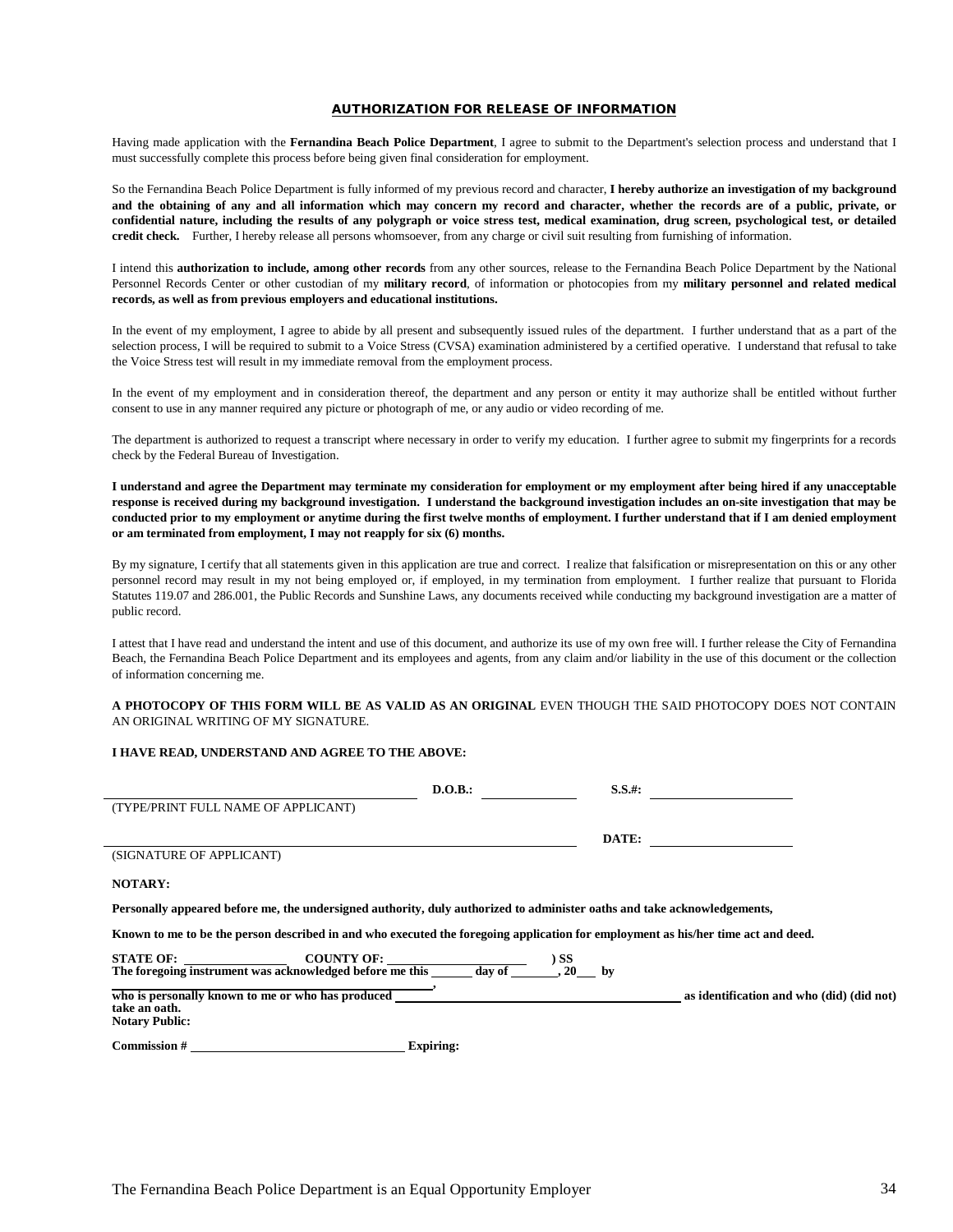

### **AUTHORITY FOR RELEASE** OF INFORMATION



**CJSTC** 58

(Background Investigation Waiver) Incorporated by Reference in Rule 11B-27.0022(2)(b), F.A.C

To: Concerned Person or Authorized Representative of Any Organization, Institution or Repository of Records

**APPLICANT'S NAME:** 

DATE OF BIRTH:

LAST FOUR DIGITS OF SOCIAL SECURITY NUMBER:

AGENCY REQUESTING BACKGROUND INFORMATION:

#### ADDRESS:

Having made application for certification or employment as a law enforcement, correctional, or correctional probation officer within the state of Florida, I hereby authorize for one year, from the date of execution hereof, any authorized representative of a Florida criminal justice agency or a Regional Criminal Justice Selection Center bearing this release to obtain any information pertaining to my employment, credit history, education, residence, academic achievement, personal information, work performance, background investigations, polygraph examinations, any and all internal affairs investigations or disciplinary records, including any files that are deemed to be confidential and/or sealed.

I also authorize release of any criminal justice records of arrests, citations, detentions, probation and parole records, or any police reports or other police records in which I may be named for any reason, including any files that are deemed to be juvenile and confidential. I hereby direct you to release this information upon the request of the bearer, whether in person or by correspondence. I further authorize the bearer to make copies of these records.

This release is executed with the full knowledge and understanding that these records and information are for the official use of a Florida criminal justice agency or Regional Criminal Justice Selection Center in fulfilling official responsibilities, which may include sharing the records or information with other criminal justice agencies, Regional Criminal Justice Selection Centers or the State of Florida or release to third parties as may be required by Florida public records laws. I hereby release you, as the custodian of such records, and employer, educational institution, physician, hospital or other repository of medical records, credit bureau or consumer reporting agency, including its officers, employees, and related personnel, both individually and collectively, from any and all liability for damages of whatever kind, which may at any time result to me, my heirs, family or associates because of compliance with this authorization and request to release information, or any attempt to comply with it. A copy of this form will be as effective as the original.

I hereby authorize the National Records Center, St. Louis, Missouri, or other custodian of my military record to release information or copies from my military personnel and related medical records, including a copy of my DD 214, Report of Separation, or other official documents from the United States Military denoting discharge status or current active military status to:

Section 768.095, F.S., titled Employer Immunity from Liability; disclosure of information regarding former or current employees states: An employer who discloses information about a former or current employee to a prospective employer of the former or current employee upon request of the prospective employer or of the former or current employee, is immune from civil liability for such disclosure of its consequences, unless it is shown by clear and convincing evidence that the information disclosed by the former or current employer was knowingly false or violated any civil right of the former or current employee protected under chapter 760, Florida Statutes. Pursuant to Sections 943.134(2)(a) and (4), F.S., Chapter 2001-94, Laws of Florida, disclosure of information is required unless contrary to state or federal law. Civil penalties may be available for refusal to disclose non-privileged legally obtainable information.

| Applicant's Signature                                                                                  | Date                                                                                                                                                                                                                           |  |  |
|--------------------------------------------------------------------------------------------------------|--------------------------------------------------------------------------------------------------------------------------------------------------------------------------------------------------------------------------------|--|--|
| <b>Applicant's Address</b>                                                                             |                                                                                                                                                                                                                                |  |  |
|                                                                                                        | <b>AFFIDAVIT</b>                                                                                                                                                                                                               |  |  |
| STATE OF FLORIDA, COUNTY OF                                                                            | The forgoing instrument was acknowledged before me this date                                                                                                                                                                   |  |  |
|                                                                                                        |                                                                                                                                                                                                                                |  |  |
|                                                                                                        |                                                                                                                                                                                                                                |  |  |
| Notary's Signature                                                                                     | Print, type, or stamp Commissioned Name of Notary                                                                                                                                                                              |  |  |
| complete the notary block.                                                                             | Notary Seal: example and the state of the state of the state of the state of the state of the state of the state of the state of the state of the state of the state of the state of the state of the state of the state of th |  |  |
| Effective: 8/9/2001 Pursuant to<br>Original – Employing Agency<br>Sections 943.134(2)(a) and (4), F.S. | Commission-Approved Revisions: 8/6/2009<br>1 of 1<br>Form Effective Date: 06/03/2010                                                                                                                                           |  |  |